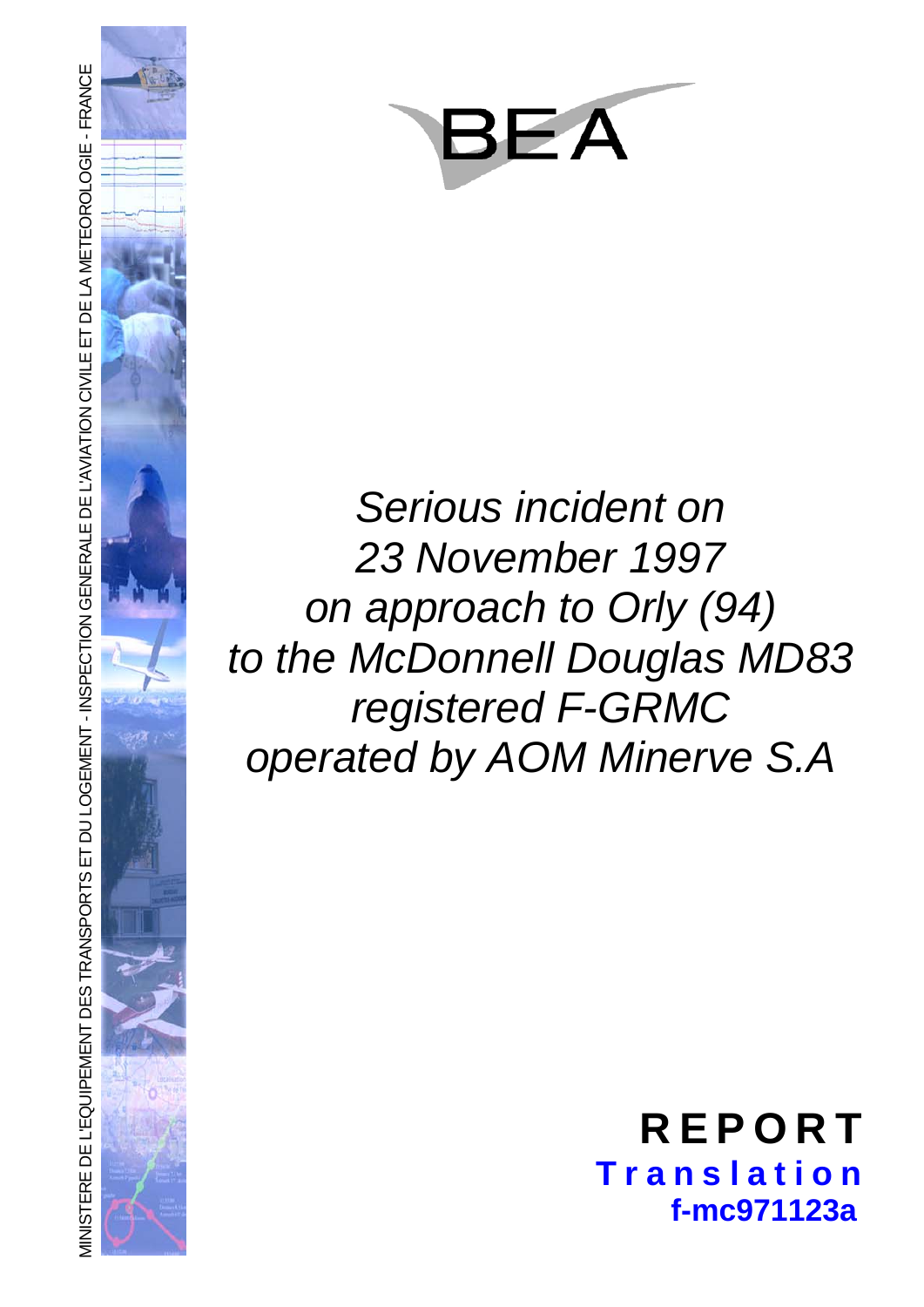# **F O R E W O R D**

*This report presents the technical conclusions reached by the BEA on the circumstances and causes of this serious incident.* 

*In accordance with Annex 13 of the Convention on International Civil Aviation, with EC directive 94/56 and with Law N° 99-243 of 30 March 1999, the analysis is intended neither to apportion blame, nor to assess individual or collective responsibility. The sole objective is to draw lessons from this occurrence which may help to prevent future accidents or incidents.* 

*Consequently, the use of this report for any purpose other than for the prevention of future accidents could lead to erroneous interpretations.* 

# **SPECIAL FOREWORD TO ENGLISH EDITION**

*This report has been translated and published by the BEA to make its reading easier for English-speaking people. As accurate as the translation may be, the original text in French is the work of reference.* 

*The original report in French contains technical information in the appendices that is referred to in this English translation of the body of the final report.*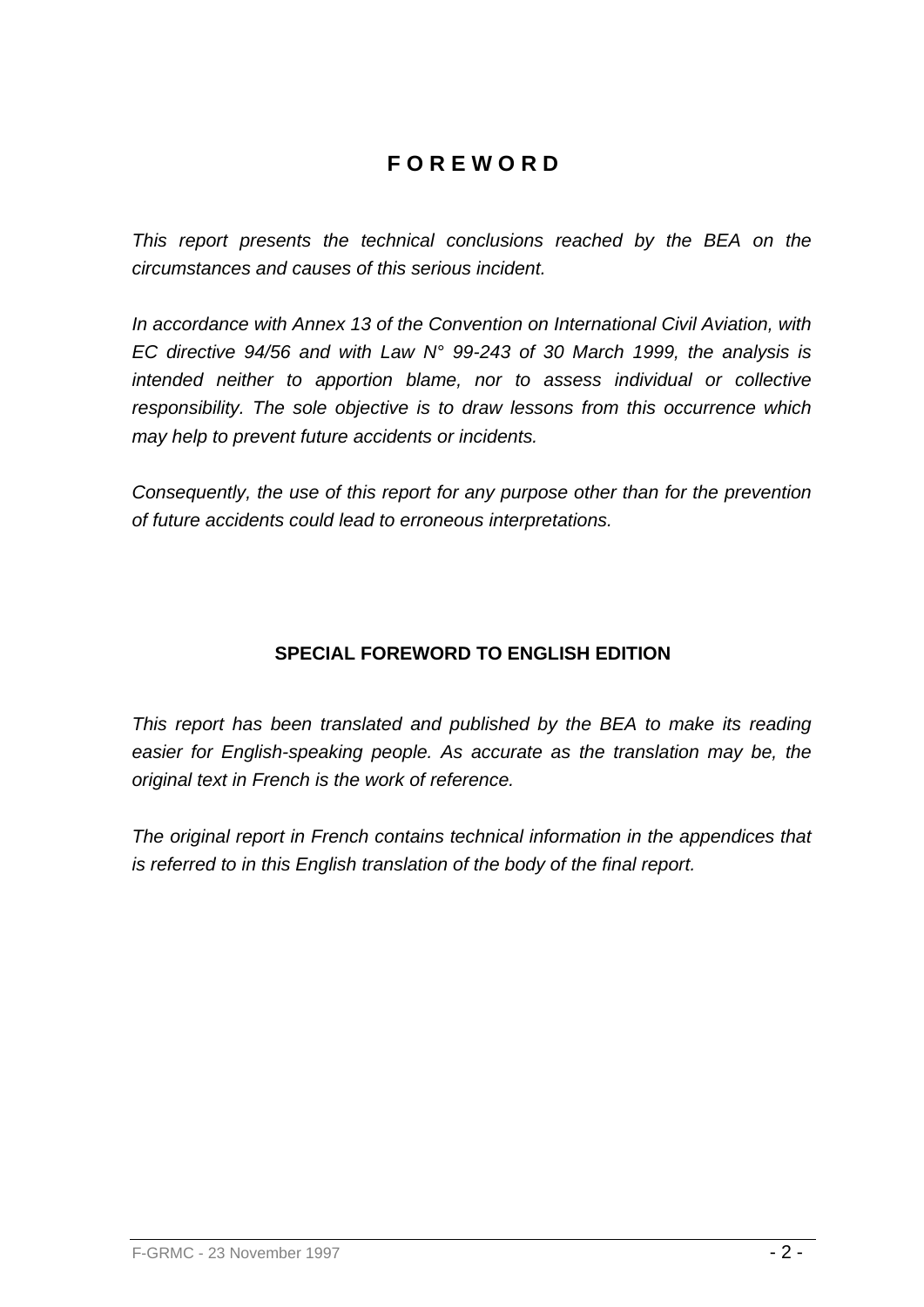# *Table of contents*

|                                                                                                                                                                                                                                                                      | $\overline{2}$ |
|----------------------------------------------------------------------------------------------------------------------------------------------------------------------------------------------------------------------------------------------------------------------|----------------|
|                                                                                                                                                                                                                                                                      |                |
|                                                                                                                                                                                                                                                                      |                |
|                                                                                                                                                                                                                                                                      | 9              |
|                                                                                                                                                                                                                                                                      |                |
|                                                                                                                                                                                                                                                                      |                |
|                                                                                                                                                                                                                                                                      |                |
|                                                                                                                                                                                                                                                                      |                |
|                                                                                                                                                                                                                                                                      |                |
|                                                                                                                                                                                                                                                                      |                |
|                                                                                                                                                                                                                                                                      |                |
| 1.7.1 General Situation<br>$\overline{\phantom{a}}$ 19<br>$\overline{\phantom{a}20}$<br>1.7.6 Visibility on Runway 07 at Orly during the Approach ______________________<br>1.7.7 Visibility on Runways 07 and 26 at Orly during the Approach of the Previous Flight | - 19<br>21     |
|                                                                                                                                                                                                                                                                      |                |
|                                                                                                                                                                                                                                                                      | 23             |
|                                                                                                                                                                                                                                                                      | 28             |
|                                                                                                                                                                                                                                                                      |                |
|                                                                                                                                                                                                                                                                      | 31             |
|                                                                                                                                                                                                                                                                      |                |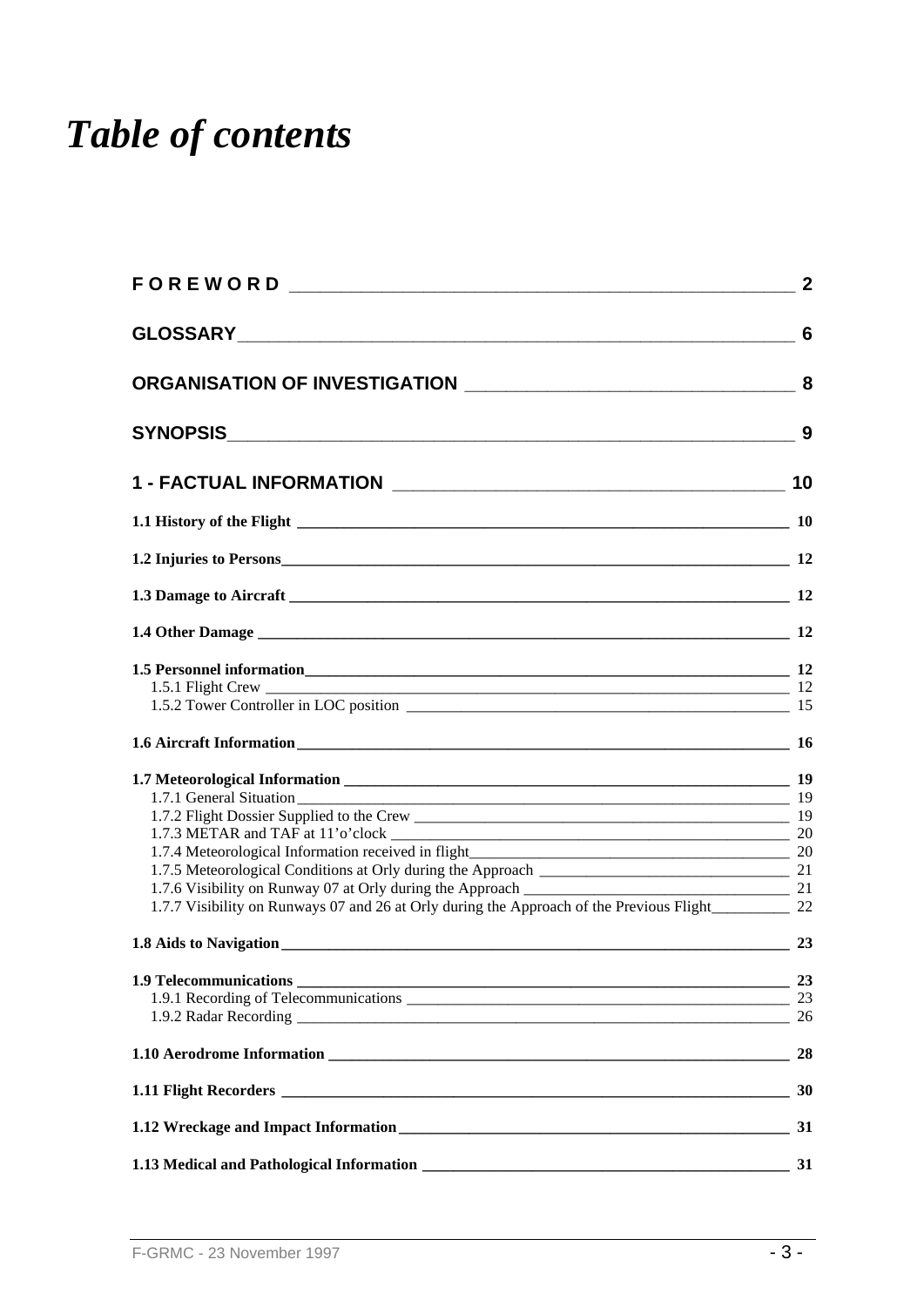|                                                                                                                                                                                                                                | $-34$ |
|--------------------------------------------------------------------------------------------------------------------------------------------------------------------------------------------------------------------------------|-------|
|                                                                                                                                                                                                                                |       |
|                                                                                                                                                                                                                                |       |
|                                                                                                                                                                                                                                |       |
|                                                                                                                                                                                                                                |       |
|                                                                                                                                                                                                                                |       |
|                                                                                                                                                                                                                                |       |
|                                                                                                                                                                                                                                |       |
|                                                                                                                                                                                                                                | 40    |
|                                                                                                                                                                                                                                |       |
| 1.18.3 Météo-France 43                                                                                                                                                                                                         |       |
|                                                                                                                                                                                                                                |       |
|                                                                                                                                                                                                                                |       |
| 2 - ANALYSIS 53                                                                                                                                                                                                                |       |
| 2.1 Incident Scenario 53                                                                                                                                                                                                       |       |
|                                                                                                                                                                                                                                |       |
| 2.3 Crew Behaviour 61 and 2.3 Crew Behaviour 61 and 2.3 Crew Behaviour 61 and 2.3 Crew Behaviour 61 and 2.6 and 2.6 and 2.6 and 2.7 and 2.7 and 2.7 and 2.7 and 2.7 and 2.7 and 2.7 and 2.7 and 2.7 and 2.7 and 2.7 and 2.7 an |       |
|                                                                                                                                                                                                                                |       |
|                                                                                                                                                                                                                                |       |
|                                                                                                                                                                                                                                |       |
|                                                                                                                                                                                                                                |       |
|                                                                                                                                                                                                                                |       |
|                                                                                                                                                                                                                                |       |
|                                                                                                                                                                                                                                |       |
|                                                                                                                                                                                                                                |       |
|                                                                                                                                                                                                                                |       |
|                                                                                                                                                                                                                                |       |
|                                                                                                                                                                                                                                |       |
|                                                                                                                                                                                                                                |       |
|                                                                                                                                                                                                                                |       |
|                                                                                                                                                                                                                                |       |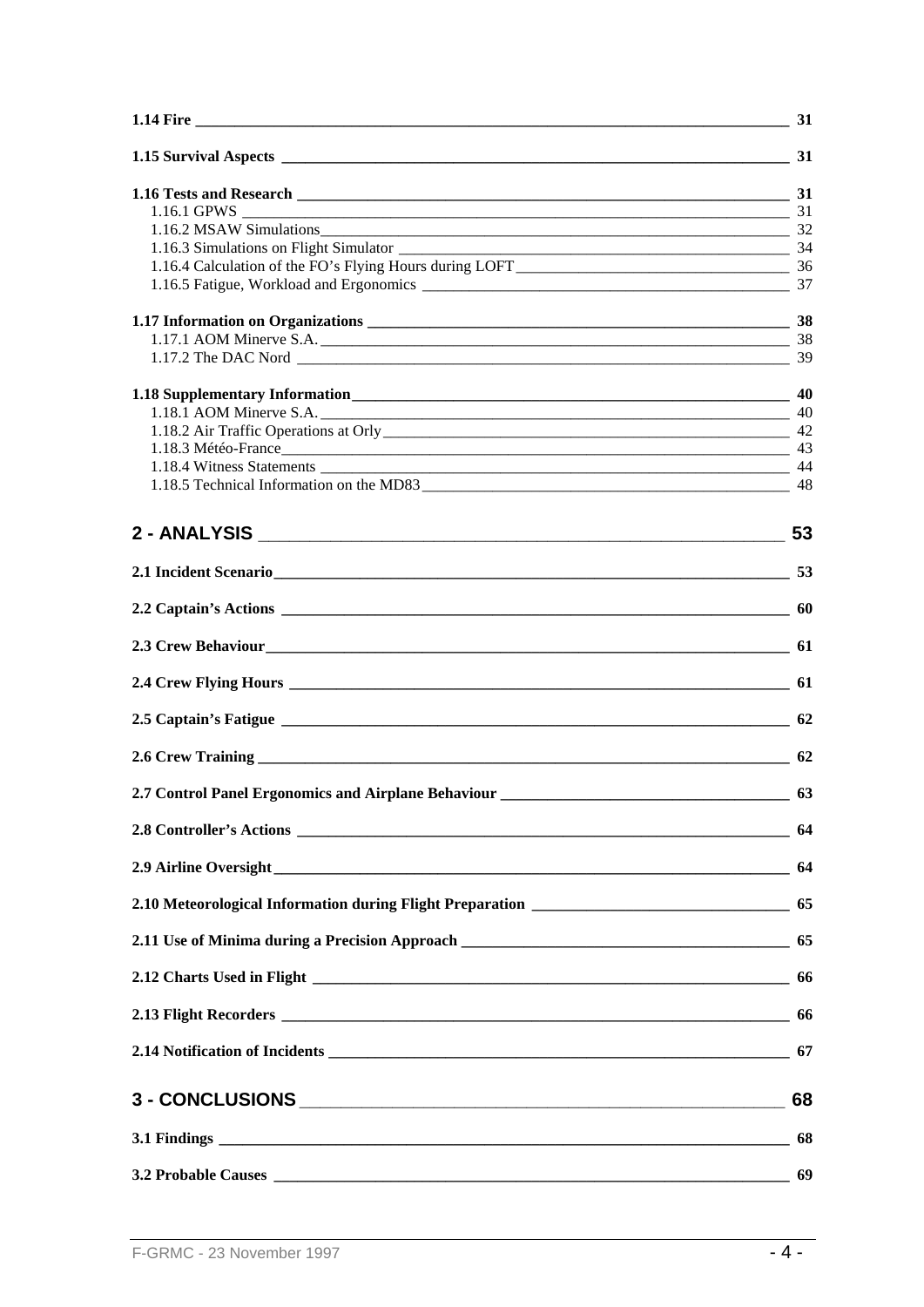| <b>4 - RECOMMENDATIONS</b> |  |  |
|----------------------------|--|--|
|                            |  |  |
| <b>NTSB COMMENTS</b>       |  |  |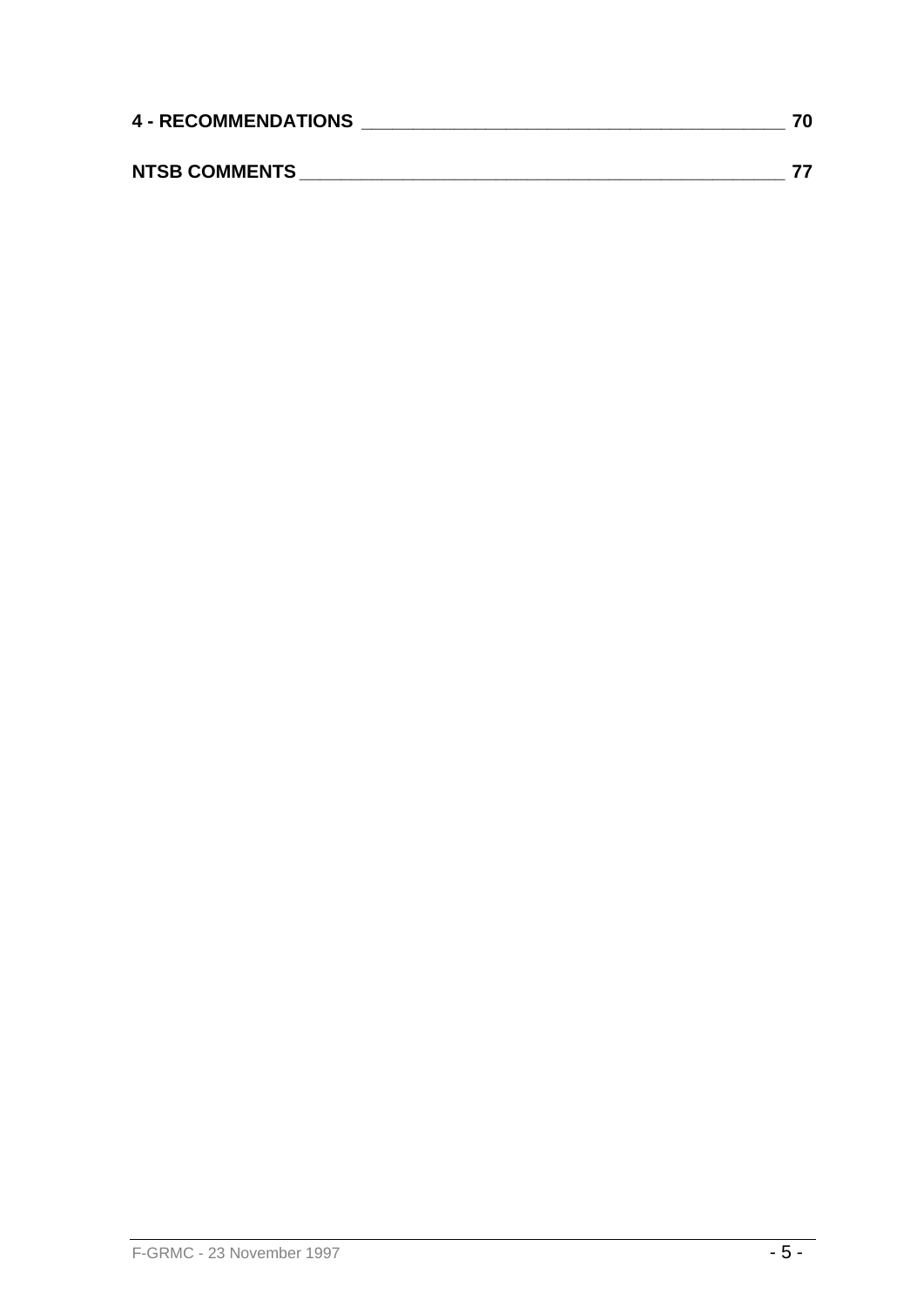# *Glossary*

| <b>ADF</b>    | <b>Automatic Direction Finder</b>                                                                         |  |  |  |  |
|---------------|-----------------------------------------------------------------------------------------------------------|--|--|--|--|
| <b>ADI</b>    | <b>Attitude Director Indicator</b>                                                                        |  |  |  |  |
| <b>LOFT</b>   | <b>Line Oriented Flight Training</b>                                                                      |  |  |  |  |
| <b>AIP</b>    | Aeronautical Information Publication                                                                      |  |  |  |  |
| <b>AOL</b>    | <b>All-Operator Letter</b>                                                                                |  |  |  |  |
| <b>ATIS</b>   | <b>Automatic Terminal Information System</b>                                                              |  |  |  |  |
| <b>BITE</b>   | <b>Built In Test Equipment</b>                                                                            |  |  |  |  |
| <b>CAWS</b>   | <b>Central Aural Warning System</b>                                                                       |  |  |  |  |
| <b>CENA</b>   | ATC Study Centre (Centre d'Etudes de the Navigation Aérienne)                                             |  |  |  |  |
| <b>CPEMPN</b> | <b>Flight Crew Medical Test Centre</b><br>(Centre Principal d'Expertise Medical des Personnels Navigants) |  |  |  |  |
| <b>AR</b>     | <b>Activity Report</b>                                                                                    |  |  |  |  |
| <b>CRM</b>    | <b>Cockpit Resource Management</b>                                                                        |  |  |  |  |
| <b>CVR</b>    | <b>Cockpit Voice Recorder</b>                                                                             |  |  |  |  |
| DA            | <b>Decision Altitude</b>                                                                                  |  |  |  |  |
| <b>DAC</b>    | Civil aviation directorate (Direction de l'Aviation Civile)                                               |  |  |  |  |
| <b>DFDAU</b>  | Digital Flight Data Acquisition Unit                                                                      |  |  |  |  |
| <b>DFGS</b>   | <b>Digital Flight Guidance System</b>                                                                     |  |  |  |  |
| <b>DGAC</b>   | General civil aviation directorate<br>(Direction Générale de l'Aviation Civile)                           |  |  |  |  |
| <b>DME</b>    | <b>Distance Measuring Equipment</b>                                                                       |  |  |  |  |
| <b>EFIS</b>   | Electronic Flight Instrument System                                                                       |  |  |  |  |
| <b>FAA</b>    | <b>Federal Aviation Authority</b>                                                                         |  |  |  |  |
| FL            | <b>Flight Level</b>                                                                                       |  |  |  |  |
| <b>FDR</b>    | <b>Flight Data Recorder</b>                                                                               |  |  |  |  |
| <b>FGCP</b>   | <b>Flight Guidance Control Panel</b>                                                                      |  |  |  |  |
| <b>FMA</b>    | <b>Flight Mode Annunciator</b>                                                                            |  |  |  |  |
| <b>GPWS</b>   | <b>Ground Proximity Warning System</b>                                                                    |  |  |  |  |
| <b>CASG</b>   | <b>Civil Aviation Safety Group</b>                                                                        |  |  |  |  |
| <b>HSI</b>    | <b>Horizontal Situation Indicator</b>                                                                     |  |  |  |  |
| <b>IAC</b>    | Instrument Approach chart                                                                                 |  |  |  |  |
| IAF           | Initial Approach Fix                                                                                      |  |  |  |  |
| <b>IATA</b>   | <b>International Air Transport Association</b>                                                            |  |  |  |  |
| <b>IFR</b>    | <b>Instrument Flight Rules</b>                                                                            |  |  |  |  |
| <b>ILS</b>    | <b>Instrument Landing System</b>                                                                          |  |  |  |  |
| kt            | Knots                                                                                                     |  |  |  |  |
| <b>LAA</b>    | Applied Anthropology Laboratory<br>(Laboratoire d'Anthropologie Appliquée)                                |  |  |  |  |
| <b>LVP</b>    | Low Visibility Procedure                                                                                  |  |  |  |  |
| <b>METAR</b>  | Regular meteorological report for aircraft                                                                |  |  |  |  |
| <b>MSAW</b>   | Minimum Safe Altitude Warning                                                                             |  |  |  |  |
|               |                                                                                                           |  |  |  |  |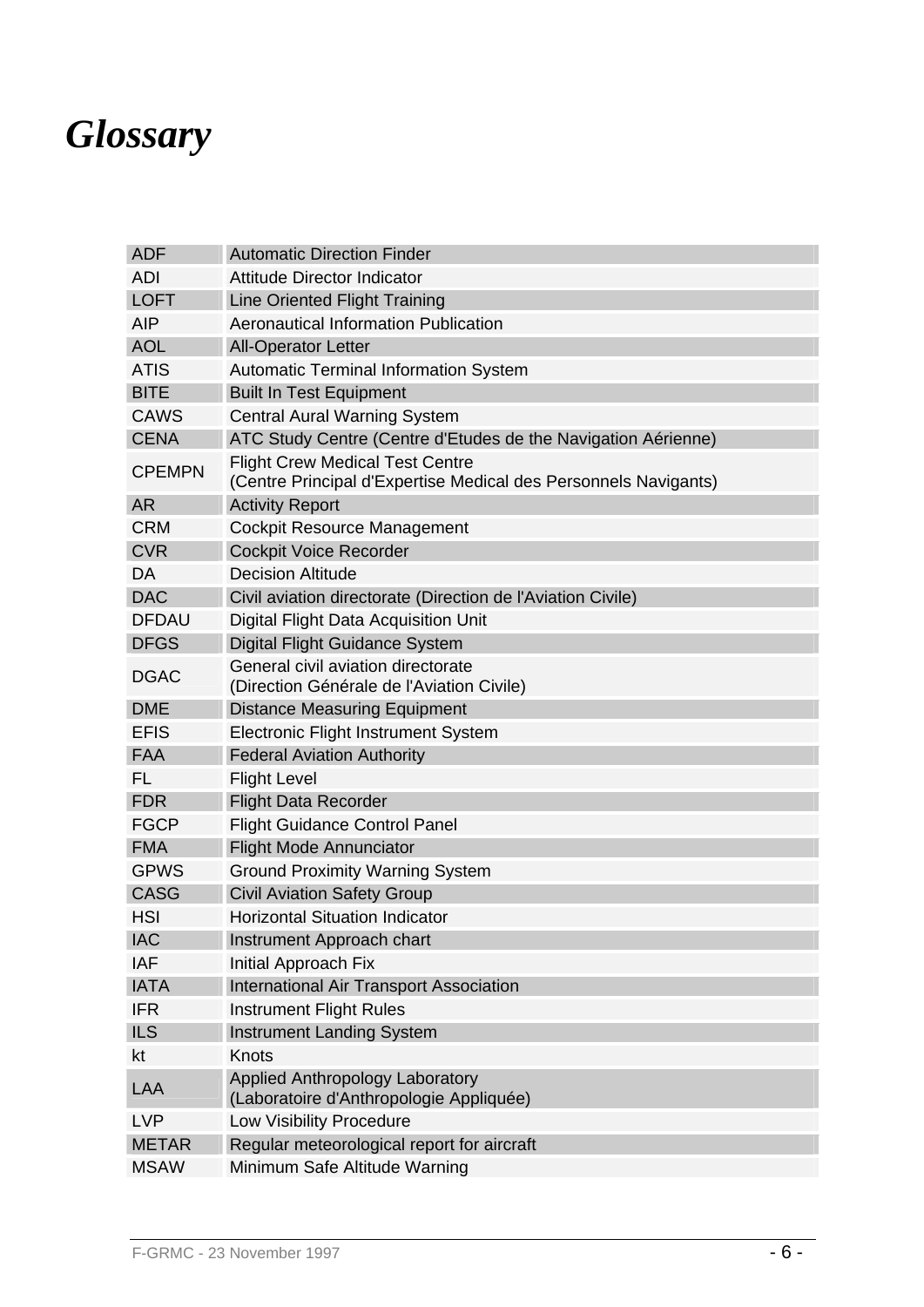| <b>NM</b>     | <b>Nautical Mile</b>                                                                                                    |  |  |  |  |
|---------------|-------------------------------------------------------------------------------------------------------------------------|--|--|--|--|
| <b>NOTAM</b>  | Notice to Airmen                                                                                                        |  |  |  |  |
| <b>NTSB</b>   | <b>National Transportation Safety Board (USA)</b>                                                                       |  |  |  |  |
| <b>ICAO</b>   | <b>International Civil Aviation Organisation</b>                                                                        |  |  |  |  |
| <b>FO</b>     | <b>First Officer</b>                                                                                                    |  |  |  |  |
| <b>OCV</b>    | In-flight inspection organisation (Organsime de Contrôle en Vol)                                                        |  |  |  |  |
| <b>WMO</b>    | World Meteorological Organisation                                                                                       |  |  |  |  |
| AP            | <b>Automatic Pilot</b>                                                                                                  |  |  |  |  |
| PF            | <b>Pilot Flying</b>                                                                                                     |  |  |  |  |
| <b>PFD</b>    | <b>Primary Flight Display</b>                                                                                           |  |  |  |  |
| <b>PNF</b>    | <b>Pilot Not Flying</b>                                                                                                 |  |  |  |  |
| P/N           | <b>Part Number</b>                                                                                                      |  |  |  |  |
| QAR           | <b>Quick Access Recorder</b>                                                                                            |  |  |  |  |
| O.QAR         | <b>Optical Quick Access Recorder</b>                                                                                    |  |  |  |  |
| <b>OM</b>     | <b>Outer Marker</b>                                                                                                     |  |  |  |  |
| QFU           | Runway magnetic bearing                                                                                                 |  |  |  |  |
| QNH           | Altimeter setting to obtain aerodrome elevation when on the ground                                                      |  |  |  |  |
| <b>RVR</b>    | <b>Runway Visual Range</b>                                                                                              |  |  |  |  |
| <b>SFACT</b>  | Technical inspection and aeronautical training service<br>(Service de Formation Aéronautique and du Contrôle Technique) |  |  |  |  |
| <b>SIGMET</b> | Significant Meteorological Message                                                                                      |  |  |  |  |
| S/N           | <b>Serial Number</b>                                                                                                    |  |  |  |  |
| <b>SPECI</b>  | <b>Special Observation Message</b>                                                                                      |  |  |  |  |
| <b>TAF</b>    | <b>Terminal Area Forecast</b>                                                                                           |  |  |  |  |
| <b>TCAS</b>   | <b>Terminal Collision Avoidance System</b>                                                                              |  |  |  |  |
| <b>TMA</b>    | <b>Terminal Control Area</b>                                                                                            |  |  |  |  |
| <b>TOP</b>    | Transoceanic and polar license                                                                                          |  |  |  |  |
| <b>TRI</b>    | <b>Thrust Rating Indicator</b>                                                                                          |  |  |  |  |
| <b>VMC</b>    | <b>Visual Meteorological Conditions</b>                                                                                 |  |  |  |  |
| <b>VOR</b>    | <b>VHF Omnidirectional Radio Range</b>                                                                                  |  |  |  |  |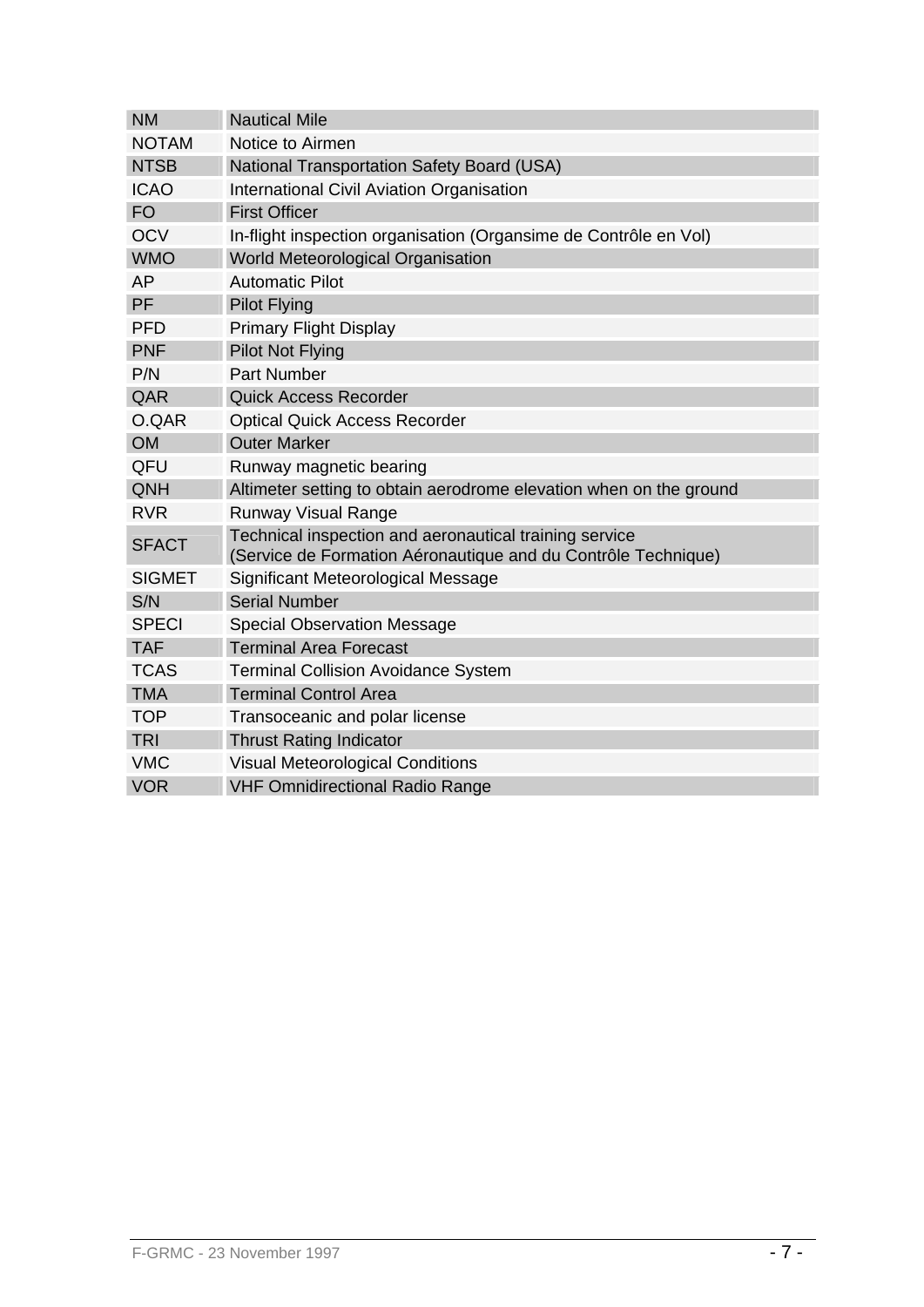# **ORGANISATION OF INVESTIGATION**

AOM Minerve S.A. informed the BEA Duty Officer of the event on Thursday 27 November 1997 at around 16 h 00, four days after the incident. An investigation was immediately launched.

An Investigator-in-Charge and a Deputy Investigator directed the investigation.

Correspondents from the following assisted the BEA:

- AOM Minerve S.A.
- ADP
- the DGAC, (SFACT E-EP, DAC North and CENA)
- Météo France

An Accredited Representative from the NTSB and his technical advisors from the FAA and from Boeing, Douglas Product Division participated in the investigation.

Certain parts of the work were carried out by:

- The Applied Anthropology Laboratory (LAA, Paris)
- Raytheon, MD83 Flight Simulator Division, Great Britain.
- Allied Signal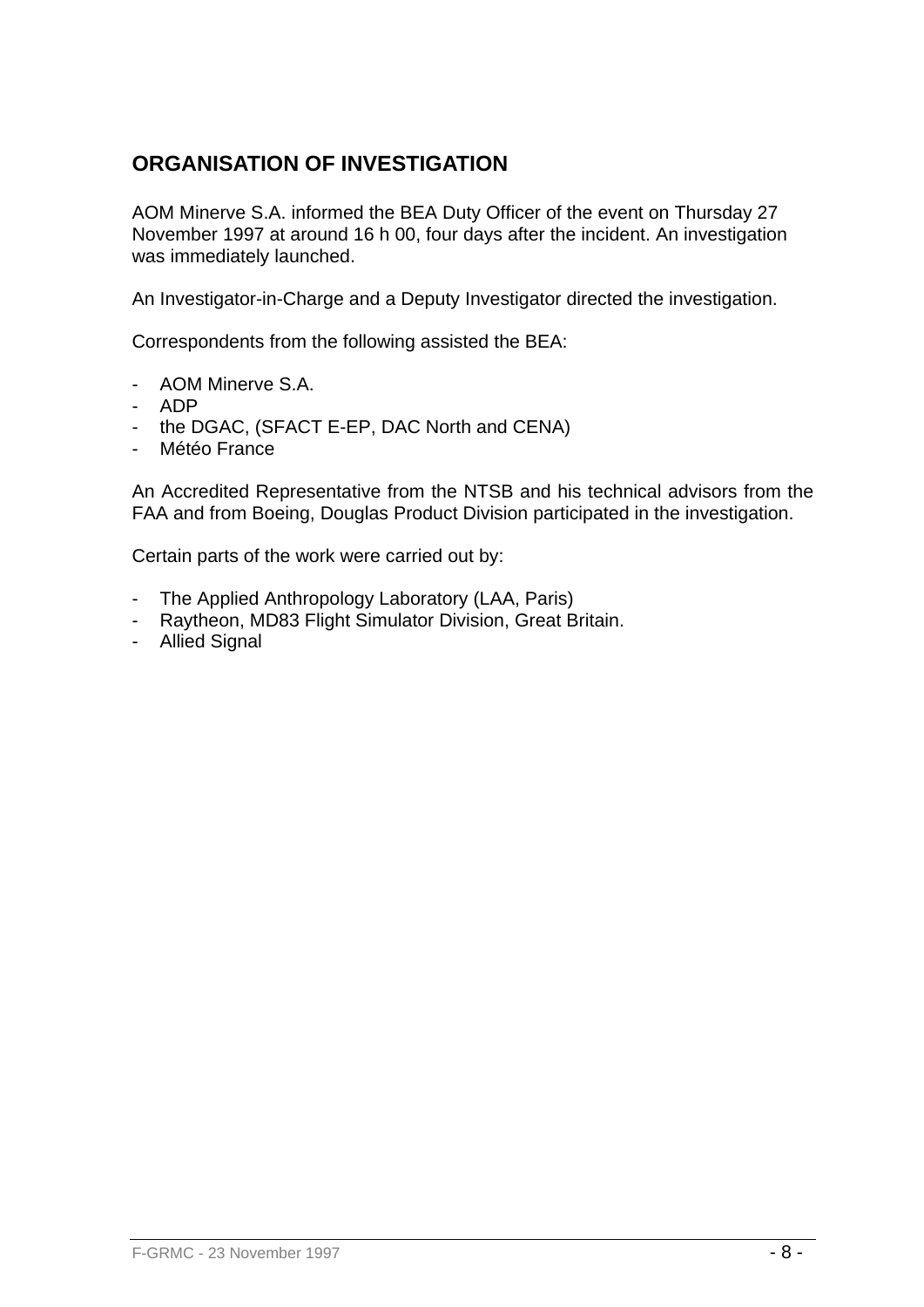# **SYNOPSIS**

**Date and time**<br>
23 November 1997 at 12 h 32 UTC<sup>1</sup> McDonne

**Place of incident**<br>On approach to runway 07 at Orly (94) ORIX Altar Corporation On approach to runway 07 at Orly  $(94)$ 

McDonnell Douglas MD83 registered F-GRMC

World Trade Centre bul 4-1-Hamamatsu-Cho 2-Chome Minato-Ku Tokyo

#### **Type of flight Contract Contract Contract Contract Contract Contract Contract Contract Contract Contract Contract Contract Contract Contract Contract Contract Contract Contract Contract Contract Contract Contract Contract**

Scheduled domestic public transport flight.

AOM Minerve S.A.

#### **Persons on board**

3 Flight Crew 4 Cabin Crew 131 passengers

#### **Summary**

On final ILS approach, the Captain performed a go-around in Instrument Meteorological Conditions as the airplane was passing the Outer Marker. The minimum radio height during the go-around was sixty-seven feet.

#### **Consequences**

1

|                   | <b>PEOPLE</b> |                |               | <b>EQUIPMENT</b> | <b>THIRD PARTY</b> |
|-------------------|---------------|----------------|---------------|------------------|--------------------|
|                   | <b>KILLED</b> | <b>INJURED</b> | <b>UNHURT</b> |                  |                    |
| <b>CREW</b>       | -             |                |               | -                |                    |
| <b>PASSENGERS</b> |               |                | 131           |                  |                    |

 $1$ . All times in this report are UTC, except where otherwise specified. Two hours should be added to express official time in metropolitan France on the day of the serious incident.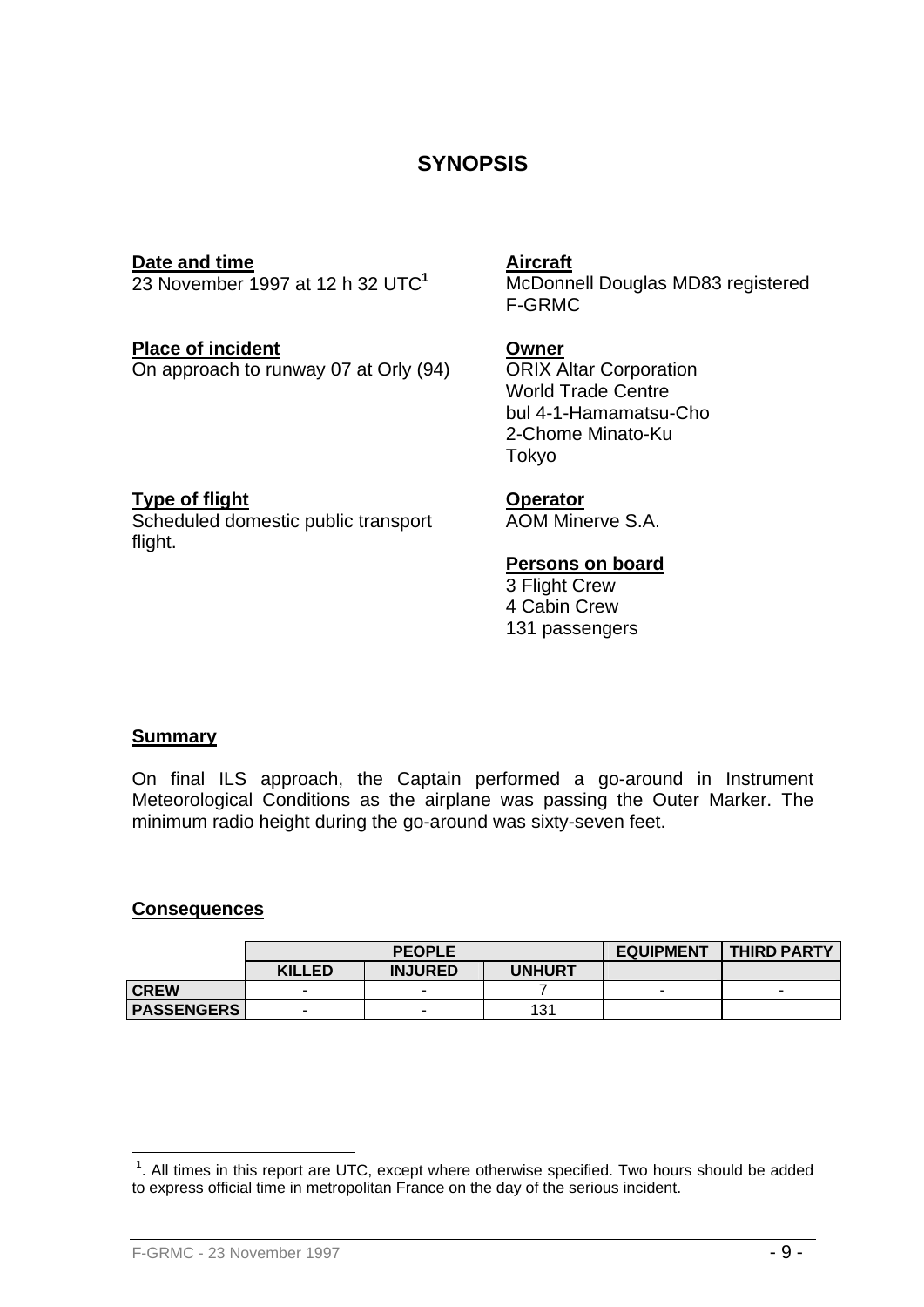# **1 - FACTUAL INFORMATION**

# **1.1 History of the Flight**

The evolution of the AOM Minerve scheduled domestic flight IW 68 was analyzed on the basis of flight documents, recorded data and witness statements.

On Sunday 23 November 1997, the crew flew the Toulon-Orly-Marseille route stages. On the previous day, they had flown the Orly-Nice-Orly-Toulon route stages. The crew consisted of a Captain instructor and two first officers (FO) on Line Oriented Flight Training (LOFT). The two FO's on LOFT occupied the copilot's and observer seats alternately.

The airplane, an MD83 registered F-GRMC, landed at Marseille at 10 h 35. During the preparation of the Marseille-Orly flight, the crew received a meteorological file. The alternate airport was Paris-Charles de Gaulle. The flight dossier indicated that the airplane was carrying 20,000 pounds of fuel. The Captain stated that he had loaded sufficient fuel in reserve to return to the South of France in case the meteorological conditions made a landing at Orly impossible.

At 11 h 25, the airplane took off from Marseille with 131 passengers and 7 crewmembers. The co-pilot was pilot flying. The flight took place without any notable events until the preparation of the approach to Orly. The autothrottle and autopilot 2 were connected throughout the flight.

The crew prepared category I, II and III precision approaches on runways 07 and 26 at Orly. At 11 h 53, Paris ATC announced RVR of 400 meters on runway 07. At 12 h 07 the Captain took over as pilot flying. At 12 h 14 min 43 s, the crew contacted Orly Approach which announced RVR of 500 meters.

At 12 h 26 min 23 s, the Captain selected track 258° on the VHF NAV 1 (left) instead of 065°, the correct approach track. The co-pilot did not check the display.

At 12 h 28 min 33 s, the Captain armed the "autoland" mode.

At 12 h 29 min 34 s, Orly Approach ended radar vectoring and transferred the airplane to the Tower controller at an altitude de 3,000 feet, at a speed of 160 kt, on heading 020° for interception of the runway 07 ILS.

The co-pilot had selected track 065° on the OL VOR. He announced that the airplane was crossing this track. At 12 h 29 min 43 s, the "LOC capture" mode appeared on the Flight Mode Annunciator (FMA). The Captain announced "LOC capture heading QFU" and, looking at the HSI, he brought the heading indicator to the tail of the ILS bar. He later stated that he thought at that time that he had brought the heading indicator to the head of the arrow and not to the tail. He then noticed that the heading indicated 078° while he expected the QFU of runway 07, that is to say 065°.

At 12 h 29 min 53 s, Orly Tower announced RVR of 400 metres.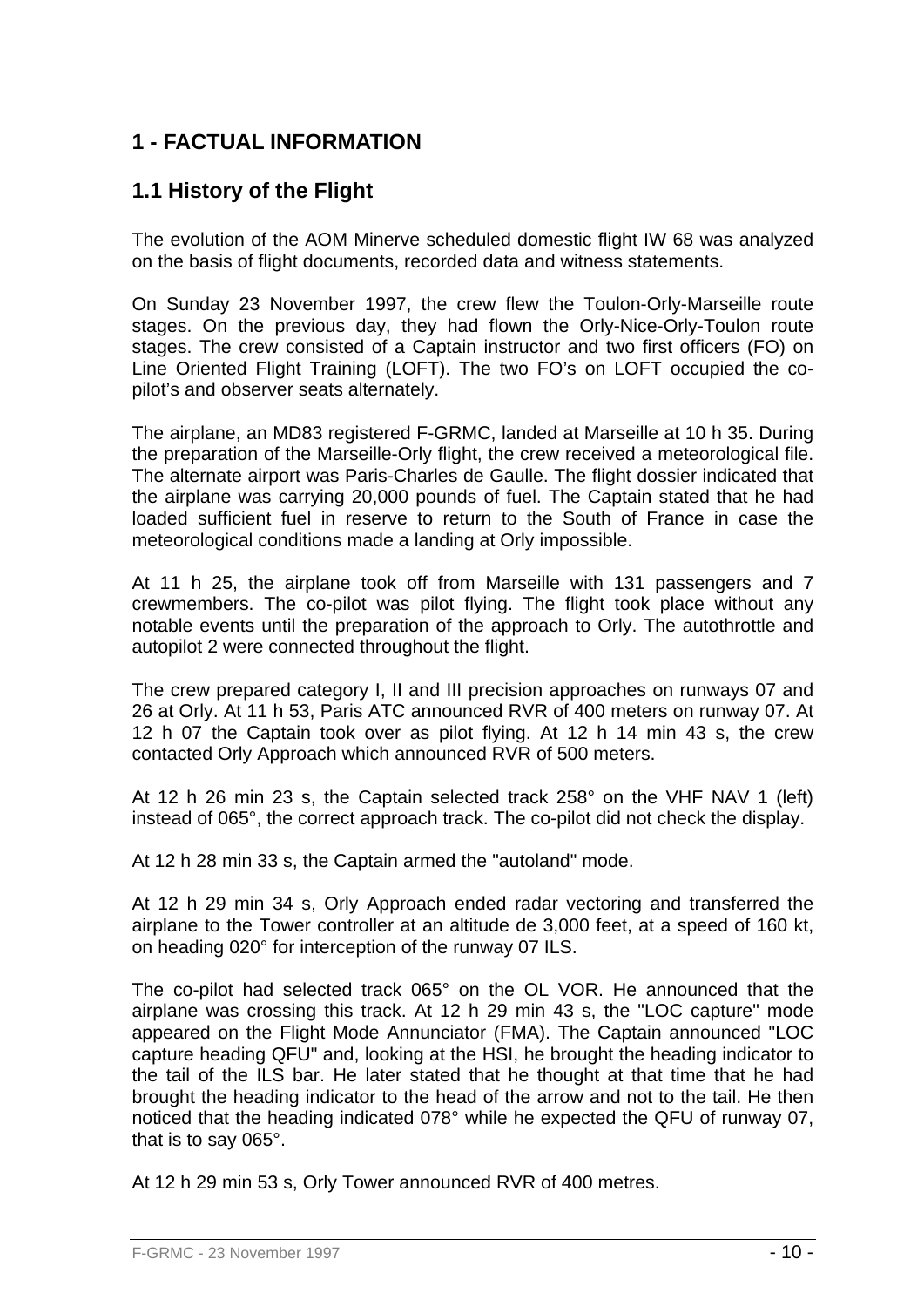Subsequently the Captain did not announce the actions he took relative to the automatic systems.

At 12 h 29 min 59 s, the Captain selected a 060° heading on the DFGS. At 12 h 30 min 01 s, he armed the "ILS" mode. At 12 h 30 min 03 s, the "LOC CAPTURE" mode appeared again on the FMA. At 12 h 30 min 07 s, the Captain selected the same heading of 060 on the "HEADING" mode. The heading increased progressively. The Captain requested that the landing gear be extended.

At 12 h 30 min 20 s, the airplane went above the approach track. At 12 h 30 min 29 s, the Captain armed the "ILS" mode. A 12 h 30 min 40 s, he armed the "autoland" mode, displayed an altitude of 2,000 feet, selected a descent speed of around 2,300 feet per minute and a heading of 090°.

The airplane came back towards the approach track and descended in clear skies.

The Captain then realized that he had selected an ILS heading of 258° instead of 065° and corrected it. A short time afterwards, Orly Tower indicated that the airplane was 1.5 NM north of the track.

The flaps were extended to 40° and the Captain selected the final approach speed. During this time, the airplane went below the glideslope track. Then, with the Captain's authorization, the co-pilot selected the ILS on the right side, instead of the OL VOR.

From 12 h 31 min 26 s, at a radio height of 916 feet, the Ground Proximity Warning System (GPWS) "Glideslope" warning was recorded by the QAR. The airplane entered the fog at that moment or a few seconds later. During the descent, the pilot saw that the bar of the glideslope track was up against its stop and said "glide" twice. At 12 h 31 min 28 s, the Captain disconnected the autopilot.

At a radio-height of 783 feet, the "Terrain" warning was recorded for two seconds by the QAR. The "Glideslope" warning started up again as soon as the "Terrain" warning ended.

The Captain tried to bring the airplane back onto the approach track. At 12 h 31 min 43 s, the "LOC capture" mode appeared on the FMA again. At 12 h 31 min 49 s, the Captain re-connected the autopilot, at a radio-height of 415 feet. He then armed the "autoland" mode.

At a radio-height of 279 feet, the "terrain" warning was recorded again for a further nine seconds.

At 12 h 31 min 56 s, the Captain disconnected the autopilot and began a goaround. At that moment, the radio-height was about 200 feet. At 12 h 32 min 09 s, the minimum radio-height of 67 feet and the Outer Marker signal were recorded. The co-pilot would state that he saw the ground and read a radio-height of about 50 feet.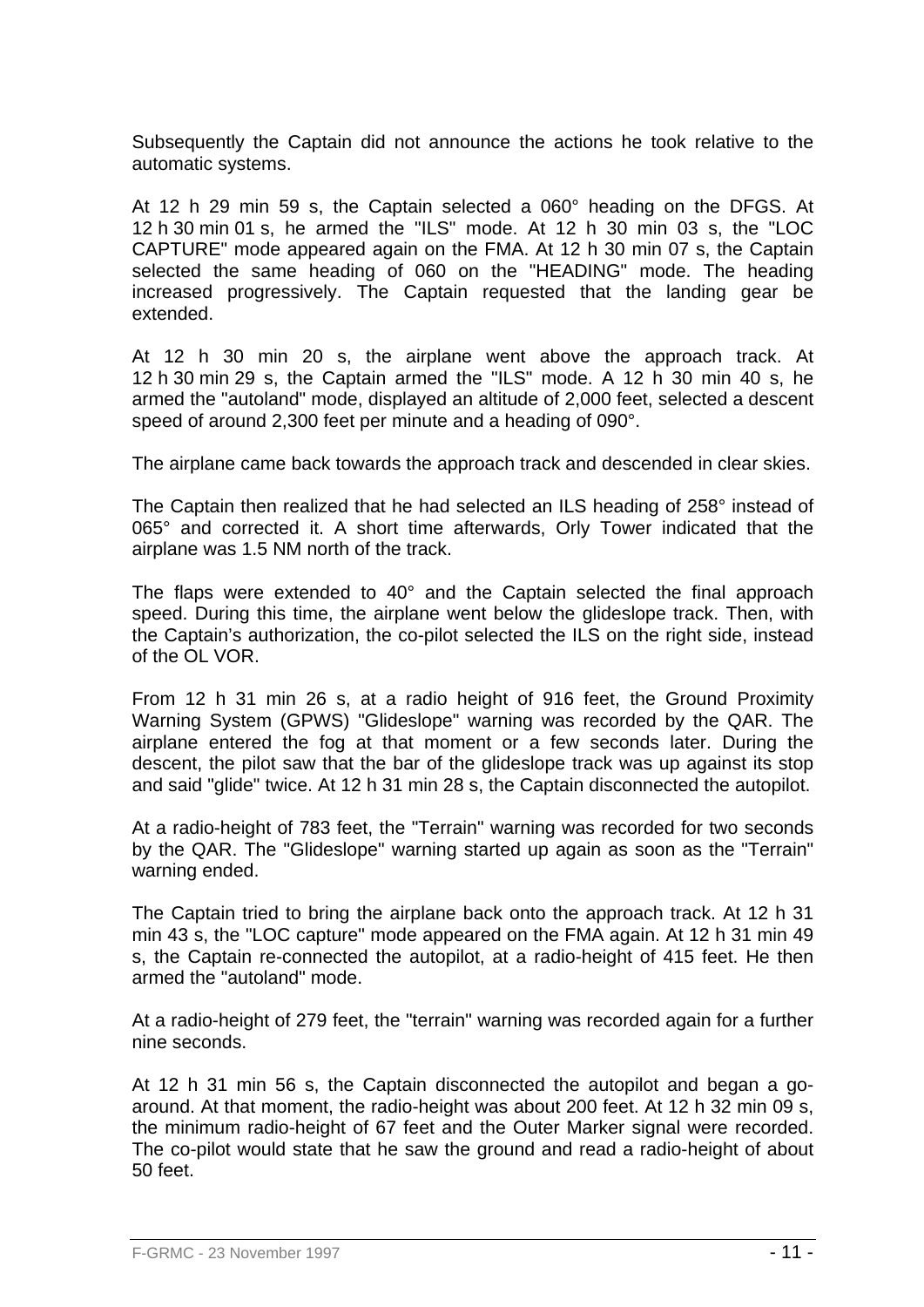The go around and the runway circuit were performed with radar vectoring. The landing took place in "autoland" mode. The airplane landed at Orly at 12 h 45.

# **1.2 Injuries to Persons**

Not applicable.

# **1.3 Damage to Aircraft**

There was no damage to the aircraft.

# **1.4 Other Damage**

Not applicable.

# **1.5 Personnel information**

### **1.5.1 Flight Crew**

#### **1.5.1.1 Captain**

- Male, 52 years old.
- Certificates and licenses
	- Commercial Pilot's License on 25 February 1971.
	- First Class Commercial Pilot's License on 14 February 1974.
	- Air Transport Pilot's License with TOP on 17 January 1990, license valid until 30 April 1998.
	- Last medical check-up at the CPEMPN (Paris) on 31 October 1997.
- Type Ratings
	- Type ratings for MS733, ND26, C337, PA23, PA34, BE80, BE58, BN2, C310, FK27, DC8, DC8/70, MD80, FA22/27, B737-300/400/500 and B737-200.
	- MD83 type Rating on 30 April 1991
	- Reduced Category I precision approach certificate on 10 March 1995.
	- Precision approach category II and III rating on 4 September 1995.
	- Minimum operational standards course on 28 June 1997.
	- Skills maintenance course on 10 October 1996.
	- Human Factors revision course in May 1996.
	- CRM instructor course on 8 and 9 April 1997.
	- Standard CRM course on 27 August 1997.
	- Line check on 14 October 1997.
	- Base check on 17 January 1997.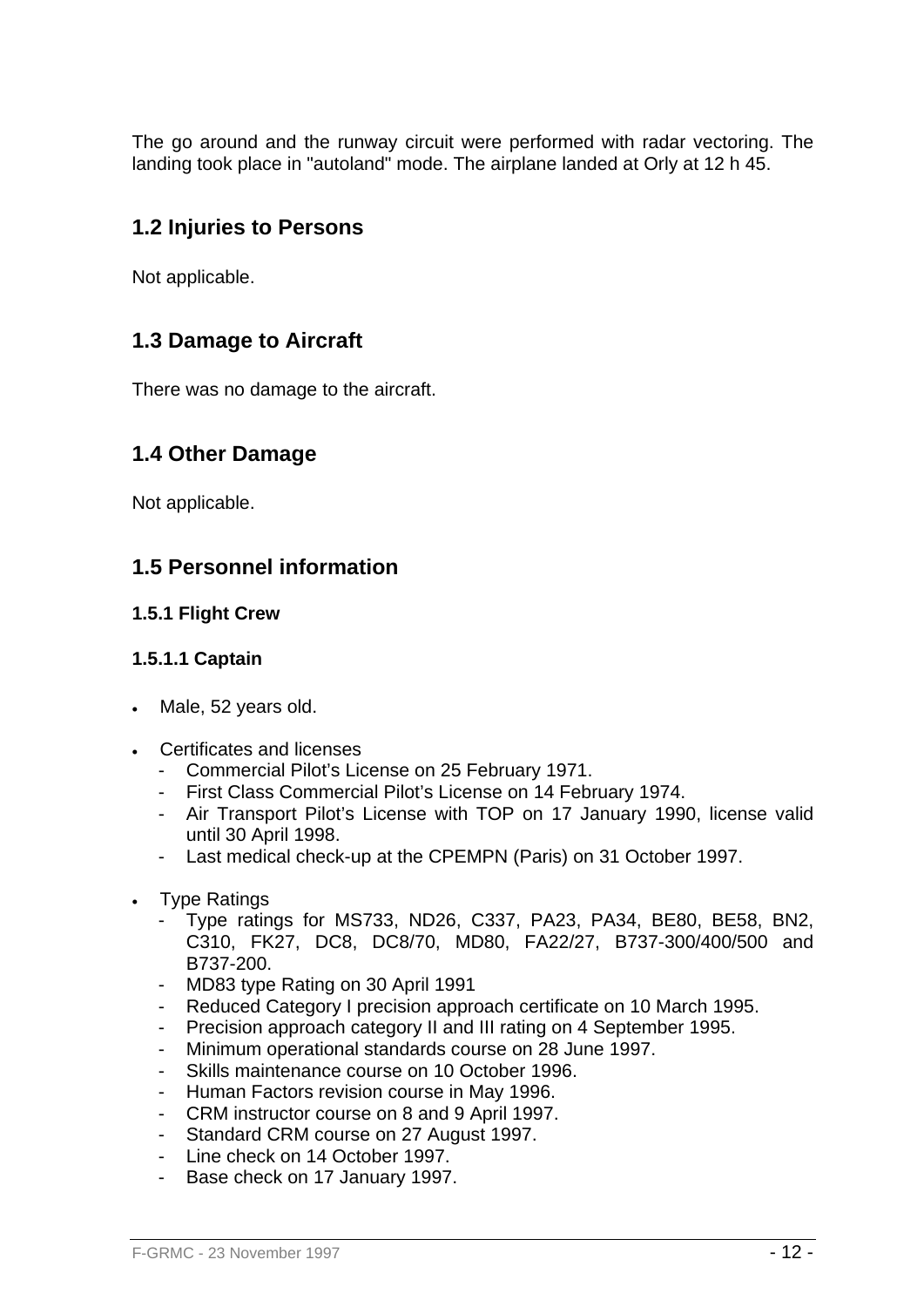- Instructor Officer rating on 30 November 1992, valid until 31 March 1999.
- Aeronautical career
	- Instructor at the UTA air club from February 1971 to May 1973.
	- Technical Officer and Chief Pilot of BE58 and BE90 at Thalass Air Quiberon from March 1974 to October 1974.
	- Captain of ND26 and FO FK27 at Lina Congo from December 1974 to June 1975.
	- Captain on FK27 at S.F.A.H. (Nouméa) from June 1975 to October 1976.
	- First Officer on DC8/63 at Air Zaïre from December 1977 to October 1978.
	- Captain of DC8 at African Safari Airways from October 1978 to March 1991.
	- Captain of MD83 at Jet Alsace/Trans Alsace (Basle) from April 1991 to June 1994, instructor from November 1992 and head of MD83 wing from May 1993.
	- Captain and instructor on B737/200 at Air Pacific from October 1994 to December 1994.
	- Captain of B737 at E.B.A. from January to February 1995.
	- Captain and instructor on B737/200 at Air Pacific from November to December 1995.
	- Captain of MD83 for AOM Minerve S.A. since the March 1 1995 on an unlimited-term contract.
	- Assigned to Air Toulouse on B737's in September 1996 and January 1997.
- **Experience**

The following flying hours were provided by AOM Minerve SA and were confirmed by the Captain.

- Total flying hours: 17,800
- As Captain: 10,000
- As Captain on MD83: 3,000
- Flying hours in the previous 6 months: 548
- Flying hours in the previous 3 months: 290
- Flying hours in the previous 30 days: 115
- Flying hours as air club instructor: 2,500 to 3,000
- Flying hours as ground /simulator instructor: around 600
- First Officers trained: 20 to 30
- Inspector at Air Méditerranée for B737 type rating until April 1997.
- Flying hours in the year previous to the incident: see appendix 1.

### **1.5.1.2 Co-Pilot on LOFT**

- Male, 30 years old.
- Certificates and licenses
	- Commercial Pilot's License on 15 May 1991, valid until 31 October 1998.
	- Practical test for the Air Transport Certificate on 10 September 1993.
	- Human factors course certificate in December 1996, issued on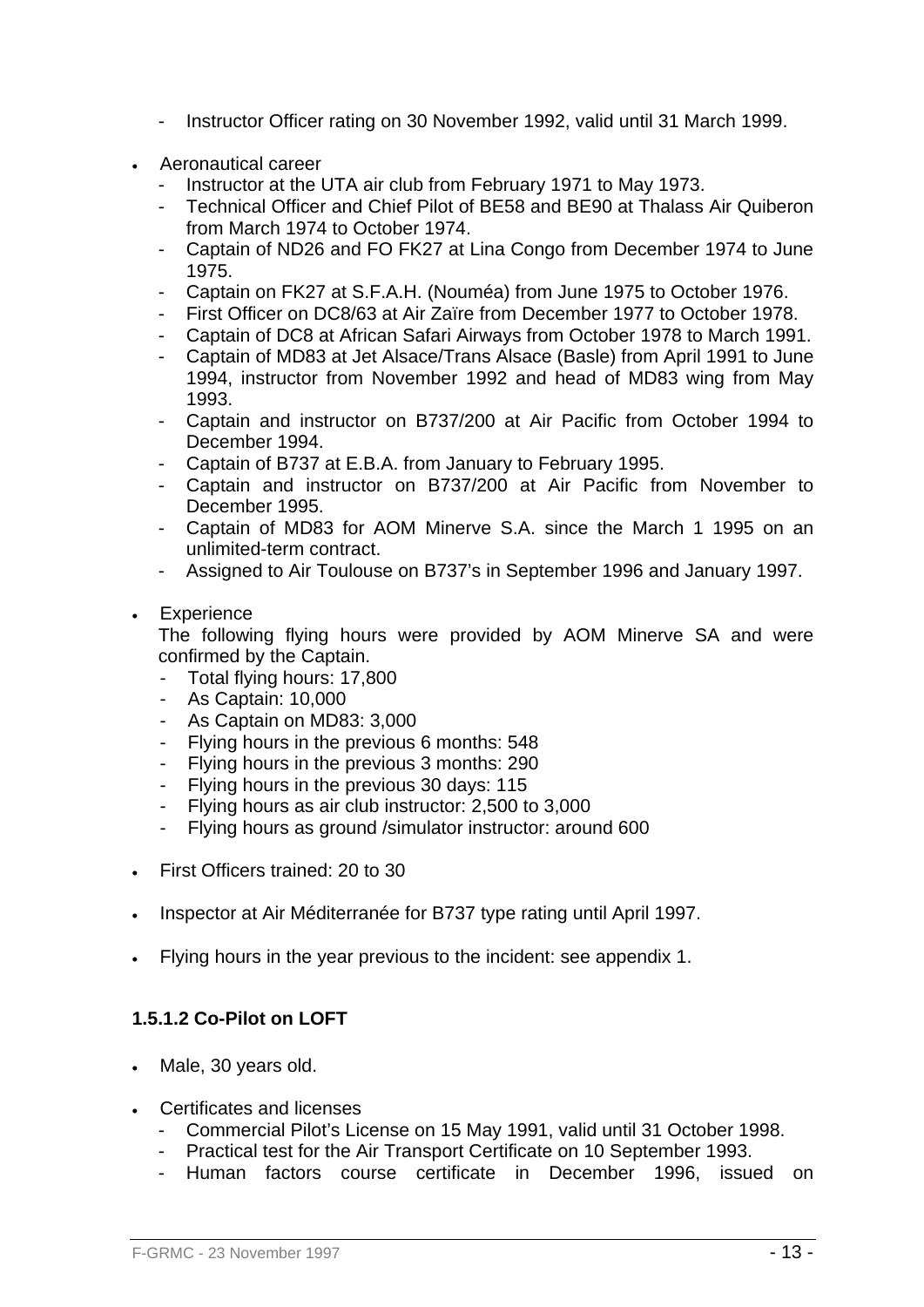1 January 1997.

- Theoretical section of Air Transport Pilot's License in March 1992 valid until June 2004.
- Last medical at the CPEMPN (Paris) on 3 October 1997.
- Qualifications
	- IFR rating on 15 May 1991 valid until 30 June 1998.
	- BE90 type ratings, equivalence BE100 and BE200.
	- MD83 rating on 14 November 1997 (first QT JAR25).
	- After completing the type rating, he was authorized to undertake reduced category I landings.
- Aeronautical career
	- FO on BE90 for Oyonnair, then FO on BE200 for Transport Air Centre on charter flights from June 1991 to June 1992.
	- Joined AOM Minerve S.A in January 1993. As traffic supervisor until beginning of MD83 training on 6 October 1997.
	- Unlimited term sub-contract with AOM Minerve S.A.
- Training
	- The co-pilot on LOFT followed the SFACT PFE certified training program 7.18.90 from 16 September 1997.
	- He followed all of the simulator training periods on MD83 with electromechanical instrumentation.
	- He had undertaken eight LOFT flights with an FO as backup.
- Experience

The following flying hours are taken from the co-pilot on LOFT logbook and end at the end of the incident flight.

- Total flying hours: 490 h 44
- As Captain: 235 h 46
- Flying hours on multi-engined aircraft: 167 h 59 of which 28 h 33 as Captain
- Flying hours in the previous 30 days: 52 hours of flight simulator and the flights described in the table in appendix 1.

Note: The flying hours taken from AOM Minerve S.A.'s Activity Report, which are shown in the table in appendix 1, are different. The flying hours really performed are calculated in chapter 1.16 "Tests and Research".

### **1.5.1.3 Co-pilot on LOFT in observer seat**

- Female, 25 years old.
- Certificates and licenses
	- Commercial Pilot's license on 5 February 1996, valid until 30 September 1998.
	- Certificates obtained towards Air Transport Pilot's License: T in September 1994, then Meteorology, R, EB, EA, FH in September 1996, English for Air Transport Pilot's License in March 1997.
	- Had not obtained the following qualifications at that time: NAV, TOP and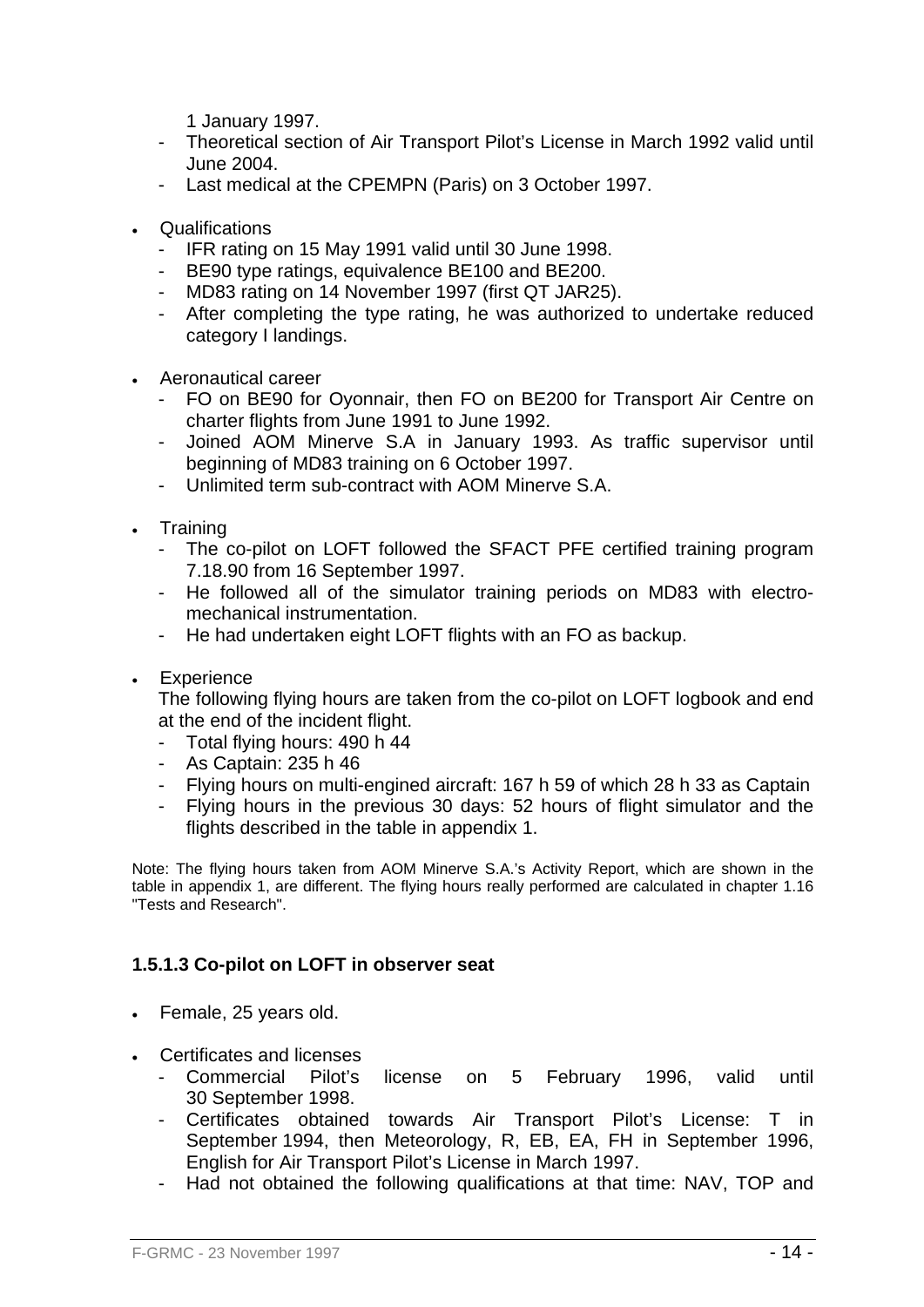DA.

- Last medical at the Toulouse CEMPN on 18 September 1997.
- **Qualifications** 
	- IFR rating du 22 October 1996 valid until 28 February 1998.
	- Successive type ratings on B737-500 on 28 February 1997 (first QT JAR25 and B737-300 and 400 equivalence) and SAAB 2000 on 30 May 1997.
	- MD83 rating on 14 November 1997.
	- Having obtained the airplane type rating, she was authorized to undertake reduced category I landings.
- Aeronautical career
	- FO on SB 2000 for Regional Airlines from April 1997.
	- In this context, she had undertaken four flights in the observe seat as backup crew member. The role of a backup crew member is to provide backup to the crew during the first flights of co-pilots on LOFT.
	- Employed on an unlimited-term contract by AOM Minerve S.A since 6 October 1997, the beginning of her MD83 training.
- Training
	- The co-pilot on LOFT followed the SFACT PFE certified training program 7.18.90 from 16 September 1997. She followed all of the simulator training periods on MD83 with electro-mechanical instrumentation.
	- Only her first LOFT flight was undertaken with an FO as backup.
- Experience

The following flying hours are taken from the co-pilot on LOFT's logbook and end at the end of the incident flight.

- Total flying hours: 602 h 45
- As Captain: 152 h 17
- Flying hours on multi-engined aircraft: 335 h 22 of which 2 h 15 as Captain
- Flying hours in the previous 30 days: 52 hours of flight simulator and the flights described in the table in appendix 1.

Note: The flying hours taken from AOM Minerve S.A.'s Activity Report, which are shown in the table in appendix 1, are different. The flying hours really carried out are calculated in chapter 1.16 "Tests and Research".

### **1.5.2 Tower Controller in LOC position**

- Female, 42 years old.
- Qualifications:
	- First Controller, valid until 31 December 1999,
	- Team Leader.
- Medical Aptitude valid until 14 February 1999.
- Qualified for the LOC position.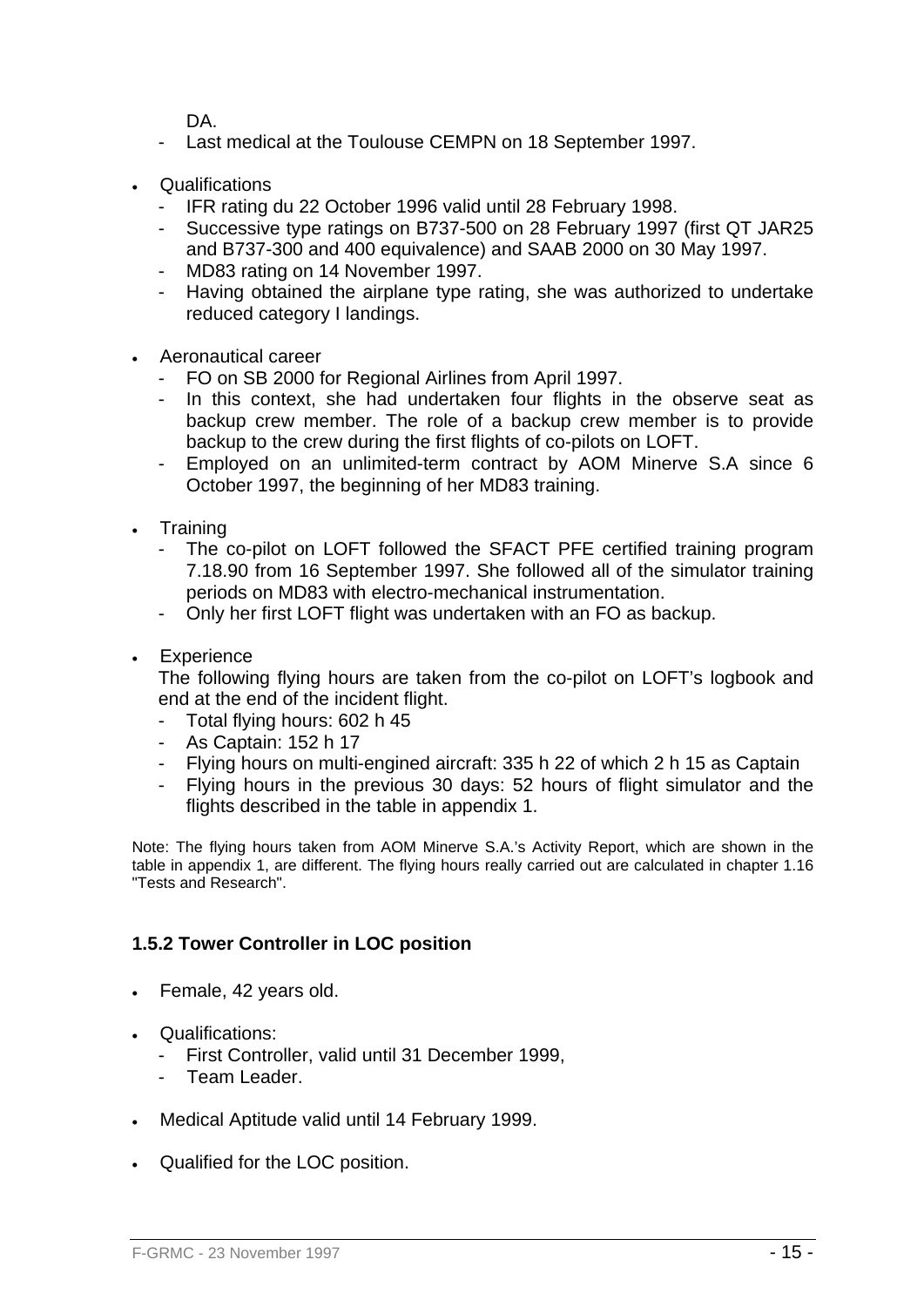# **1.6 Aircraft Information**

The aircraft was airworthy. It was equipped to perform category III precision approaches and there were no acceptable deferred defects for the flight in question.

The airplane performed an auto-approach to Orly a few minutes after the incident. A month after the incident, the airplane continued to fly without any problems occurring.

### **Aircraft**

- Manufacturer: McDonnell Douglas (USA)
- Type: DC 9-83 (MD83)
- Serial number: 53466
- Registration: F-GRMC
- Entry into service on 23 December 1994.
- Airworthiness certificate issued on 23 December 1994, renewed on 4 December 1997, valid until 22 December 2000.
- Flying hours as of 23 November 1997: 7 104 hours, 5 628 cycles
- Since last major overhaul on 14 October 1997: 287 hours, 239 cycles.

#### **Engines**

- Manufacturer: Pratt and Whitney (USA).
- Type: JT8D-219.

### **Onboard Equipment**

• The airplane is equipped with an Electronic Flight Instrument System (EFIS). On each pilot's instrument panel, there is a Primary Flight Display (PFD) and a Navigation Display (ND). The armed modes on the FMA are amber in colour, the other modes being green (autothrust, roll and pitch modes).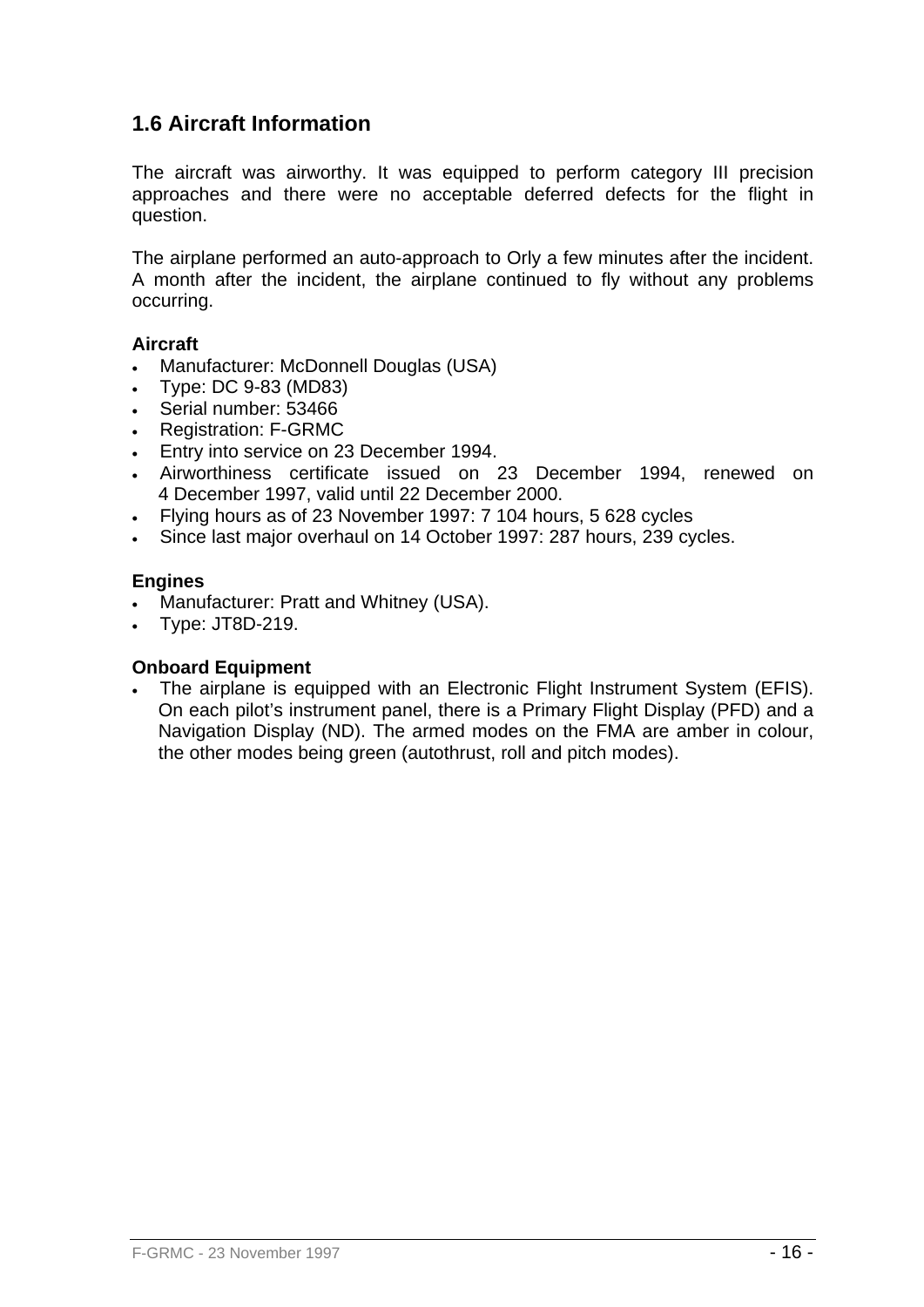

*Figure 1 – Description of the PFD as shown in the Operating Manual*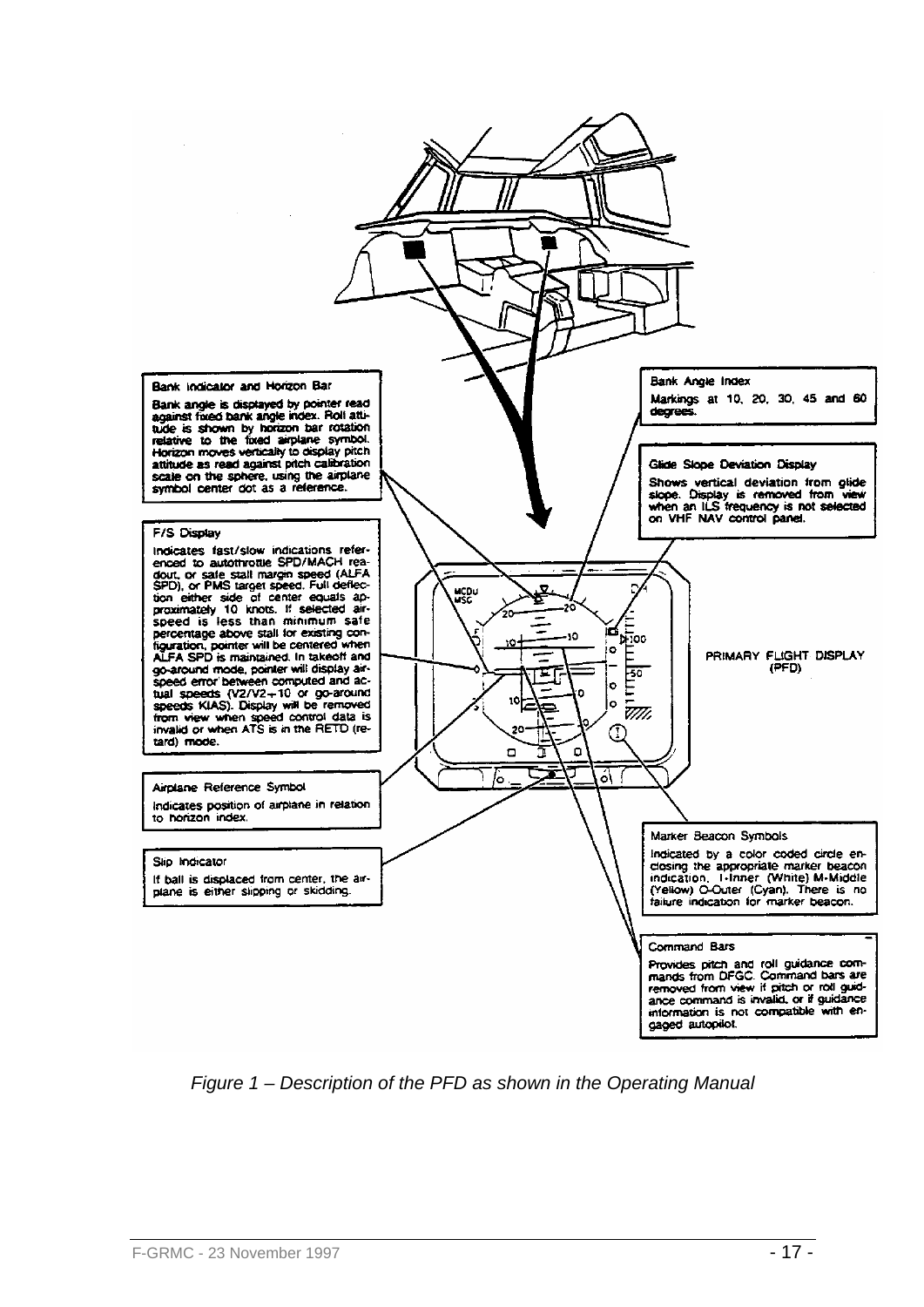

*Figure 2 - Description of the ND in ARC mode as shown in the Operating Manual* 

- The airplane is equipped with an Allied Signal Mark VII GPWS (P/N 965-0876-030, S/N 2269) whose main characteristics and main alarms are as follows:
	- mode 1: excessive sink rate, "Sinkrate" and "pull up" warning,
	- mode 5: descent below the glideslope track, normal and strong "Glideslope" warnings,
	- Mode 6 announces the decision and minimum altitudes. The GPWS includes other functional modes which are not described here since they were not active during the event.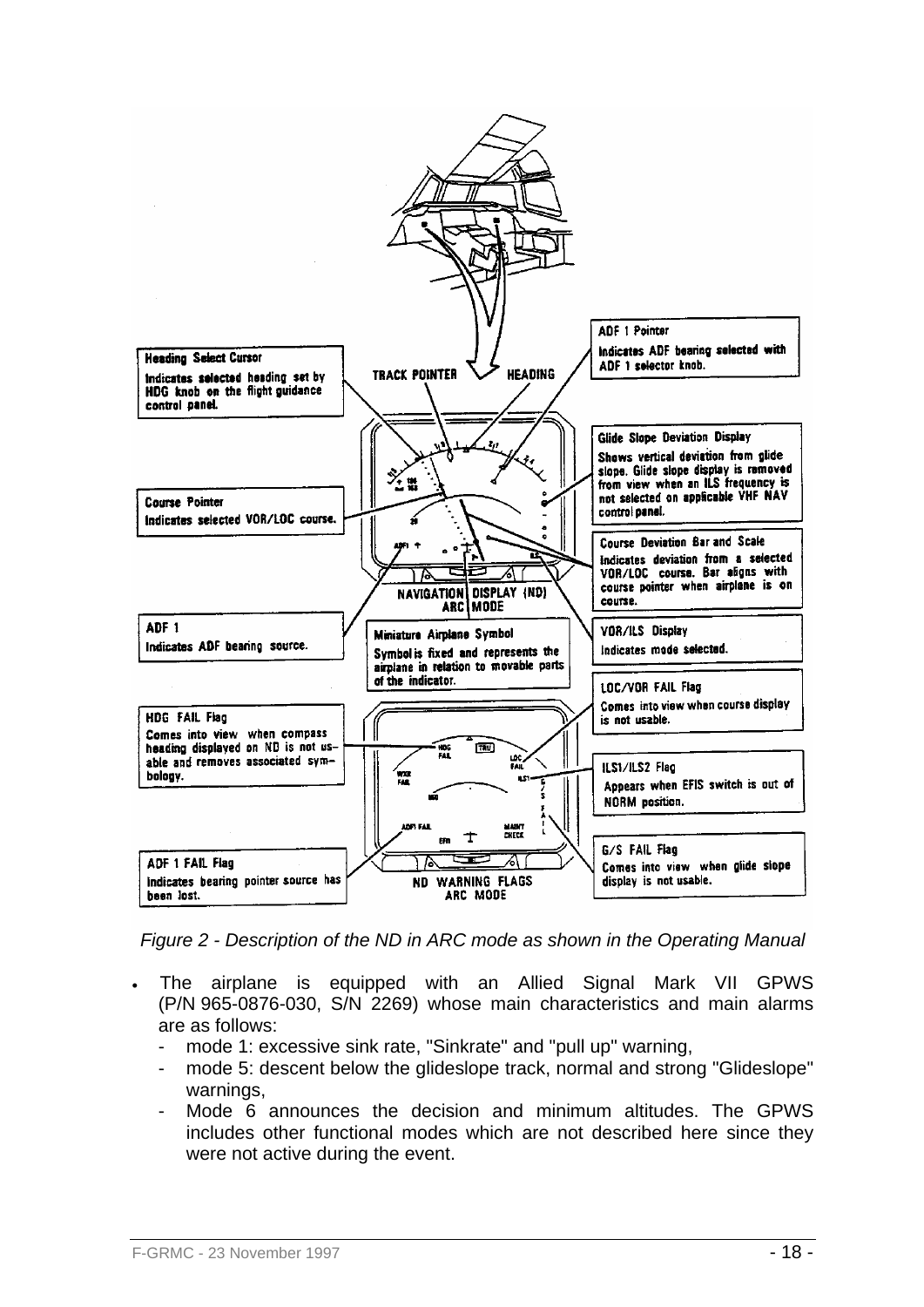For the purposes of certification in France, several special conditions were applied. The airworthiness sheet N°IM 154 of November 1989 relative to the DC9-83 type Airworthiness Certificate specifies:

*"French Type: The reference fuselage is n°1343 presented to the DGAC in April 1987 and in accordance with the FAA definition, to which certain modifications have been added:* 

*...* 

*- LOC capture priority versus GS capture in ILS capture* 

*- ILS information crossover ADI/HSI* 

*- Altitude vocal warning at 250 ft* 

- *Autopilot disengage aural warning..."* 

# **1.7 Meteorological Information**

### **1.7.1 General Situation**

A high altitude ridge was situated over France, between two disturbances: one situated over the Gulf of Genoa and the other arriving over Finistere in the morning. Over the majority of the country, wet air remained locked in at lower levels.

Early morning fog, occasionally very thick, formed over all regions of northwest France and in particular over the "Ile de France" and the "Centre" regions. In the afternoon, low clouds, mist and fog, thick in parts, persisted to the north of the Seine (see appendix 2).

### **1.7.2 Flight Dossier Supplied to the Crew**

The flight dossier supplied to the crew was picked up at 10 h 13 from the Marseille-Marignane meteorological centre by the airline's operations agent. It included:

- a TEMSI EUROC chart (Western Europe) valid for 23 November 1997 at 12 h,
- the wind and temperature charts valid for 23 November 1997 at 12 h for levels 50, 100, 180, 300, 340, and 390,
- the METAR, TAF, TAFOR and SIGMET for airports situated on the route.

There was no SIGMET message for Orly and Roissy airports. The last METAR and TAF for Orly and for Roissy were as follows:

### **Destination airport LFPO (Orly)**

METAR 231000Z 17003KT 0450 R02/0400N R26/0350N R08/0400V0500N R25/0450D R07/0500V0600N FG VV/// 03/03 Q1020 BECMG 0800  $BKN002=$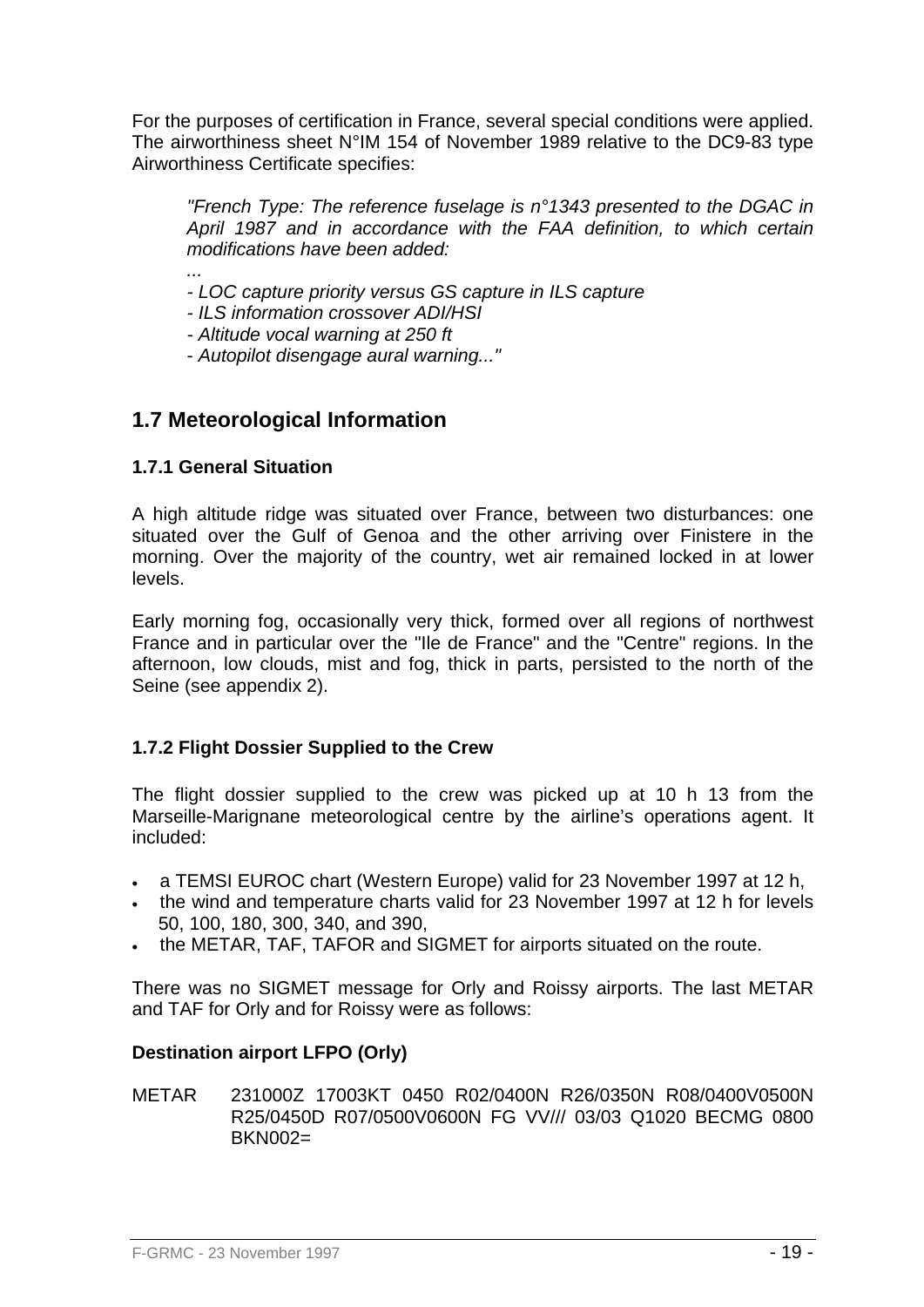TAF 230800Z 230918 16004KT 0600 FG OVC002 BECMG 0911 16006KT 2000 BR SCT008 BKN012 BECMG 1215 5000 SCT015 BKN050 BECMG 1518 8000 SCT015 SCT050 BKN100=

#### **Alternate Airport LFPG (Charles de Gaulle)**

- METAR 231000Z 14005KT 0250 R27/0250N R09/0250N R28/0350N R10/0350N -DZ FG VV/// 04/04 Q1020 NOSIG=
- TAF 230800Z 230918 12005KT 0600 FG VV/// BECMG 0911 2000 BR BKN002 BECMG 1113 6000 NSW BKN008 BECMG 1416 SCT008 BKN015 T06/12Z T08/15Z=

#### **1.7.3 METAR and TAF at 11'o'clock**

The crew were not informed of the 11'o'clock TAF and METAR.

#### **Destination airport LFPO (Orly)**

- METAR 231100Z 17004KT 0300 R02/0250V0350N R26/0250V0400N R08/0250V0400N R25/0300N R07/0350N FG VV/// 04/04 Q1020 NOSIG=
- TAF 231100Z 231221 16004KT 0800 FG BKN002 BECMG 1214 16006KT 2000 BR BKN005 BECMG 1417 4000 BR SCT008 BKN012 TEMPO 1517 5000 BKN015=

#### **Alternate airport LFPG (Charles de Gaulle)**

- METAR 231100Z 14005KT 100V170 0350 R27/0200V0400D R09/0450D R28/0250D R10/0200V0350N –DZ FG VV/// 04/04 Q1020 NOSIG=
- TAF 231100Z 231221 12005KT 0500 FG VV/// BECMG 1315 0900 BKN002 TEMPO 1518 1400 BCFG BKN004 BECMG 1820 0500 VV/// T05/15Z T04/18Z

#### **1.7.4 Meteorological Information received in flight**

During the approach, the crew received the following meteorological information:

- Orly "Sierra" ATIS at 11h30, which specified:
	- "Low visibility procedure in force on the runways 07 and 08",
	- "Visibility 250 meters",
	- "Fog, lower than 100 feet".
	- "QNH 1020",
	- "Wind 150 degrees, 3 kt".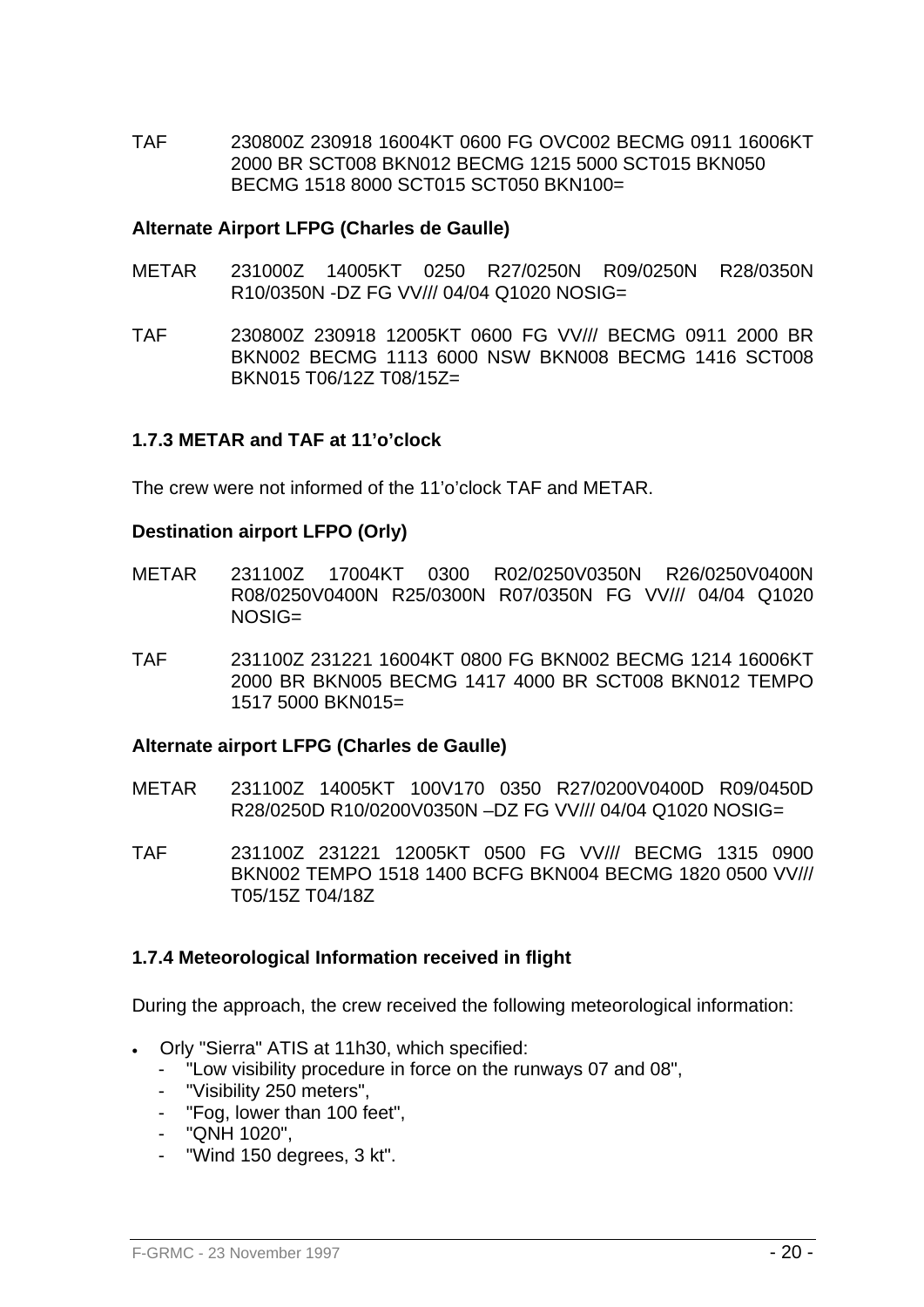- Roissy "Oscar" ATIS at 11h30, which specified:
	- "LVP in place",
	- "RVR between 200 and 250 meters".
	- "Fog",
	- "QNH 1019",
	- "Wind 160 degrees, 6 kt".

Orly Approach supplied the following information at 12 h 14 min 43 s: "... radar vectoring ILS zero seven RVR five hundred meters and three hundred twenty-five meters".

Orly Tower supplied the following information at 12 h 29 min 53 s: "... runway zero seven the RVR four hundred, two hundred seventy-five meters and the wind is calm".

### **1.7.5 Meteorological Conditions at Orly during the Approach**

12 h and 12 h 30 METAR:

231200Z 18004KT 150V220 0250 R02/0250V0350N R26/0350N R08/0250V350N R25/0250V0400N R07/0350N FG VV /// 04/04 Q1020 NOSIG=

231230Z 13004KT 100V190 0250 R02/0350N R26/0350V0600U R08/0250V0400N R25/0300V0450N R07/0400N FG VV /// 04/04 Q1020 NOSIG=

Meteorological parameters at 12 h 30 and 12 h 32:

• 12 h 30

Wind at threshold 07:

- Average over two minutes: 130 degrees, 2,7 m/s
- Real speed: 3,3 m/s
- RVR at threshold 07: 375 m; RVR mid runway 07: 275 m
- 12 h 32 Wind at threshold 07:
	- Average over two minutes: 120 degrees, 2,4 m/s
	- Real speed: 3,3 m/s
	- RVR at threshold 07: 350 m; RVR mid runway 07: 300 m

### **1.7.6 Visibility on Runway 07 at Orly during the Approach**

The runway 07 RVR figures are shown in the chart below. The crew's operational minima, overflight time at the Outer Marker and landing time and the times when ATC communicated the RVR figures are also shown.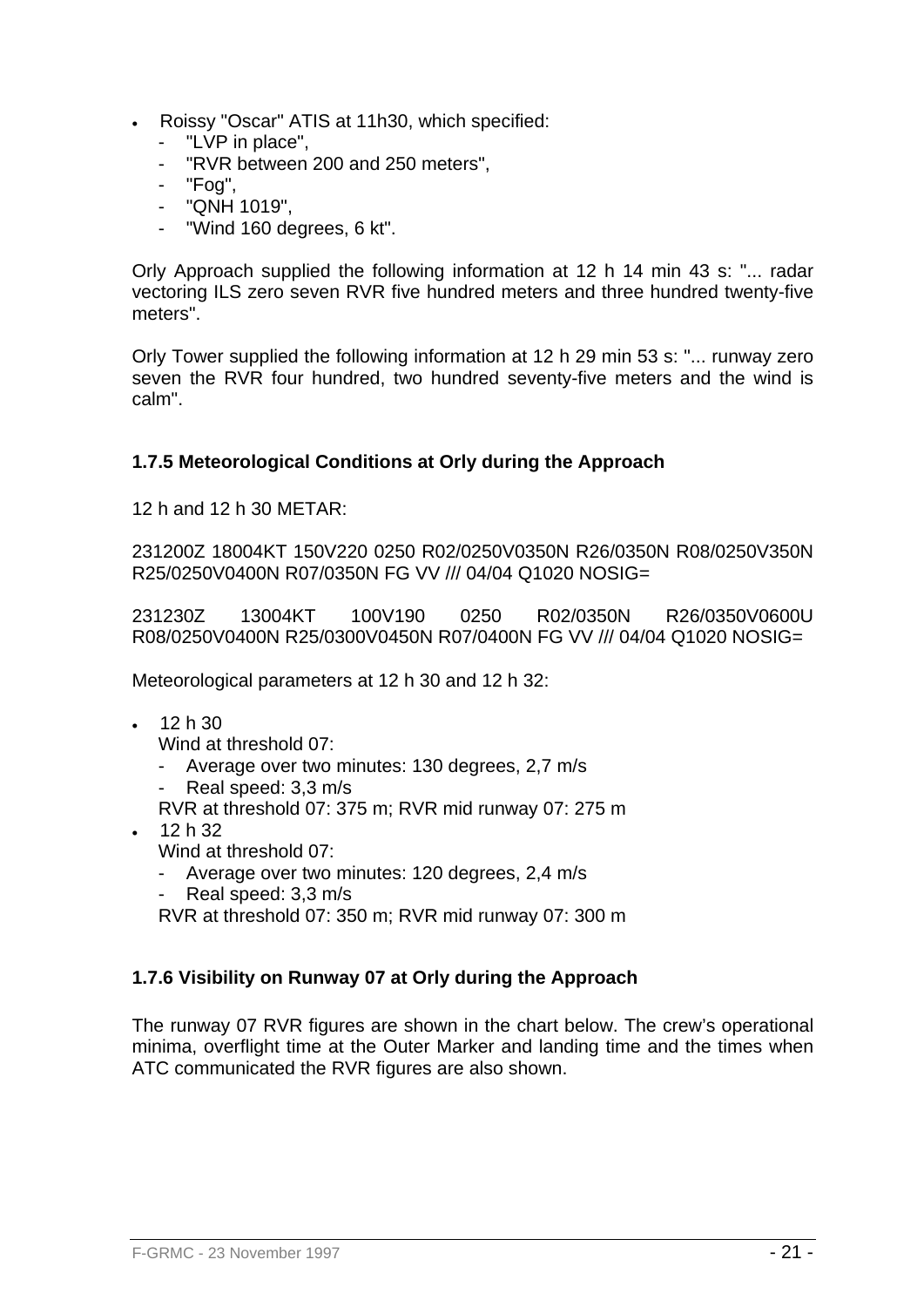



### **1.7.7 Visibility on Runways 07 and 26 at Orly during the Approach of the Previous Flight**

The RVR's recorded at Orly at the time of the morning Toulon-Orly flight are shown in the following chart. The crew's operational minima are also shown.

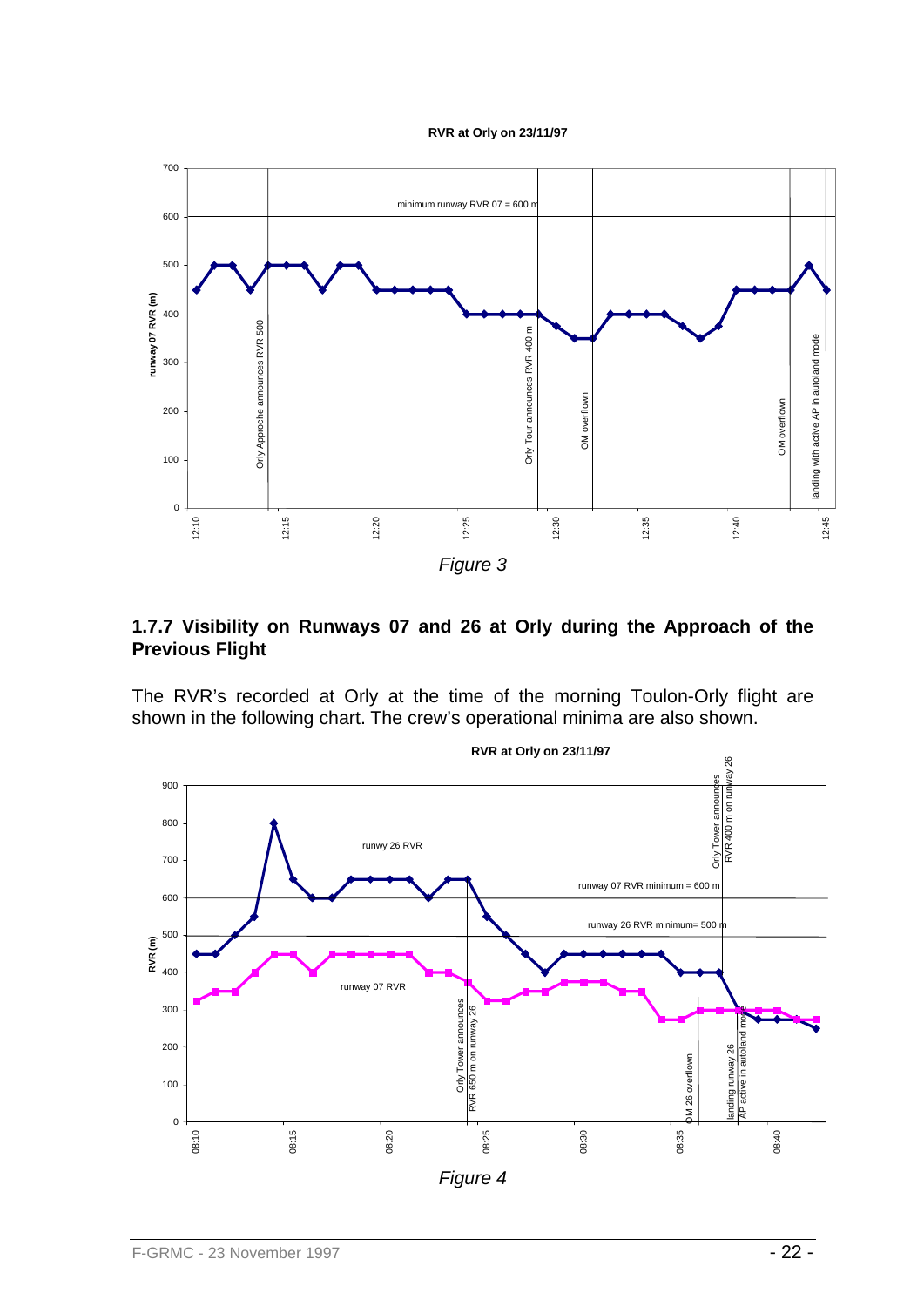# **1.8 Aids to Navigation**

The approach procedures to runway 07 at Orly depend on the following equipment:

- the Melun "MEL" VOR on the 109.800 MHz (IAF) frequency,
- the Orly "OL" VOR DME on the 111.200 MHz frequency,
- the Orly "ORW" ADF on the 402 kHz frequency,
- the Orly "ORE" runway 07 ILS on the 108.500 MHz runway localizer frequency associated with the "OL" DME,
- the Outer Marker and the Middle Marker positioned at 4 and 0,6 NM from threshold 07,
- runway lighting including 720 meters of high intensity centreline approach lighting, unidirectional green high and low intensity threshold lights, runway edge lights and white floodlights, unidirectional flashing lights and ICAO-type high and low intensity runway lighting.

The 07 ILS is class IIIE4, which is the highest level of performance for an ILS and permits category III approaches to be made.

The Orly ATC has the following radar equipment:

- a type TA.10 primary radar operating on the S band (10 cm) connected to a dish turning at a speed of 15 rpm with an effective useful range of 45 NM,
- a type TA.23 primary radar operating on the L band (23 cm) connected to a dish turning at a speed of 15 rpm with an effective useful range of 80 NM.
- the three monopulse radars at Palaiseau, Coubron and Tours which facilitates visualization of the airplane's flight level when it is using an alticoder,
- an ASTRE type surface radar operating on the KU band (2 cm) connected to a dish turning at a speed of 60 rpm with an effective useful range of 5 to 10 NM.

The technical services' and Orly control tower's logbooks for 23 November 1997, along with most recent calibrations show no malfunctions in the systems mentioned above.

# **1.9 Telecommunications**

### **1.9.1 Recording of Telecommunications**

On arrival at Orly, the crew contacts the following organizations successively:

- Paris ATC on 135.300 MHz and 125.700 MHz,
- Orly Approach on 118.850 MHz,
- Orly Tower on 118.700 MHz.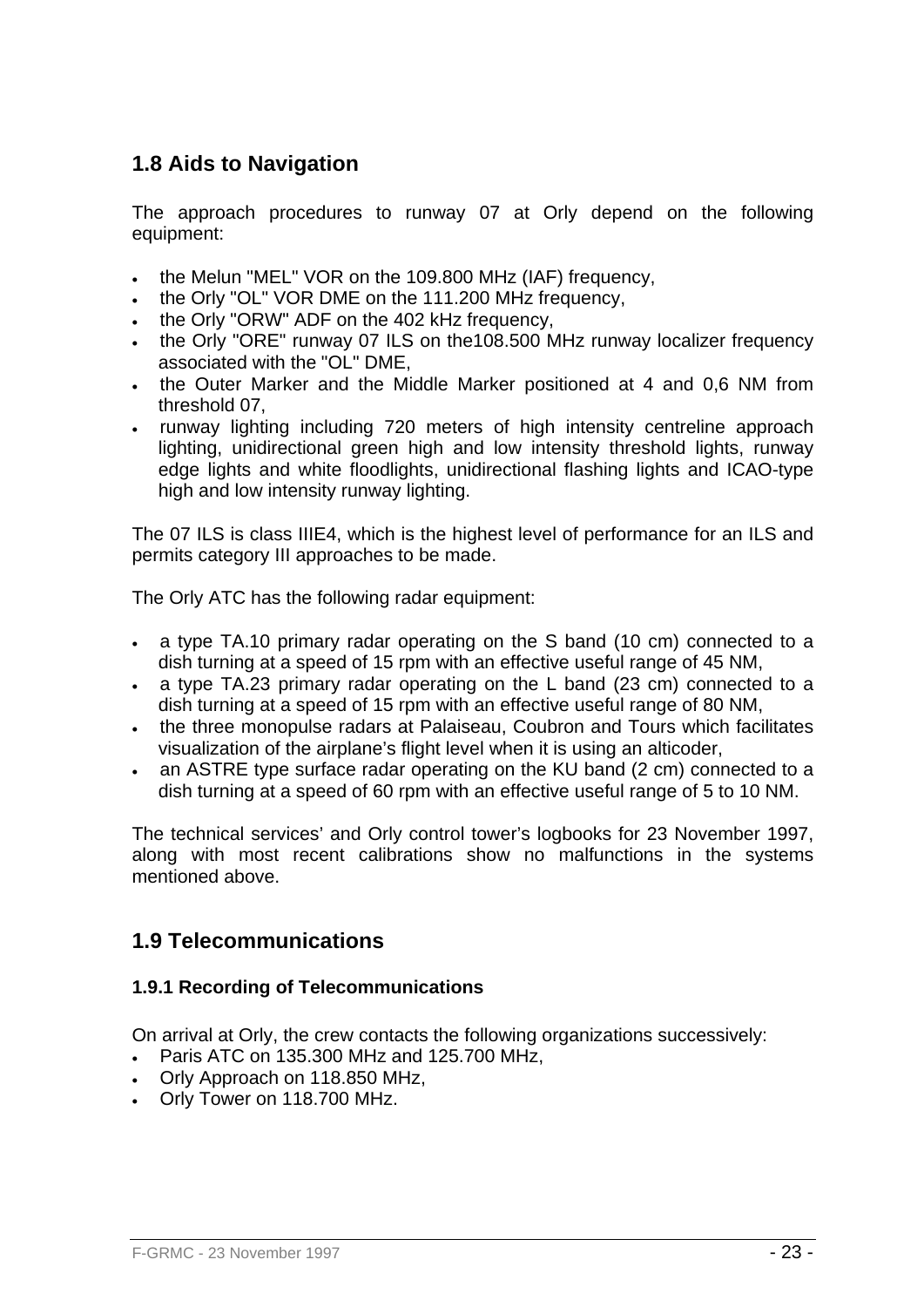# **Morning flight (Toulon-Orly):**

| <b>Transmitting</b><br><b>Station</b> | <b>Receiving</b><br><b>Station</b> | <b>UTC Time</b> | <b>Communications</b>                                                                                                                                                                             |
|---------------------------------------|------------------------------------|-----------------|---------------------------------------------------------------------------------------------------------------------------------------------------------------------------------------------------|
| <b>AOM 152 BV</b>                     | Orly Approach                      | 08:08:23        | Orly French Line one hundred fifty two Bravo<br>Victor hello                                                                                                                                      |
| <b>Orly Approach</b>                  | <b>AOM 152 BV</b>                  | 08:08:31        | Euh French Line Bravo Victor<br>hello<br>radar<br>contact maintain<br>level seven<br><b>Melun</b><br>zero<br>heading two eight zero then radar vectoring I L<br>S zero seven                      |
| <b>AOM 152 BV</b>                     | Orly Approach                      | 08:08:41        | Melun heading two zero one and for I L S zero<br>seven we'll be cat three                                                                                                                         |
| <b>Orly Approach</b>                  | <b>AOM 152 BV</b>                  | 08:08:47        | Roger                                                                                                                                                                                             |
| $\cdots$                              |                                    |                 |                                                                                                                                                                                                   |
| <b>Orly Approach</b>                  | <b>AOM 152 BV</b>                  | 08:20:59        | French Line one hundred fifty two Bravo Victor<br>right heading thirty cleared for I L S zero seven<br>call back when stabilized                                                                  |
| <b>AOM 152 BV</b>                     | Orly Approach                      | 08:21:04        | Heading thirty by the right I L S zero seven we<br>will call back when stabilized French Line Bravo<br>Victor                                                                                     |
| .                                     |                                    |                 |                                                                                                                                                                                                   |
| <b>Orly Tower</b>                     | <b>AOM 152 BV</b>                  | 08:22:31        | French Line Bravo Victor hello call back Outer<br>Marker zero seven two hundred twenty degrees<br>two knots                                                                                       |
| <b>AOM 152 BV</b>                     | <b>Orly Tower</b>                  | 08:22:36        | Will call you back at Outer Marker zero seven<br>French Line Bravo Victor                                                                                                                         |
| <b>Orly Tower</b>                     | <b>AOM 152 BV</b>                  | 08:23:06        | French Line Bravo Victor<br>maintain<br>three<br>thousand feet to Q N H we're going to bring you<br>in on twenty six we have a lighting problem on<br>zero seven  you are still at three thousand |
| <b>AOM 152 BV</b>                     | <b>Orly Tower</b>                  | 08:23:15        | we are still stable at three thousand French Line<br><b>Bravo Victor</b>                                                                                                                          |
| <b>Orly Tower</b>                     | <b>AOM 152 BV</b>                  | 08:23:18        | Ok                                                                                                                                                                                                |
| .                                     |                                    |                 |                                                                                                                                                                                                   |
| <b>AOM 152 BV</b>                     | <b>Orly Tower</b>                  | 08:24:24        | French Line One hundred fifty Two Bravo Victor<br>what are your intentions at runway twenty six?                                                                                                  |
| <b>Orly Tower</b>                     | <b>AOM 152 BV</b>                  | 08:24:29        | Okay Bravo Victor it will be twenty six we were<br>just deciding it will be runway twenty six so<br>prepare for twenty six and maintain heading four<br>twenty ten                                |
| <b>AOM 152 BV</b>                     | <b>Orly Tower</b>                  | 08:24:39        | Okay for twenty six heading four twenty ten<br><b>Bravo Victor</b>                                                                                                                                |
| <b>Orly Tower</b>                     | <b>AOM 152 BV</b>                  | 08:24:40        | Bravo Victor for info on twenty six one hundred<br>fifty four one hundred fifty and six hundred                                                                                                   |
| <b>AOM 152 BV</b>                     | <b>Orly Tower</b>                  | 08:24:46        | Roger we'll take it                                                                                                                                                                               |
| .                                     |                                    |                 |                                                                                                                                                                                                   |
| <b>Orly Tower</b>                     | <b>AOM 152 BV</b>                  | 08:31:52        | French Line Bravo Victor keep left on heading<br>three hundred intercept I L S twenty six                                                                                                         |
| <b>AOM 152 BV</b>                     | <b>Orly Tower</b>                  | 08:31:56        | Three hundred by the left for the ILS twenty six<br><b>Bravo Victor</b>                                                                                                                           |
| <b>AOM 152 BV</b>                     | OrlyTower                          | 08:34:26        | French Line One hundred fifty Two Bravo Victor<br>we are stabilized for twenty six                                                                                                                |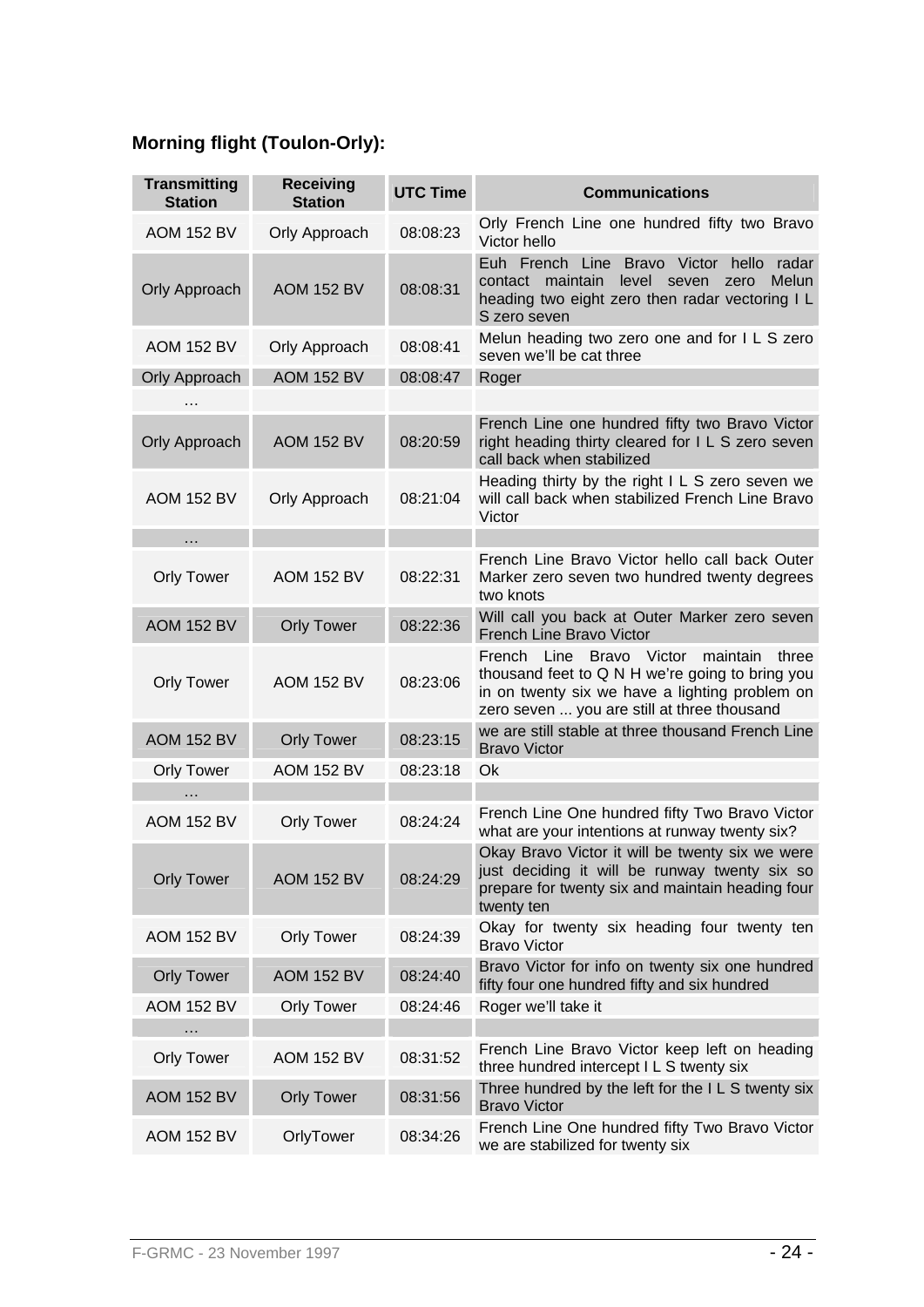| <b>Transmitting</b><br><b>Station</b> | <b>Receiving</b><br><b>Station</b> | <b>UTC Time</b> | <b>Communications</b>                                                                                                                                                                                         |
|---------------------------------------|------------------------------------|-----------------|---------------------------------------------------------------------------------------------------------------------------------------------------------------------------------------------------------------|
| OrlyTower                             | <b>AOM 152 BV</b>                  | 08:34:31        | Roger Bravo Victor call back when passing the<br>Outer Marker on twenty six wind one hundred<br>four twenty ten degrees three knots                                                                           |
| <b>AOM 152 BV</b>                     | OrlyTower                          | 08:34:36        | Call back passing the Outer Marker twenty six<br>French Line Bravo Victor                                                                                                                                     |
| <b>AOM 152 BV</b>                     | OrlyTower                          | 08:36:27        | French Line Bravo Victor we are passing the<br>Outer Marker on final twenty six                                                                                                                               |
| <b>AOM 152 BV</b>                     | OrlyTower                          | 08:37:28        | French Line Bravo Victor on short final twenty<br><b>Six</b>                                                                                                                                                  |
| OrlyTower                             | <b>AOM 152 BV</b>                  | 08:37:30        | Bravo Victor cleared for landing on twenty six<br>two hundred degrees three knots first third four<br>hundred second four one hundred fifty third five<br>hundred call back on the ground or on go-<br>around |
| <b>AOM 152 BV</b>                     | OrlyTower                          | 08:37:39        | call back on the ground or on go-around Bravo<br>Victor                                                                                                                                                       |
| <b>AOM 152 BV</b>                     | OrlyTower                          | 08:38:38        | French Line Bravo Victor on the runway twenty<br>six                                                                                                                                                          |
| OrlyTower                             | <b>AOM 152 BV</b>                  | 08:38:41        | Roger runway clear                                                                                                                                                                                            |

# **Incident flight (Marseille-Orly):**

| <b>Transmitting</b><br><b>Station</b> | <b>Receiving Station UTC Time</b> |          | <b>Communications</b>                                                                                                                                                                              |
|---------------------------------------|-----------------------------------|----------|----------------------------------------------------------------------------------------------------------------------------------------------------------------------------------------------------|
| <b>AOM 156 BV</b>                     | Paris ATC                         | 11:52:44 | Paris hello French Line one hundred fifty six<br>Bravo Victor level two four twenty.                                                                                                               |
| Paris ATC                             | <b>AOM 156 BV</b>                 | 11:52:52 | French line one hundred fifty six Bravo Victor<br>hello arrival Orly Oscar (cut) Echo RVR runway<br>zero seven four hundred meters are you able<br>to land?                                        |
| <b>AOM 156 BV</b>                     | Paris ATC                         | 11:53:05 | Affirmative so we need two hundred meters for<br>the zero seven.                                                                                                                                   |
| Paris ATC                             | AOM 156BV                         | 11:53:06 | <b>Bravo</b>                                                                                                                                                                                       |
| AOM 068 ZO                            | Paris ATC                         | 11:53:07 | French Line Zulu Oscar behind my colleague<br>level two four twenty.                                                                                                                               |
| Paris ATC                             | AOM 068 ZO                        | 11:53:11 | Hello Zulu Oscar arrival also (Autun (?) three<br>Echo for Orly, are you able to land                                                                                                              |
| AOM 068 ZO                            | Paris ATC                         | 11:53:15 | As my colleague, the same.                                                                                                                                                                         |
| Paris ATC                             | AOM 068 ZO<br><b>AOM 156 BV</b>   | 11:53:17 | Err so okay it's okay for both of you thanks                                                                                                                                                       |
|                                       |                                   |          |                                                                                                                                                                                                    |
| <b>Orly Approach</b>                  | AOM 068 ZO                        | 12:14:43 | Hello French Line Zulu Oscar radar contact<br>descend to level sixty Melun radial two eight six<br>radar vectoring ILS zero seven RVR five<br>hundred meters and three cent twenty-five<br>meters. |
| <b>Orly Tower</b>                     | AOM 068 ZO                        | 12:29:53 | Zulu Oscar hello one hundred sixty knots call<br>back at Outer Marker runway zero seven the<br>RVR four hundred, two hundred seventy-five<br>meters and the wind is calm.                          |
| AOM 068 ZO                            | <b>Orly Tower</b>                 | 12:30:02 | Roger we intercept the ILS zero seven French<br>Line Zulu Oscar.                                                                                                                                   |
| <b>Orly Tower</b>                     | AOM 068 ZO                        | 12:30:53 | err French line Zulu Oscar?                                                                                                                                                                        |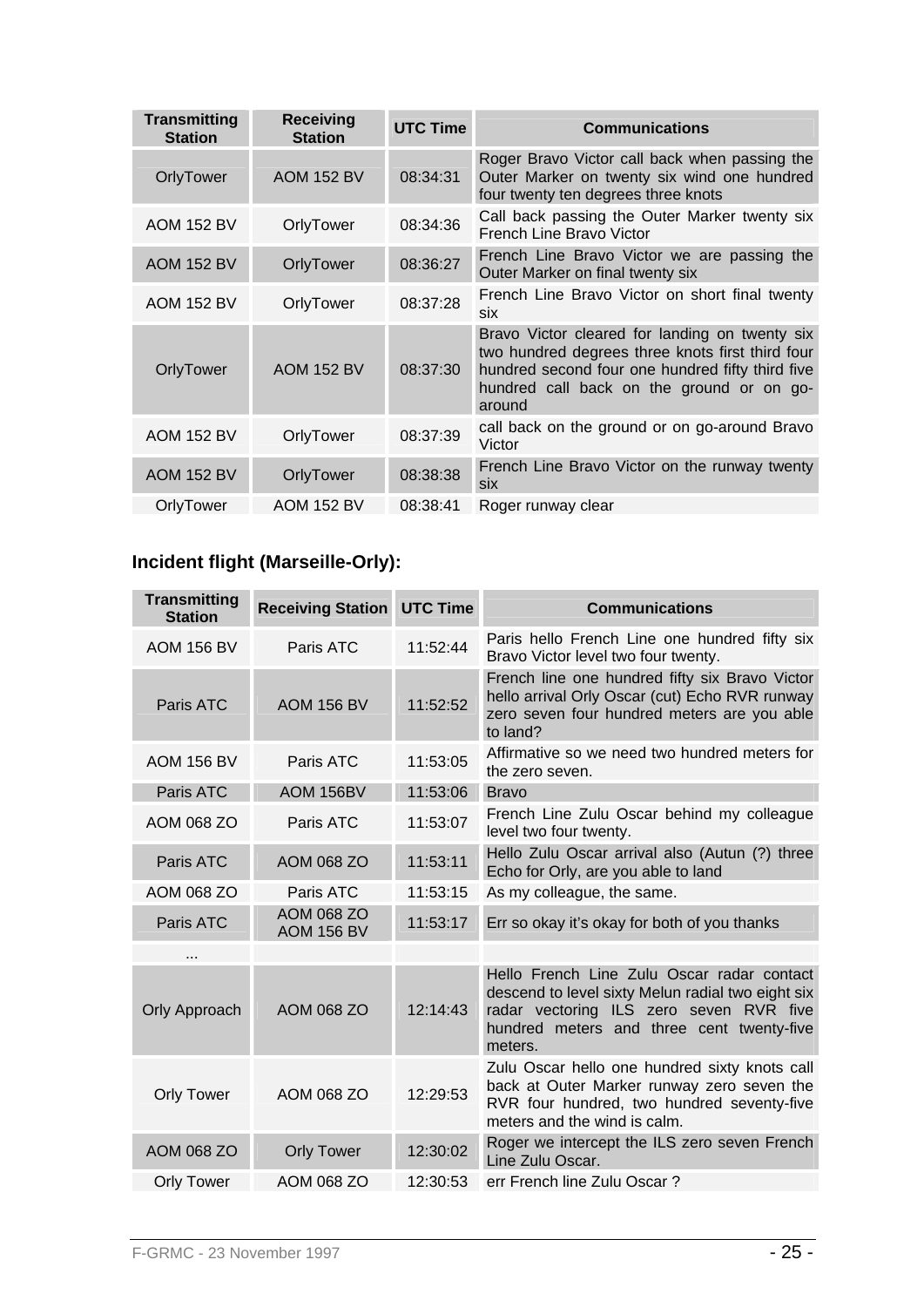| <b>Transmitting</b><br><b>Station</b> | <b>Receiving Station UTC Time</b> |          | <b>Communications</b>                                                                        |
|---------------------------------------|-----------------------------------|----------|----------------------------------------------------------------------------------------------|
| AOM 068 ZO                            | <b>Orly Tower</b>                 | 12:30:55 | Yes I'm listening.                                                                           |
| <b>Orly Tower</b>                     | AOM 068 ZO                        | 12:30:56 | Yes you are about a mile and a half north of<br>the track there you're going over the marker |
| AOM 068 ZO                            | <b>Orly Tower</b>                 | 12:31:02 | Yes we're coming back onto the track there<br>Zulu Oscar.                                    |
| <b>Orly Tower</b>                     | AOM 068 ZO                        | 12:32:13 | Zulu Oscar are you stabilized?                                                               |
| AOM 068 ZO                            | <b>Orly Tower</b>                 | 12:32:15 | Negative we are going around French Line<br>Zulu Oscar.                                      |
| .                                     |                                   |          |                                                                                              |
| <b>Orly Tower</b>                     | AOM 068 ZO                        | 12:34:50 | Zulu Oscar did you have problems with the<br>ILS?                                            |
| AOM 068 ZO                            | <b>Orly Tower</b>                 | 12:34:54 | No we were not stabilized we went around we<br>couldn't intercept the glide path             |
| <b>Orly Tower</b>                     | AOM 068 ZO                        | 12:34:59 | Because I saw you very low.                                                                  |

N.B: A complete transcript of telecommunications for the incident flight can be found in appendix 3.

## **1.9.2 Radar Recording**

The CRNA North supplied the recording of the radar images. This recording made it possible to reconstitute:

• the airplane's ground track,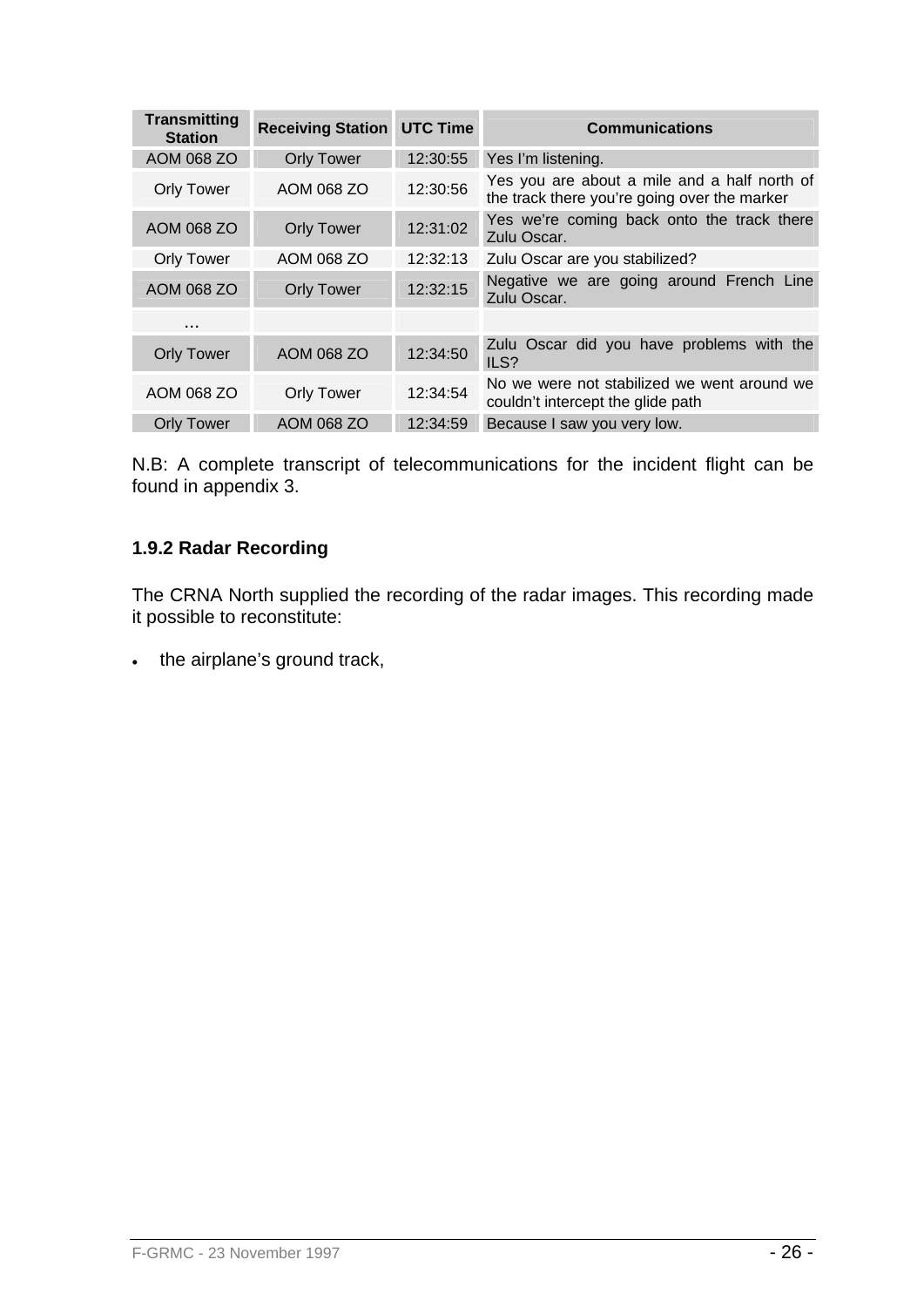

*Figure 5*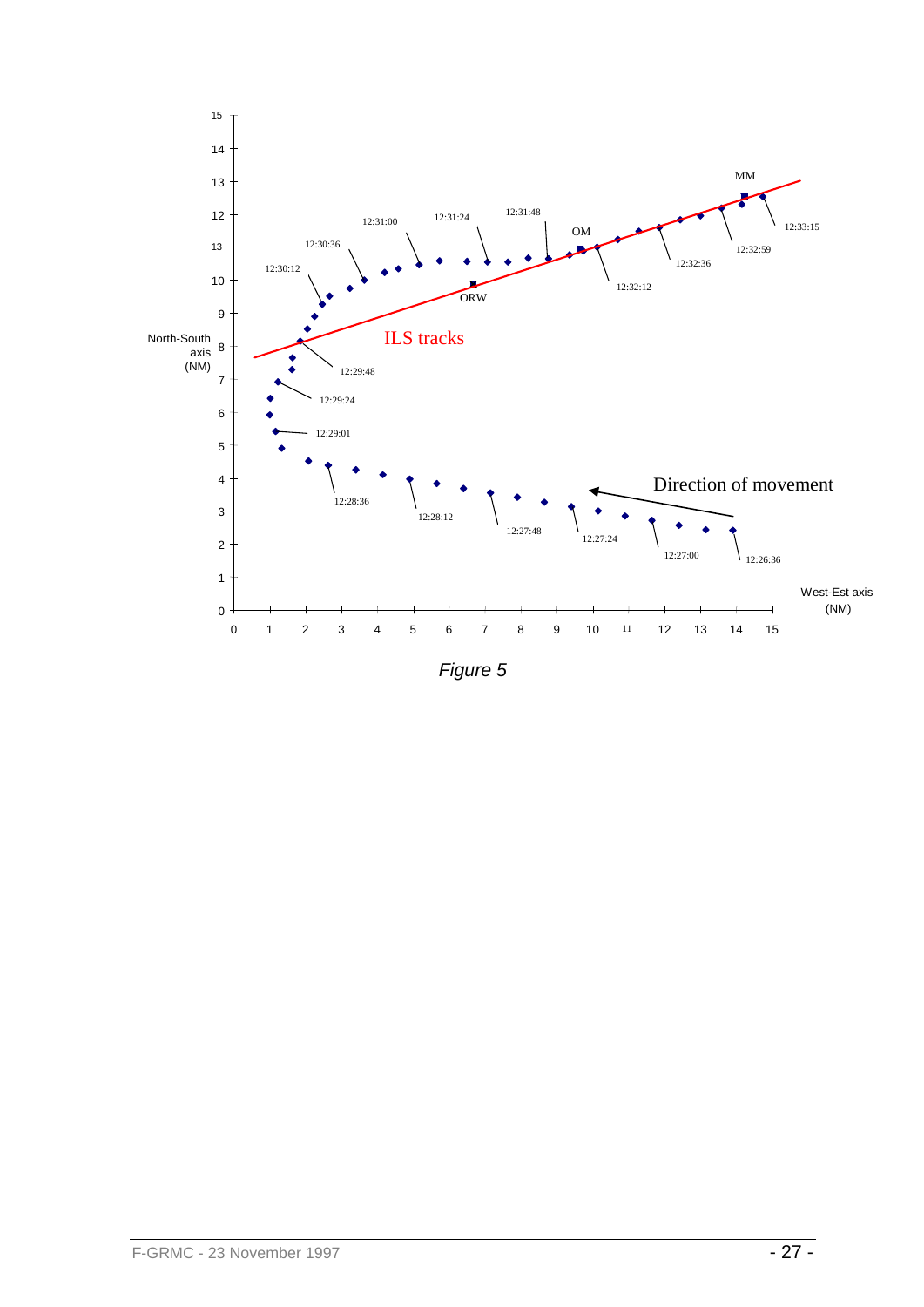

• and the airplane's vertical track thanks to the alticoder on board:

# **1.10 Aerodrome Information**

Orly Airport is a controlled civil aerodrome open to public air transport traffic and operated by Aéroports de Paris (ADP). The aerodrome's reference altitude is 292 feet and the altitude at the threshold of runway 07 is 289 feet*.*

On the day of the incident, the aerodrome was operating under Low Visibility Procedure (LVP) conditions. In this situation, the Orly Operating Manual specifies that, in "East" configuration, runway 07 is to be used for landings and runway 08 for takeoffs, and that simultaneous takeoffs and landings cannot take place (the runways are linked).

Published runway 07 ILS arrival procedure at Orly (see instrument approach charts in appendix 4)

The approach begins vertically above the MEL VOR, at flight level 60 and on a 286° route. The track descends towards 4,000 feet QNH. On bearing 209° of the OL VOR DME, 22 NM further, the track descends towards 3,000 feet QNH. After 6,4 NM, on a bearing 227° from OL, the track turns right towards a 335°route. On bearing 239° from OL, the airplane track must be stabilized at à 3,000 feet QNH and turn right to intercept the 065° track of the 07 ILS.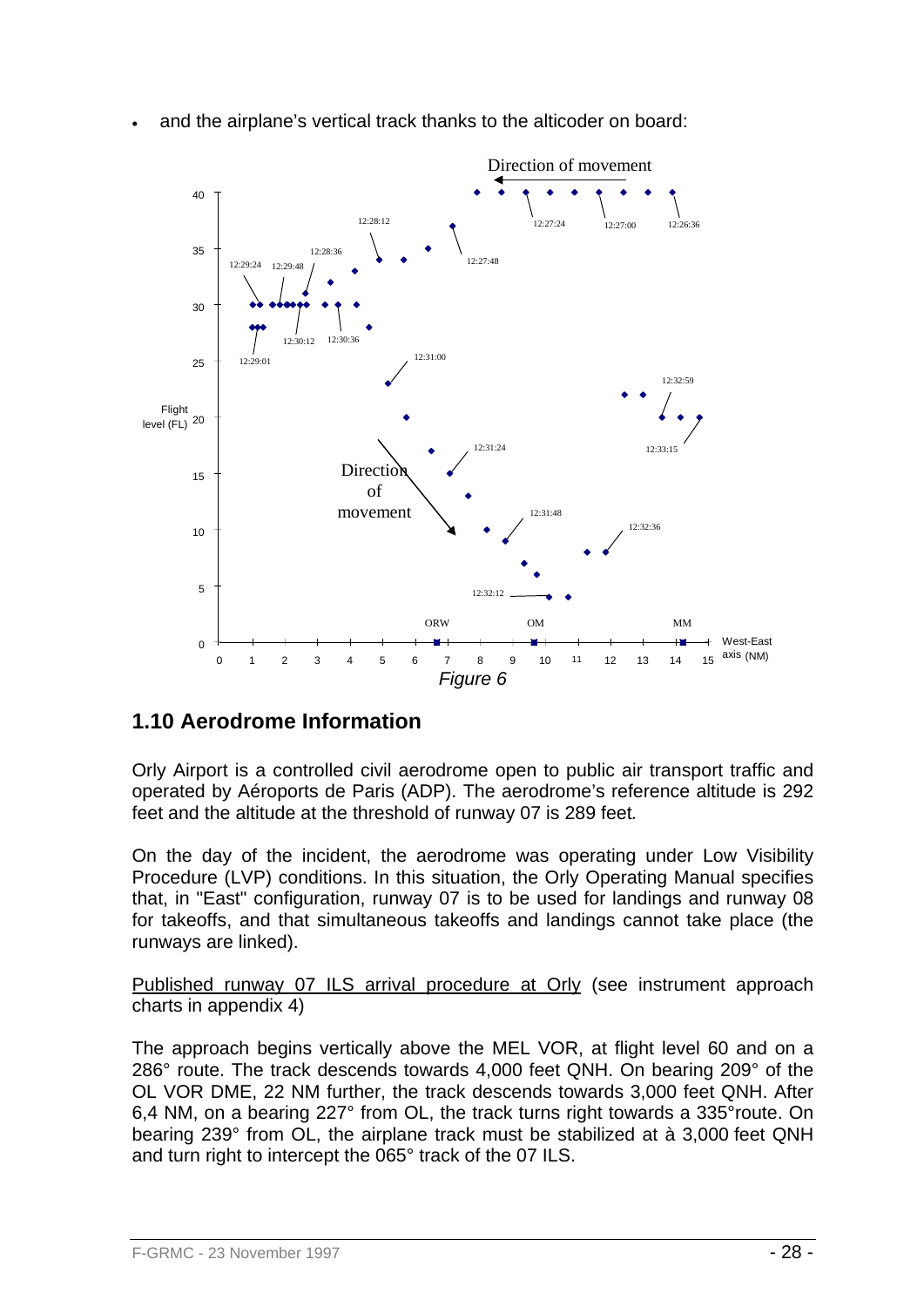

*Figure 7: Extract from the IAC chart* 

The final approach start point is at 11 NM from OL. From this point onwards, the track follows a slope of 5,2%. Above the ORW ADF located 8,8 NM from OL, the airplane must be at an altitude of 2 330 feet QNH. Over the OM located at 6,6 NM from OL, the airplane must be at an altitude of 1 620 feet QNH. Finally, when the airplane is at decision height (200 feet under reduced category I), the crew must abort the landing if they have no visual references.



Minimums standard : distances verticales en pieds, VH en mètres

*Figure 8: Extract from the IAC chart*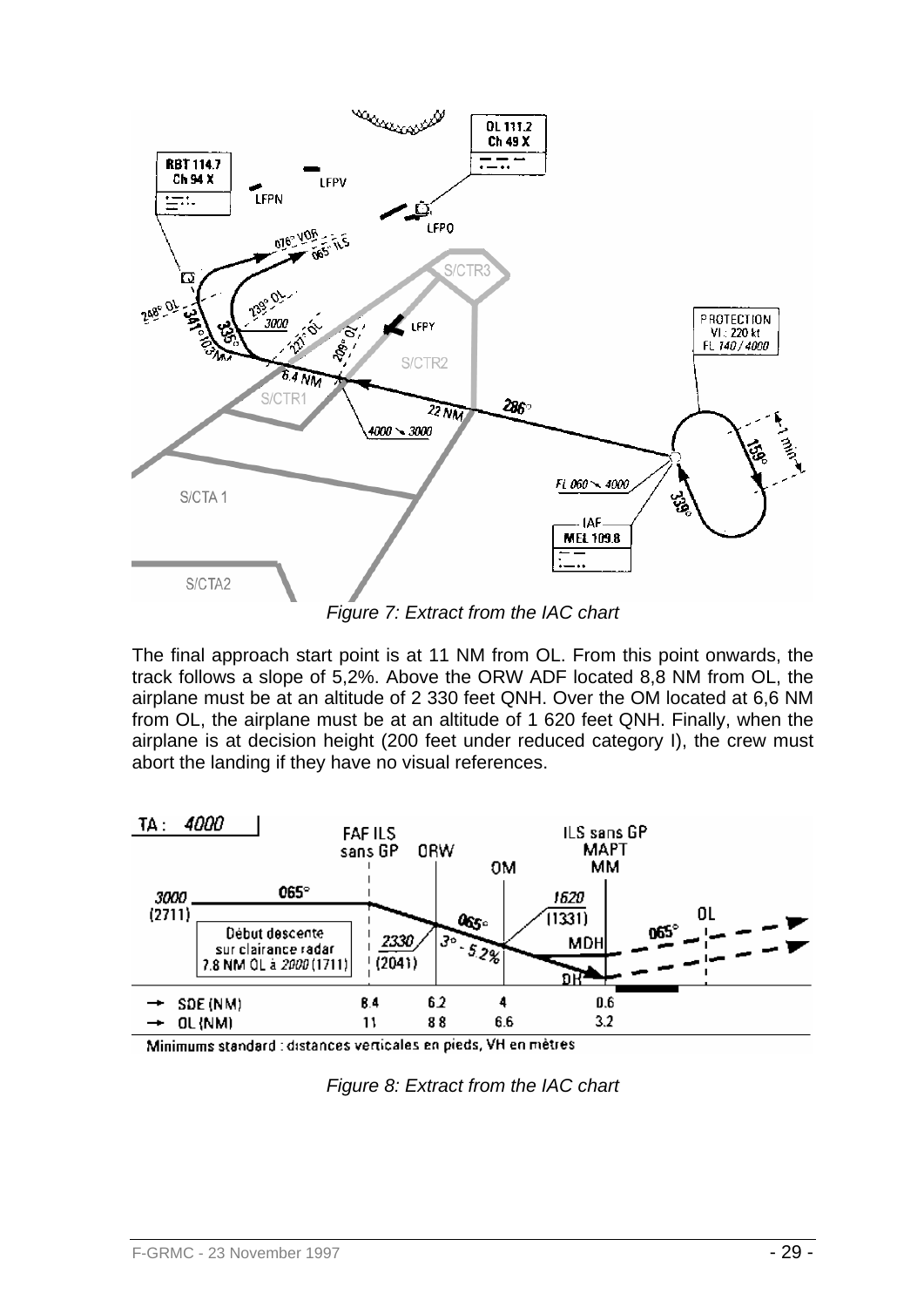# **1.11 Flight Recorders**

The airplane was equipped with three recorders*:*

- a Cockpit Voice Recorder (CVR) manufactured by Sundstrand (P/N 980-6005-076 and S/N 10188),
- a Flight Data Recorder (FDR) manufactured by Sundstrand (P/N 980-4100-DXUS and S/N 10392),
- an Optical Quick Access Recorder (O.QAR) manufactured by Teledyne (P/N 2248000-41 and S/N 272).

The BEA was informed of the incident four days after its occurrence. The airplane had then flown for a further forty hours when the recorders were removed. The CVR had recorded the last thirty minutes of flight and the FDR the last twenty-five hours of flight. They thus contained no information about the event.

Before the BEA was informed of the incident, the QAR had been read out by Alyzair, which handled flight analysis for the operator. It contained information relevant to the incident. This information was subsequently analyzed by the BEA.

A chronological presentation appears in appendix 5. It begins at 12 h 21 min 09 s. It includes the significant parameters and all of the changes in modes displayed on the FMA from 3,500 feet before the descent until the stabilization after the goaround. FMA modes are recorded only every four seconds. One or more mode changes can thus occur during this time period.

The following facts are of note:

- at 12 h 28, the airplane was stable on heading 286° with a rate of descent calculated from altitude vales of the order of 550 feet/min;
- between 12 h 28 min 27 s (pressure altitude: 3 173 feet, reference 1 013 hPa) and 12 h 32 min 09 s (radio-height*:* 67 feet), the modes displayed on the FMA changed 30 times;
- from 12 h 28 min 27 s, the airplane turned right to rejoin the approach track;
- at 12 h 29 min 47 s the airplane crossed the approach track from the right towards the left then the heading increased in successive steps;
- at 12 h 30 min 20 s the airplane moved above the descent path; at 12 h 30 min 43 s the airplane descended in "Vertical Speed" mode at a speed of 2 300 feet/min (speed calculated from altitude values); at 12 h 31 min 06 s the airplane went below the descent path with a radio altimeter height of 1,502 feet;
- at 12 h 31 min 26 s the QAR recorded the GPWS "Glideslope" warning followed by the GPWS "Terrain" warning between 12 h 31 min 30 s and 12 h 31 min 32 s;
- between 12 h 31 min 54 s (radio-height*:* 279 feet on descent) and 12 h 32 min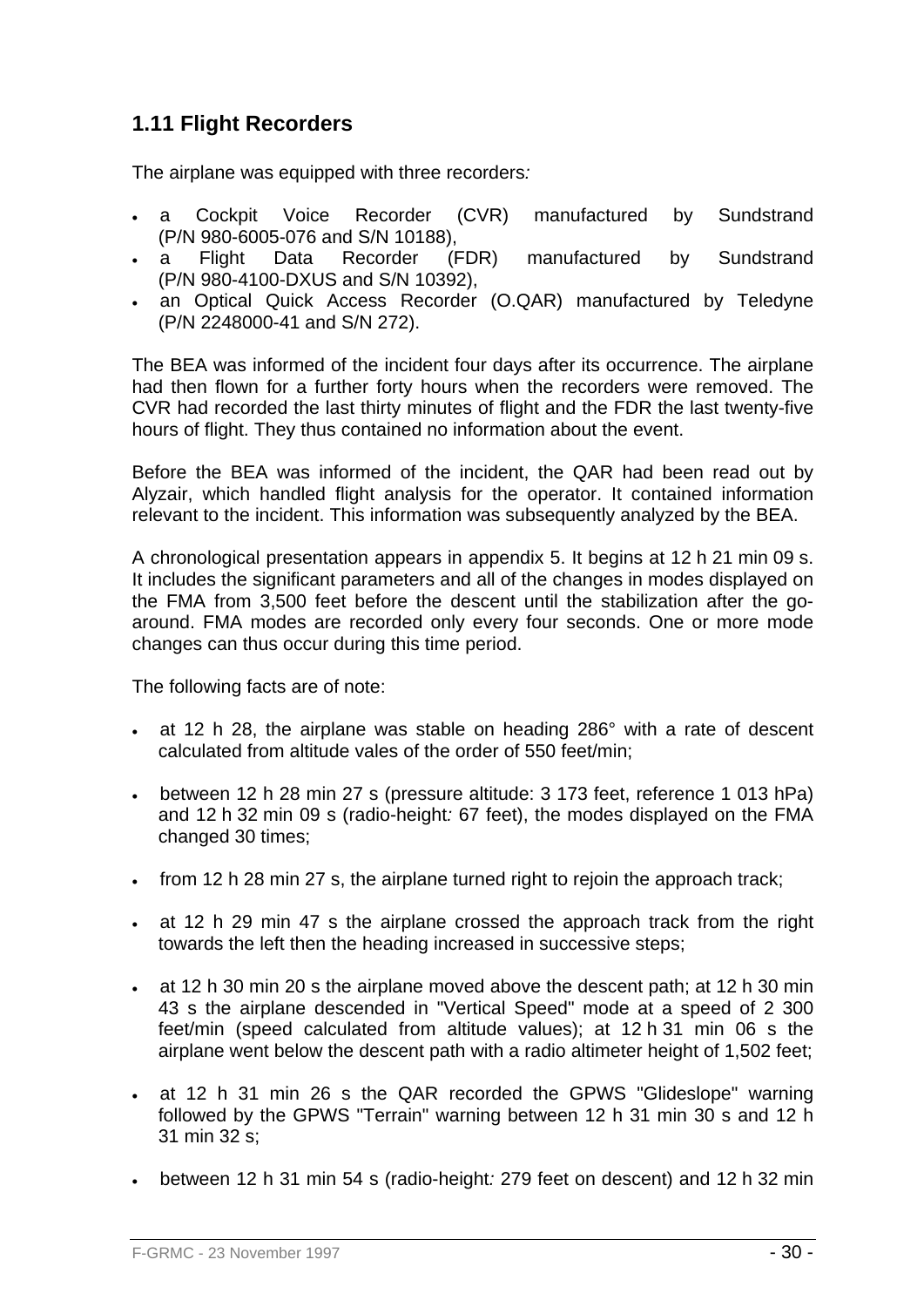03 s (radio-height: 104 feet climbing), GPWS "Terrain" warning was recorded by the QAR;

- à 12 h 31 min 59 s (radio-height: 164 feet), the horizontal "GO AROUND" mode was displayed on the FMA, indicating that the go-around had begun. The other parameters confirmed this in the following seconds ;
- The lowest radio-height recorded was that at 12 h 32 min 09 s*:* 67 feet. The GPWS warnings also stopped at this time.

Note 1: The "Glideslope", "Terrain", "Master Warning", and "Thrust Reversers Deployed" warnings were recorded on the QAR simultaneously for eight seconds around flight level 180. Evidently, this data was erroneous.

Note 2: The QAR records only the two alarms associated with the GPWS: "Glideslope" and "Terrain".

# **1.12 Wreckage and Impact Information**

Not applicable.

# **1.13 Medical and Pathological Information**

The medical facts collected and examined by the BEA's medical specialist brought to light no evidence of any factors related to the event.

## **1.14 Fire**

Not applicable.

# **1.15 Survival Aspects**

Not applicable.

## **1.16 Tests and Research**

#### **1.16.1 GPWS**

The MK VII GPWS on F-GRMC generates visual and aural warnings. The visual warnings are two warning lights in the cockpit: "GPWS" and "Below GS". The "Below GS" warning illuminates when the aural "Glideslope" warning is active. The "GPWS" warning illuminates when the aural "GPWS" warning is activated, except for the "Glideslope", "Minimum" or height announcements. These aural warnings are, for example: "Terrain Terrain", "Pull Up", "Sinkrate", "Don't Sink" (takeoff only), "Too Low - Terrain" (at flap retraction), "Too Low - Flaps", or "Too Low - Gear".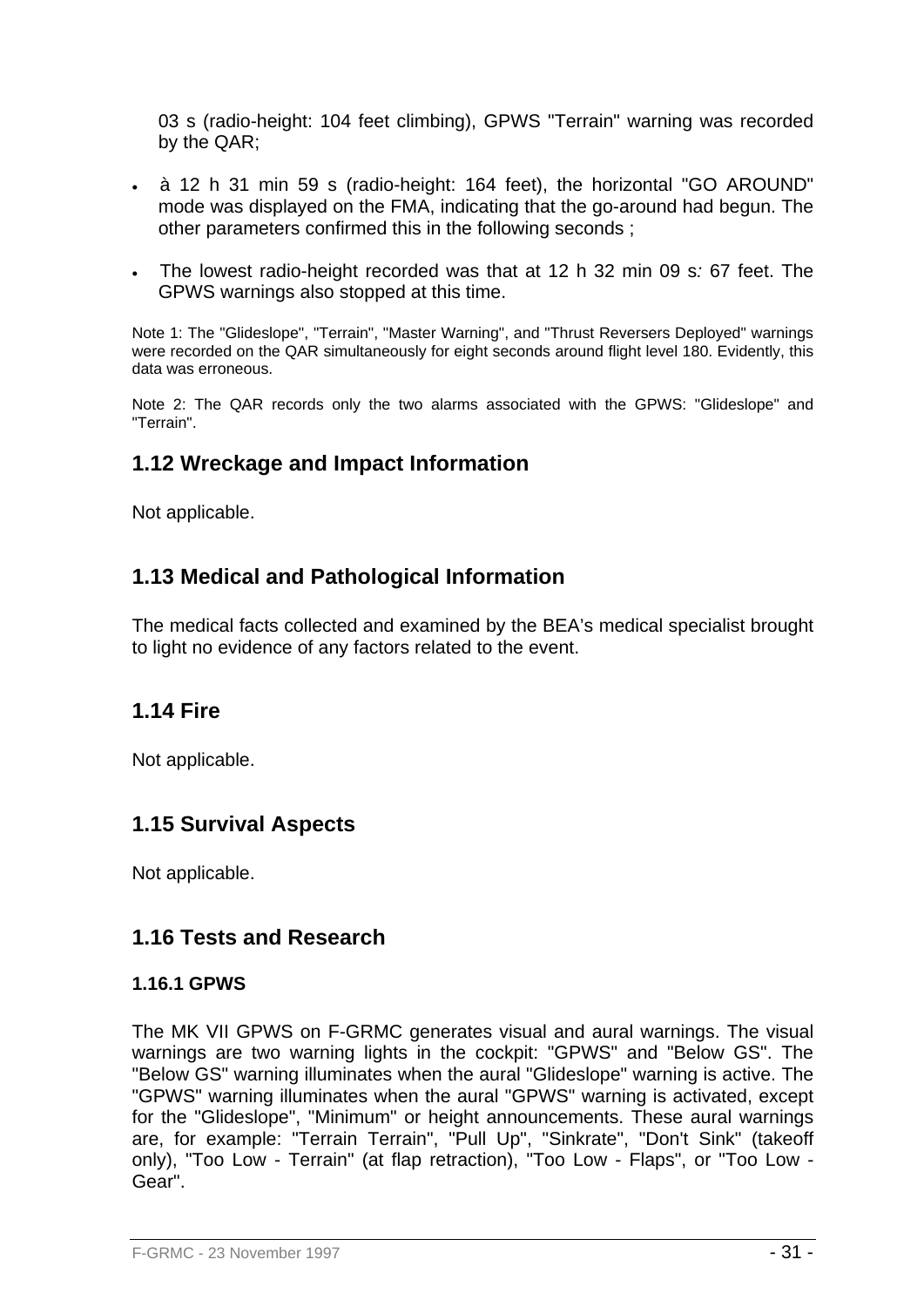The BEA had the GPWS examined on 22 December 1997 at Allied Signal in Toulouse. The object of the examination was the read out the GPWS BITE memory and to test if it was functioning correctly.

• Two types of warnings appeared during the incident flight, "Glideslope" and "Sinkrate", were recorded. They were not dated. The time and the number of occurrences during the flight were not recorded.

Note: the GPWS did not record any "Terrain" type warnings although the QAR recorded warnings entitled "Terrain" (see 2.13.).

The non-volatile recording contained no failure recordings and the result of the GPWS test program was correct.

In May 1998 Allied Signal, at the request of the BEA, carried out a simulation of GPWS MK VII warnings using data from the flight. The results of this simulation were as follows:



*Figure 9* 

The warnings which appeared are of the "Low Volume Glideslope", "Sinkrate", and "High Volume Glideslope" type. The times when the "Glideslope" and "Warning" lights came on during the simulation correspond to the respective times when the "Glideslope" and "Terrain" warnings were recorded on the QAR.

### **1.16.2 MSAW Simulations**

The Minimum Safe Altitude Warning (MSAW) is a system which, on the basis of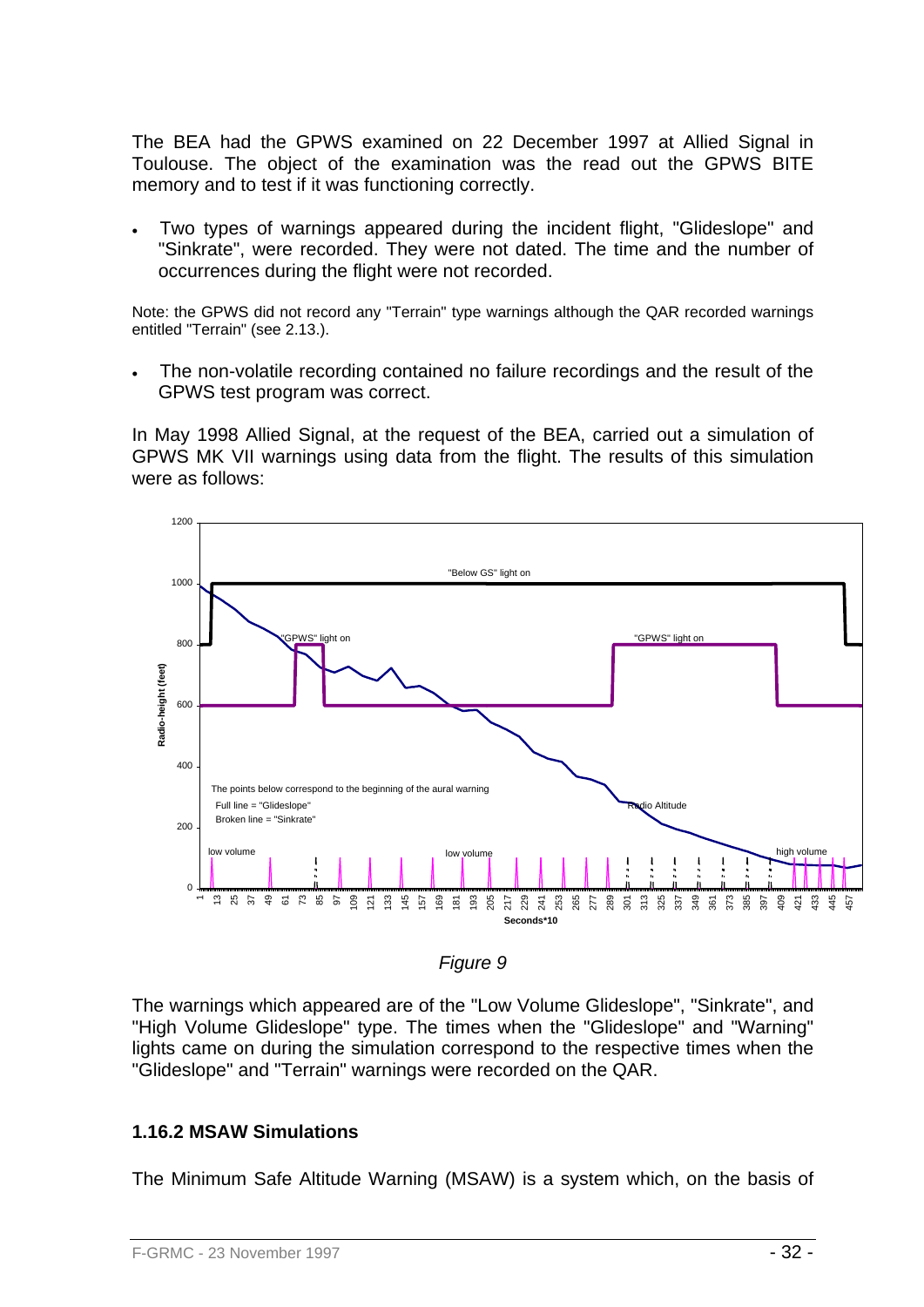radar data, warns the controller in case the airplane's proximity to the ground is judged too dangerous. At the request of the BEA, the CENA (Centre d'Etude de the Navigation Aérienne) performed a simulation of the MSAW functions based on the Rheims radar recording. Parameters identical to those used at Lyon Satolas were used since this system is not installed at Orly. The vertical speed had to be estimated, since it was not available on the radar recordings.



In the simulation report, the CENA concluded: "*Supposing a correct Vz STR (accurate estimate of the vertical speed) the MSAW warning could have been transmitted to the controller at 12 h 31 min 24 s. Allowing time for the controller's*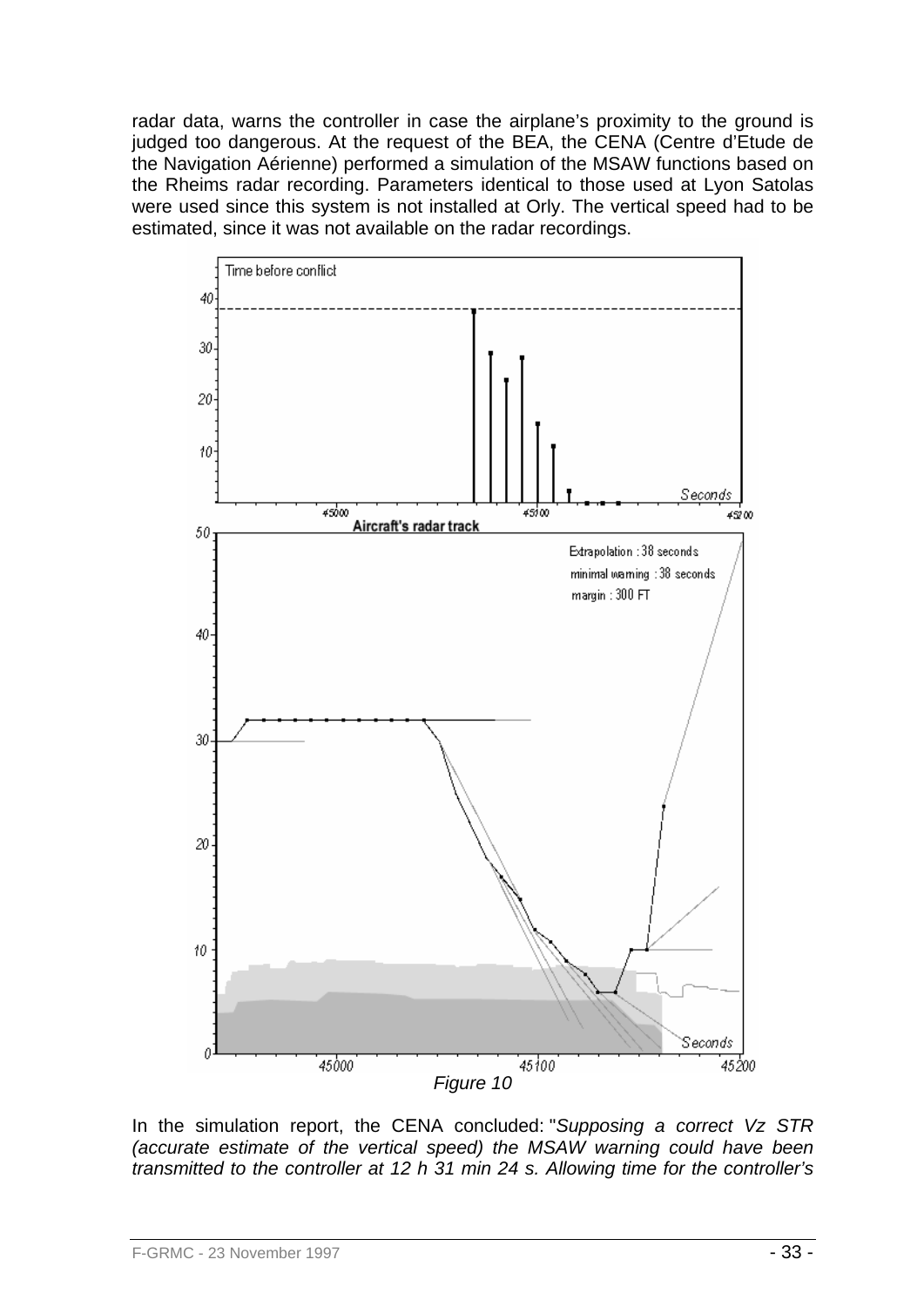*reaction, the transmission and the pilot's reaction (15 seconds), the pilot could have started the go around at 12 h 31 min 39 s ...".* 

#### **1.16.3 Simulations on Flight Simulator**

On the 6 and 7 May 1998, the BEA organized some tests on the Raytheon MD83 flight simulator at Gatwick, used by AOM Minerve S.A. for training its pilots. The investigators were assisted by three AOM Minerve S.A pilot instructors and two researchers from the Applied Anthropology Laboratory. The test program included six main sequences as well as a reconstruction of the whole event.

During these tests it was noted that, whether the active mode was "heading select" or "localizer capture", the Flight Director remained cantered as long as the autopilot was active or as long as the wrong ILS heading was selected (258°).

#### **SEQUENCE A**

#### **Objectives**

- Observe the airplane track during interception of the approach track (localizer then glide) on automatic under the conditions at the time of the incident, but while selecting the correct ILS heading (065°).
- Observe the airplane track during interception of the approach track (localizer then glide) on automatic under the conditions at the time of the incident.
- Subsequently, observe the information supplied by the localizer and the glideslope track on the HSI during interception of the ILS.

#### Results

When the correct ILS heading was selected, the airplane lined up on the approach track then intercepted the glide path in autoland mode.

Under the conditions at the time of the incident, with incorrect selection of the ILS heading, the simulator behaved in the following way:

- the airplane maintained 020° heading throughout the ILS track interception phase
- "LOC HEADING" appeared on the FMA towards two points deviation from the localizer while the speed was about 170kt dropping towards 160 kt
- "G/S HEADING" appeared on the FMA towards 0.25 points deviation from the glideslope track and 4.30 points deviation from the localizer
- "G/S TRK" appeared on the FMA towards 0.03 points deviation from the glideslope track and 4.58 points (maximum value) deviation from the localizer.
- the auto-pilot disconnected without any action from the crew at the same time as loss of the glideslope signal. Subsequently the FMA continued to display "LOC CAP" and "G/S TRK".

The FMA indicators, "LOC CAP", "G/S CAP" and "G/S/ TRK" were green since they are not armed modes but active modes. Display of "LOC CAP" and "G/S CAP" indicates that the capture modes are active and that the localizer and glideslope beams are going to be captured.

In conclusion, the airplane did not line up on the approach track. It maintained its 020° intercept heading then intercepted the descent path.

#### **SEQUENCE B**

**Objective** 

• Study whether Altitude mode arming is maintained in case of action on the vertical speed wheel.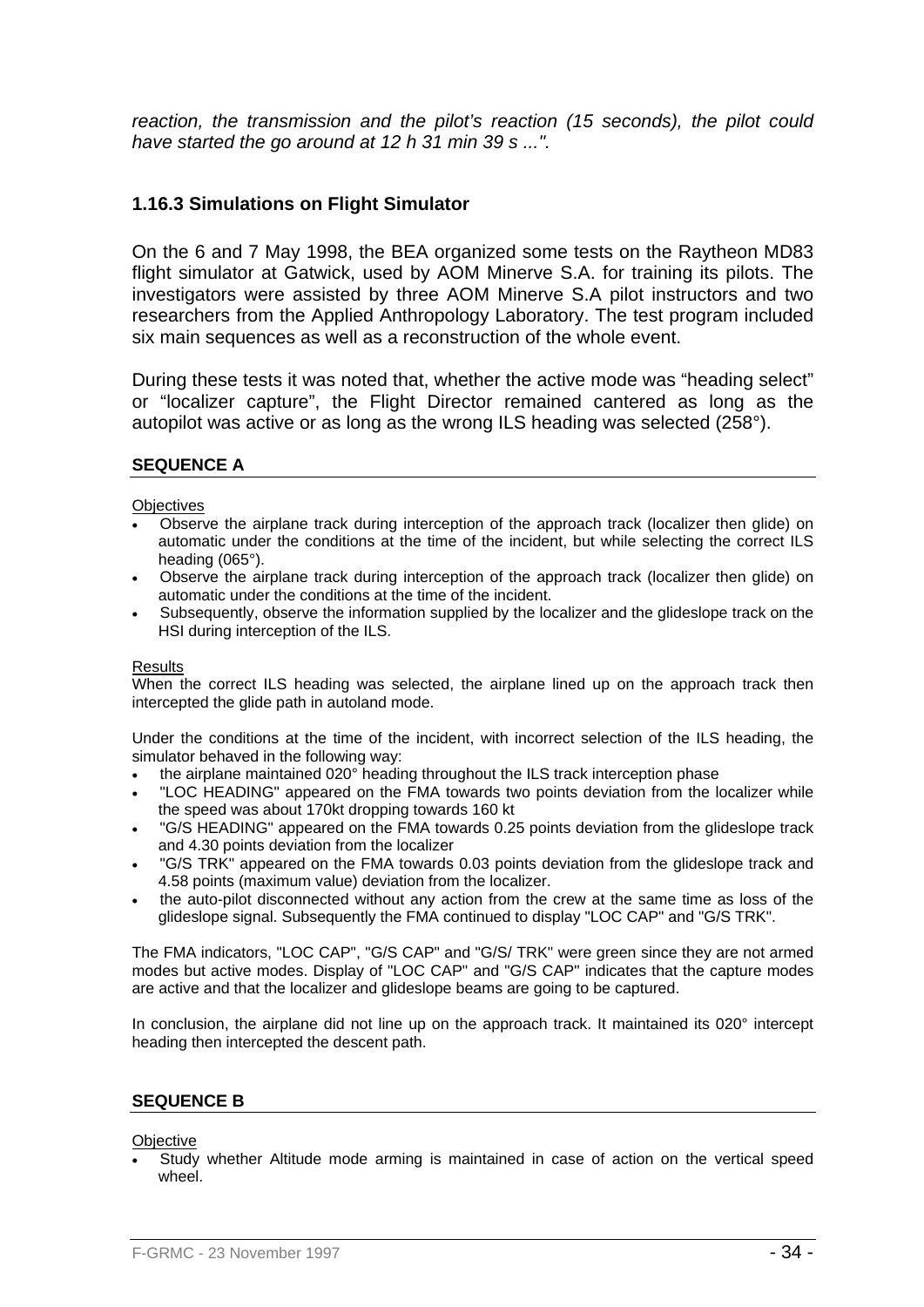#### **Results**

Having as initial conditions the "ALT" mode armed with a selected vertical speed and altitude:

- when the vertical speed wheel was activated while the "ALT" mode was displayed on the FMA, this mode was not disarmed and the airplane searched for the selected altitude.
- when the vertical speed wheel was activated while the "ALT HEADING" mode or the "ALT HLD" mode were displayed on the FMA, these modes were de-activated and the airplane continued on its track with the new vertical speed displayed.
- without any action on the wheel, the vertical speed of the airplane was modified significantly as soon as the "ALT HEADING" mode appeared on the FMA.

The tests also allowed observation of the alarms associated with the altimeter. When the airplane was descending from 3,000 towards 2,000 feet QNH, with a selected but not armed altitude of 2,000 feet, auto-pilot and "VERT SPD" mode active, the following was noted:

• at 2,750 feet, a bell and the illumination of the altimeter light for a few seconds,

- at 1,750 feet, a bell, the illumination of the altimeter light and an intermittent "ALTITUDE" announcement until the pilot cancelled the alarm,
- at 1,250 feet, a bell, the illumination of the altimeter light and an intermittent "ALTITUDE" announcement until the pilot cancelled the alarm.

#### **SEQUENCE C**

#### **Objective**

• Observe FMA mode changes on a manual go-around under the incident flight conditions then under stabilized approach conditions.

#### Result

The simulation could not re-create the appearance of the "EPR MCT" and "ALT HLD" modes on the FMA as recorded by the QAR during the go-around.

Note: the appearance of these modes could not be explained by the airplane manufacturer (see 1.18.5.3).

#### **SEQUENCE D**

#### **Objectives**

- Identify the priorities for visual and aural information associated with the GPWS, the autopilot, the altitude and passing over the Outer Marker.
- Observe if the autothrottle disconnects.
- Observe the speed modes displayed on the FMA.

The simulation sequence reproduced the final approach followed by a go-around under the conditions of the incident flight.

#### **Results**

The reproduction of the GPWS warnings was not exactly that which appeared during the GPWS simulation carried out by Allied. For example, the "High Volume Glideslope" warnings were not reproduced during the simulation. This is explained by the representation of terrain contours in the MD83 simulator and by the difficulty in reproducing the descent rate exactly. However, the results of the test on the simulator were consistent with those of Allied Signal.

#### **SEQUENCE E**

#### **Objective**

• Reproduce the appearance of mode sequences on the FMA under the conditions of the incident flight by selecting the "Heading Select" mode several times.

#### Result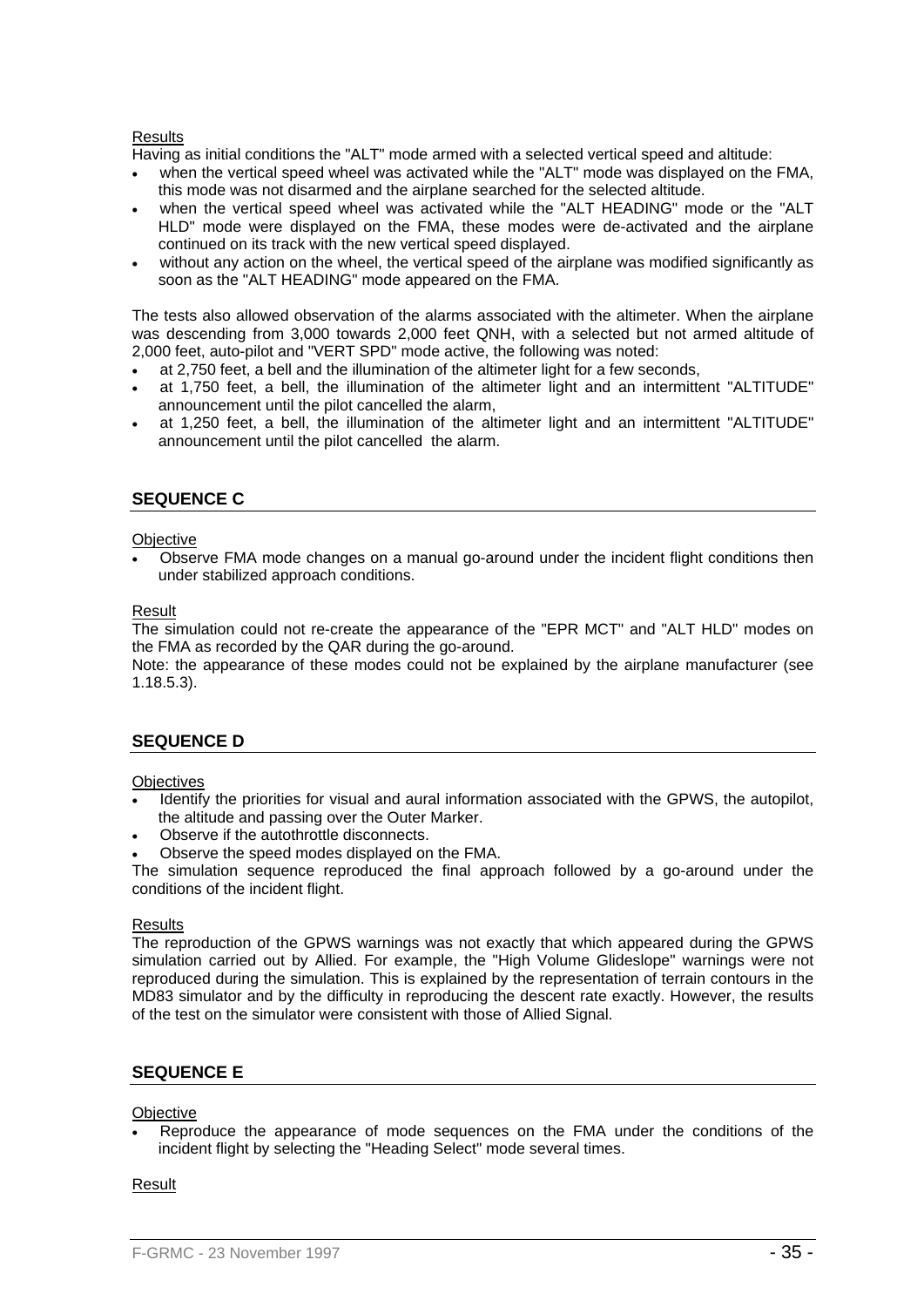Selecting heading select resulted in disarming all the automatic modes. The Flight Director remained active.

#### **SEQUENCE F**

**Objective** 

• Reproduce the appearance of mode sequences on the FMA under the conditions of the incident flight by connecting and disconnecting the autopilot several times.

Result

Disconnection of the auto-pilot resulted in reversion of the armed "Autoland" mode to "ILS" mode, but had no effect on the armed "ILS" mode.

### **1.16.4 Calculation of the FO's Flying Hours during LOFT**

The FO's flying hours were estimated by two methods based on the flying hours listed in the AR tables shown in appendix 1.

The first method was to count the flying hours when a FO made a landing. To this was added the flights for which it was not possible to determine whether he performed the landing. The second method was to count the flying hours only when it was sure that the FO performed the landing.

#### **a) co-pilot's flying hours**

- according to the AR: 25 hours 9 minutes for 14 landings
- first method: 18 hours 59 minutes for 14 landings
- second method: 16 hours 6 minutes for 12 landings

The AR indicates that this FO on LOFT performed at least four flights, or 6 hours 10 minutes more than the real figure. This error represents 25% of his flying time.

#### **b) flying hours for the FO on LOFT in the observer's seat**

- according to the AR: 27 hours 9 minutes for 12 landings
- first method: 19 hours 44 minutes for 12 landings
- second method: 15 hours 30 minutes for 11 landings

The AR indicates that this FO on LOFT performed at least five flights, or 6 hours 25 minutes more than the real figure. This error represents 26% of his flying time.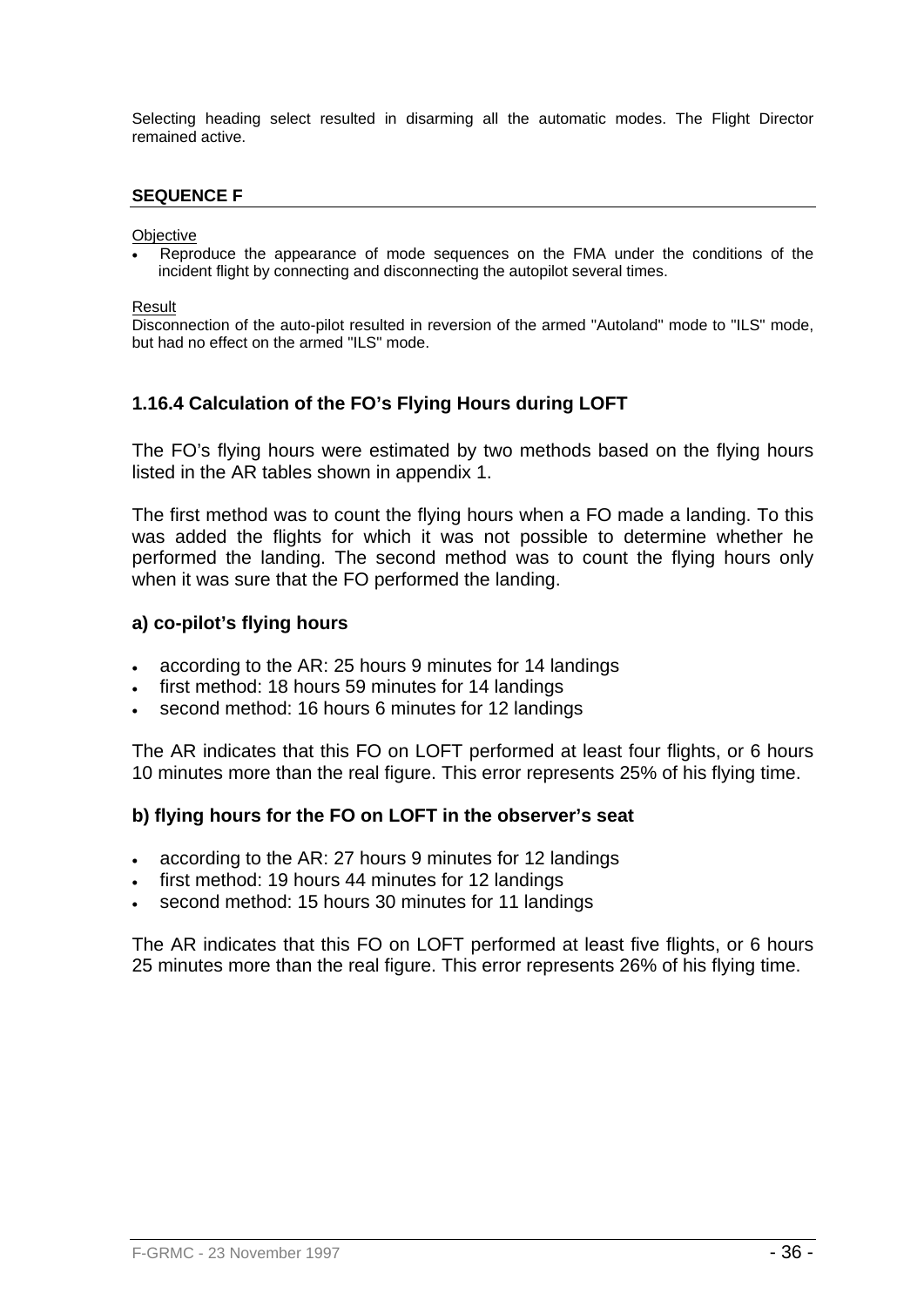#### **1.16.5 Fatigue, Workload and Ergonomics**

The Applied Anthropology Laboratory (LAA) contributed to the investigation in the fields of fatigue, workload and ergonomics. The researchers used evidence possessed by the BEA, met with the Captain and the FO on LOFT in the observer seat and participated in some of the flight simulator tests. The document entitled "contribution to the analysis of the incident on 23 November 1997" is in appendix 6.

#### **1.16.5.1 Crew Fatigue**

Analysis of the activity-rest cycles shows that, at the time of the flight, the Captain had a high level of fatigue linked to:

- the extent of his duty time,
- the nature of the flights undertaken as an instructor.

The two FO's showed a moderate level of fatigue.

#### **1.16.5.2 Captain's Workload at the time of the Incident**

The LAA concluded that during the final approach, the Captain handled the very high workload alone, due to the circumstances of the event. It was difficult to manage due to his fatigue and the absence of input from the co-pilot.

The tests performed on the simulator confirmed the extent of this workload, added to by numerous simultaneous alarms, with some critical factors from the point of view of sensory ergonomics.

#### **1.16.5.3 Airplane Ergonomics**

The LAA estimated that elements related to cockpit ergonomics could have contributed to the incident. These include: the presence of incorrect information on the FMA; difficulty in detecting a selection error on the HSI**<sup>2</sup>**and the presence of simultaneous aural alarms, presented in such a way as to render them difficult for the crew to detect and handle correctly.

1

<sup>2</sup> The pilot can determine the selected ILS axis in the cockpit by:

<sup>-</sup> reading the numerical value of the axis on the DFGS

<sup>-</sup> checking the position of the arrow on the HSI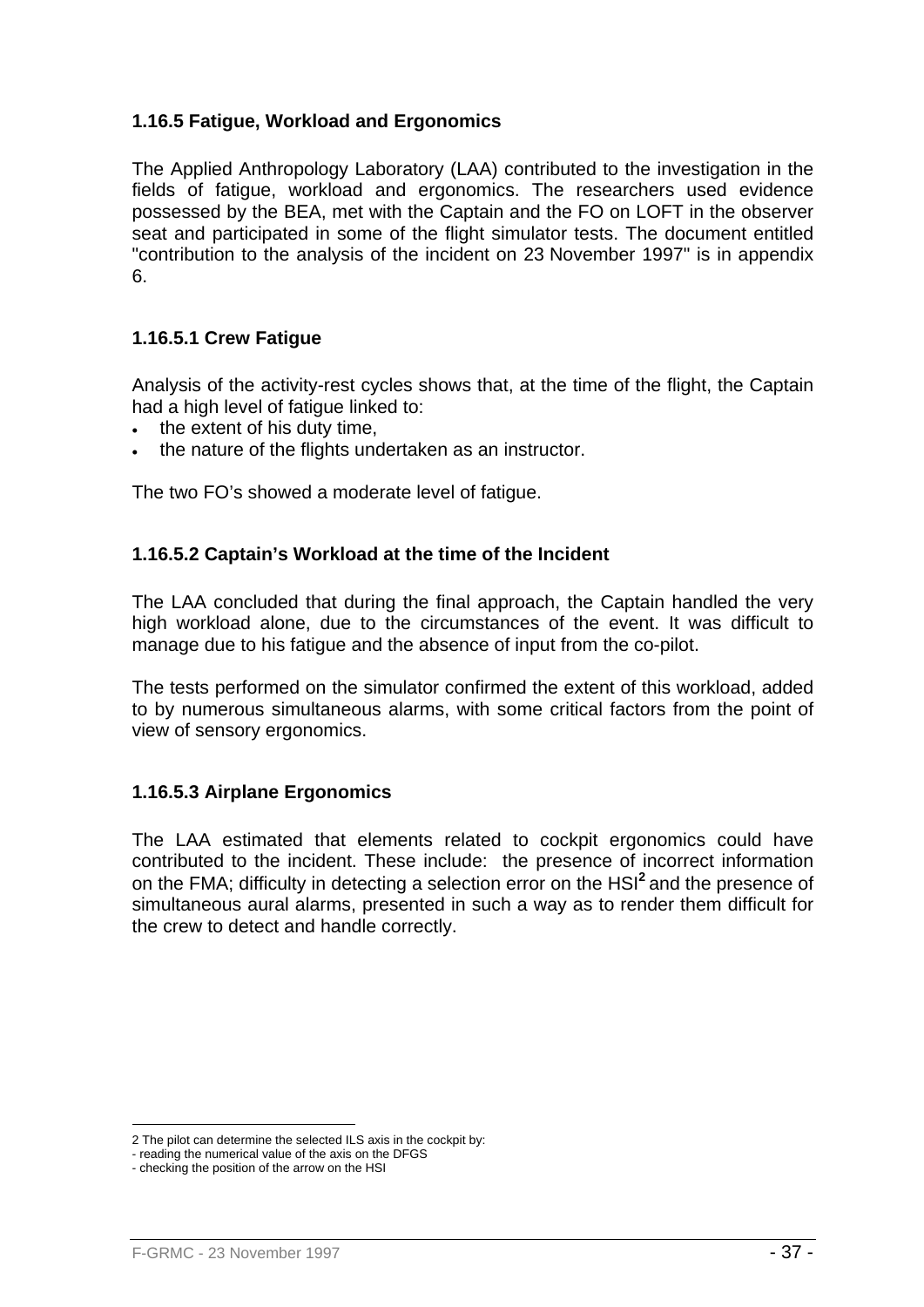## **1.17 Information on Organizations**

## **1.17.1 AOM Minerve S.A.**

## **1.17.1.1 Structure**

AOM Minerve S.A., which was created from the merger of Air Outremer and Minerve on January 1 1992, mainly operates scheduled long and medium haul routes. The long-haul route network is served by thirteen DC 10-30s and mediumhaul by eleven MD83's.

At the time of the incident, AOM Minerve S.A. employed 2,700 staff, including 280 flight crew and 800 to 1,000 cabin crew.

At the end of 1996, the airline had changed management and significant organisational changes had occurred.

#### **1.17.1.2 Recruitment**

The arrival of an extra airplane in April 1997 allowed significant growth in the MD83 sector. Since, in the winter of 1996-1997, it had been decided that there would be no recruitment, there was a shortage of flight crew for the winter of 1997- 1998. There were ten pilot instructors in the MD83 sector for forty-four captains and forty-two first officers. Around six months before the incident, the airline had thus decided to train twenty-two FO's, six Captains and undertake two first JAR 25 qualifications. The first wave of training, which included the two co-pilots on LOFT, had begun in October 1997.

## **1.17.1.3 Training**

AOM Minerve S.A. undertakes type rating of its crews for the MD83 itself. The AOM Minerve S.A. MD83 type rating was defined in 1997 (approval 7.18.90 by the SFACT on 16 September 1997).

According to the type rating training program, the training of pilots is carried out in the following way:

- 47 h 30 of airplane theory courses
- 31 h of technical operations courses
- 10 h as PF and 10 h as PNF on fixed-base flight simulator
- 14 h as PF and 14 h as PNF on mobile-base flight simulator
- training checks, 2 h as PF and 2 h as PNF on mobile-base flight simulator
- 1 h 40 of non-line flights
- 12 h of CRM instruction

According to their progress logs, the co-pilot and the FO in the observer seat had followed this course. The CRM training had not been logged, but the operator indicated that it had taken place on 11 November 1998.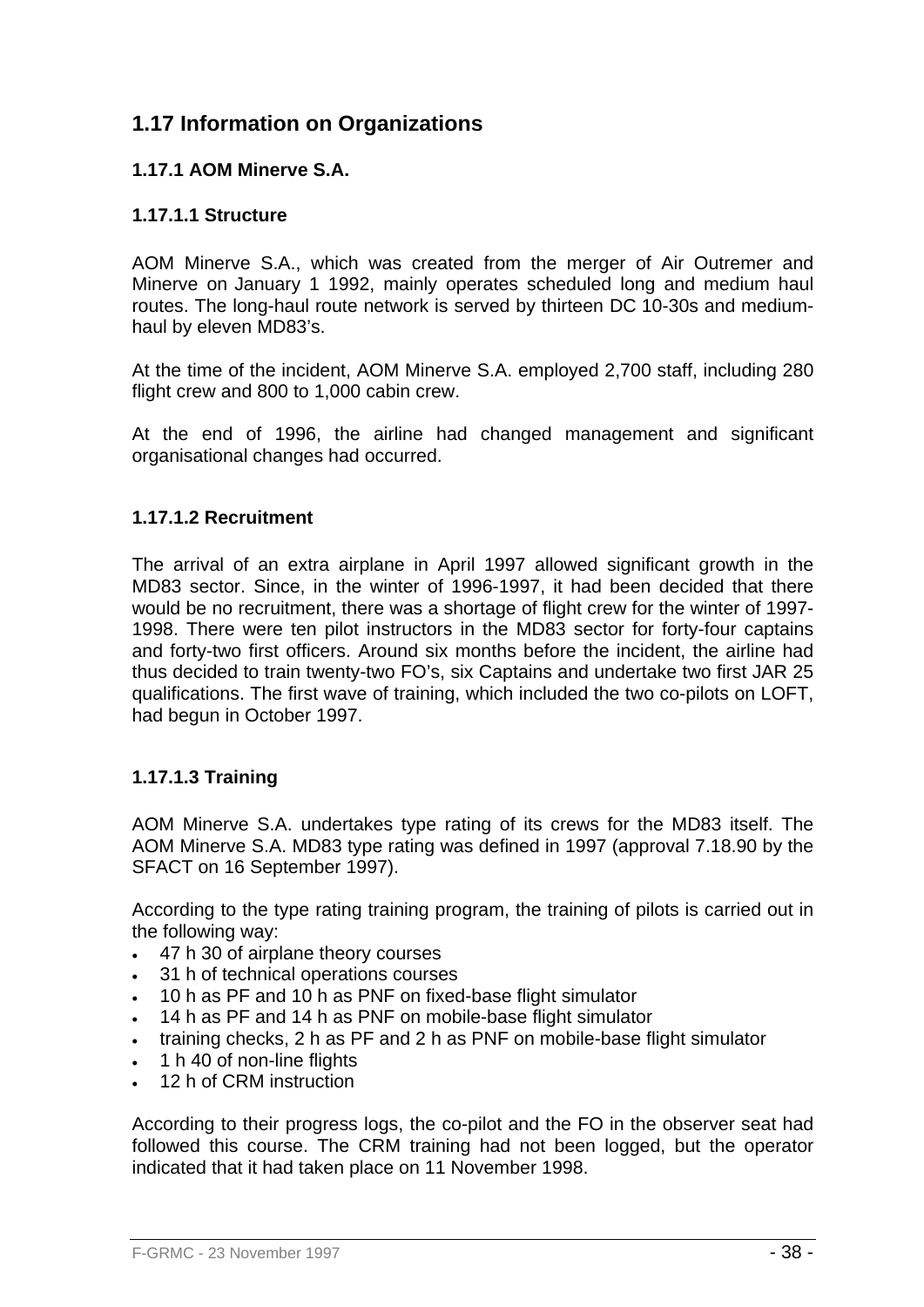At the end of this course, co-pilots undertake line oriented flight training within the airline. This line orientation is performed on the network and includes twenty steps. It is planned that the first six flights be carried out in the presence of an experienced co-pilot who acts as an extra crew member. Later, this second copilot is dispensed with when the instructor considers it to be possible. The progress log for the FO in the observer seat showed that he had only performed his first line orientation flight in the presence of a backup pilot.

In March 1994, the airline leased an MD82**<sup>3</sup>**equipped with "glass cockpit" type instrumentation, that is to say equipped with EFIS. At that time the fleet's MD83 had electro-mechanical instrumentation. A supplementary training course allowing pilots to switch over to glass cockpit airplane was then set up. This meant adding four hours of courses to the theoretical course and ensuring that, for the practical part of the course, each first flight was performed under the effective supervision of an instructor. The DAC Nord stated that this supplementary training applied to experienced pilots.

Progressively, all the MD83's were equipped with cathode ray instruments and the pilots recruited by the airline were trained on MD83's using the 1989 Minerve type rating program (approval n°33549 by SFACT on 30 March 1989, completed by the glass cockpit training, without the latter being modified.

For the practical training, the DAC Nord stated that a verbal agreement had been made with the airline: when the flight simulator training took place on a glass cockpit airplane, the non-line flights were performed on an airplane with electromechanical instrumentation. The types of flights undertaken according to the type of instrumentation are identified in appendix 1.

The MD83 sector was the access point into the airline for pilots. After a period on MD83 they could move on to DC10s.

## **1.17.2 The DAC Nord**

## **1.17.2.1 Organisation of Oversight**

The DAC Nord ensures that air transport companies attached to its territory respect safety rules during operation of their airplane. At the time of the event, this role was undertaken by the Air Transport division, which had nine engineers for oversight and four technical operations inspectors.

Oversight of AOM was mainly undertaken by the head of the Air Transport division. He was in frequent contact with the various sections of the airline.

<sup>1</sup> 3 The MD 82 is very similar to the MD83, and they the same type rating applies.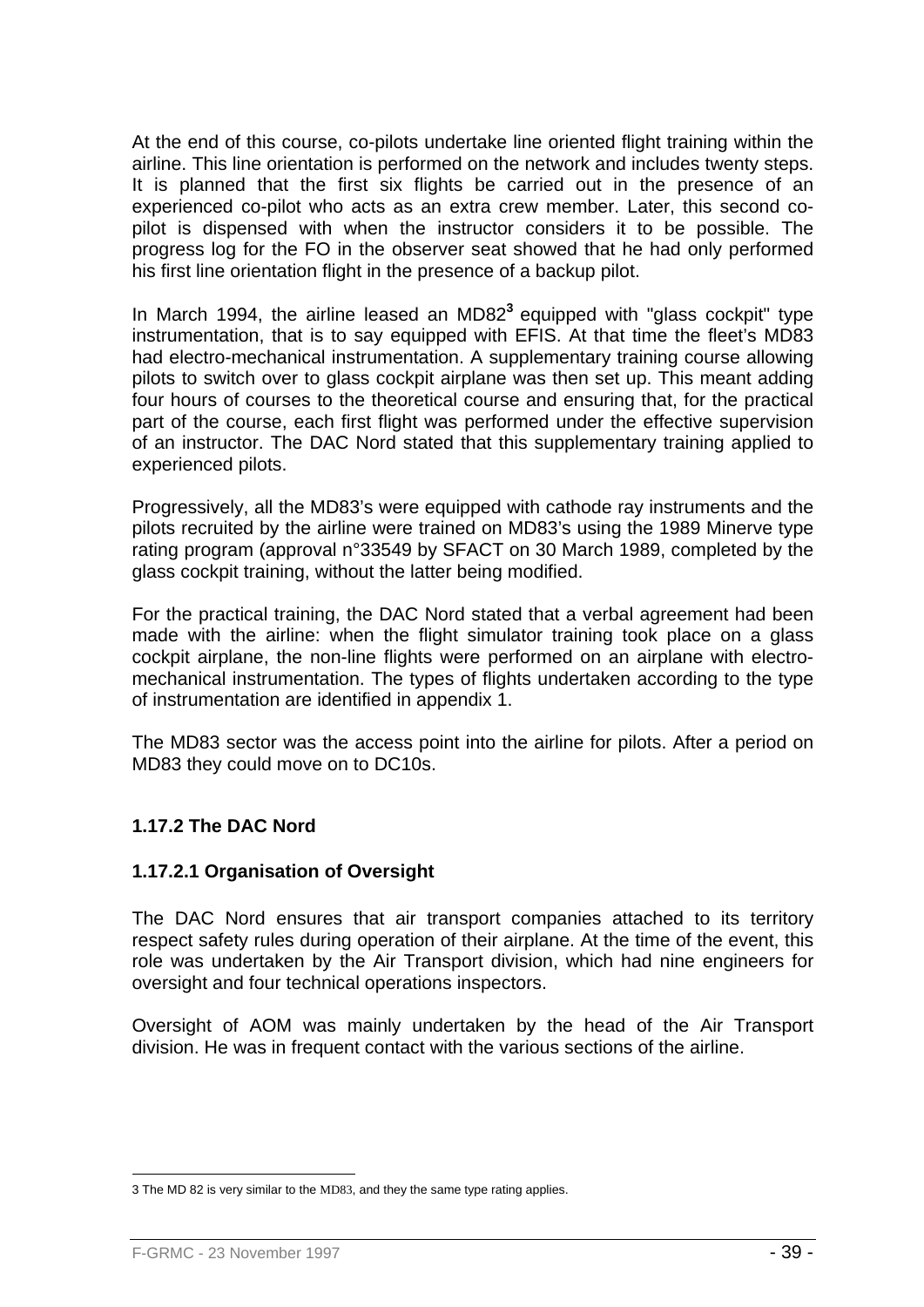## **1.17.2.2 Most Recent Inspections**

An operational inspection carried out by the DAC and the GSAC in January 1997 led to a decision to place the company under closer supervision regarding its maintenance operations. In practice, this meant more frequent inspections by the DSAV (see appendix 7).

In the course of 1997, three satisfactory in-flight inspections were carried out by the Flight Test Centre, two for the DC10 sector an one for the MD83 sector (see appendix 8).

#### **1.17.2.3 Penalties**

In case of irregularities, the oversight authority has the power to reinforce its inspections. Some have a financial impact on the operator. There are also three other types of penalties at various levels: the authority can penalize a pilot through the R register; it can withdraw an airplane's air transport certificate for reasons linked only to that airplane; it can suspend or even withdraw the certificate (see appendix 9). These actions, as well as some more stringent inspections, have a financial impact on the operator. Notification of an offence and forwarding the case to the state prosecutor's office can lead to judicial proceedings. The authority responsible for oversight then has the opportunity to arrange a settlement.

## **1.18 Supplementary Information**

## **1.18.1 AOM Minerve S.A.**

## **1.18.1.1 Management of MD83 Flight Crew**

The "General – Lines" volume of the AOM Minerve S.A Operations Manual includes chapters on crew working hours, on instruction (in particular MD83 type rating, approval of Minerve n°33549 SFACT/FP of 30/03/1989) on maintaining, upgrading and checking skills.

Work time for flight crew on jet airplane is defined in D 422-4 (previously D 422-10) of the Civil Aviation Code:

*"… work time which, expressed as flying hours, must not exceed an average monthly total of 75 per year, the flying hours performed in any single month not exceeding 95 hours, those in two consecutive calendar months 180 hours, nor those in three consecutive calendar months 265 hours …. The monthly limitation of 95 hours must be respected both between the first and last days of each calendar month and between the*  16<sup>th</sup> of one calendar month and the 15<sup>th</sup> of the following month ...".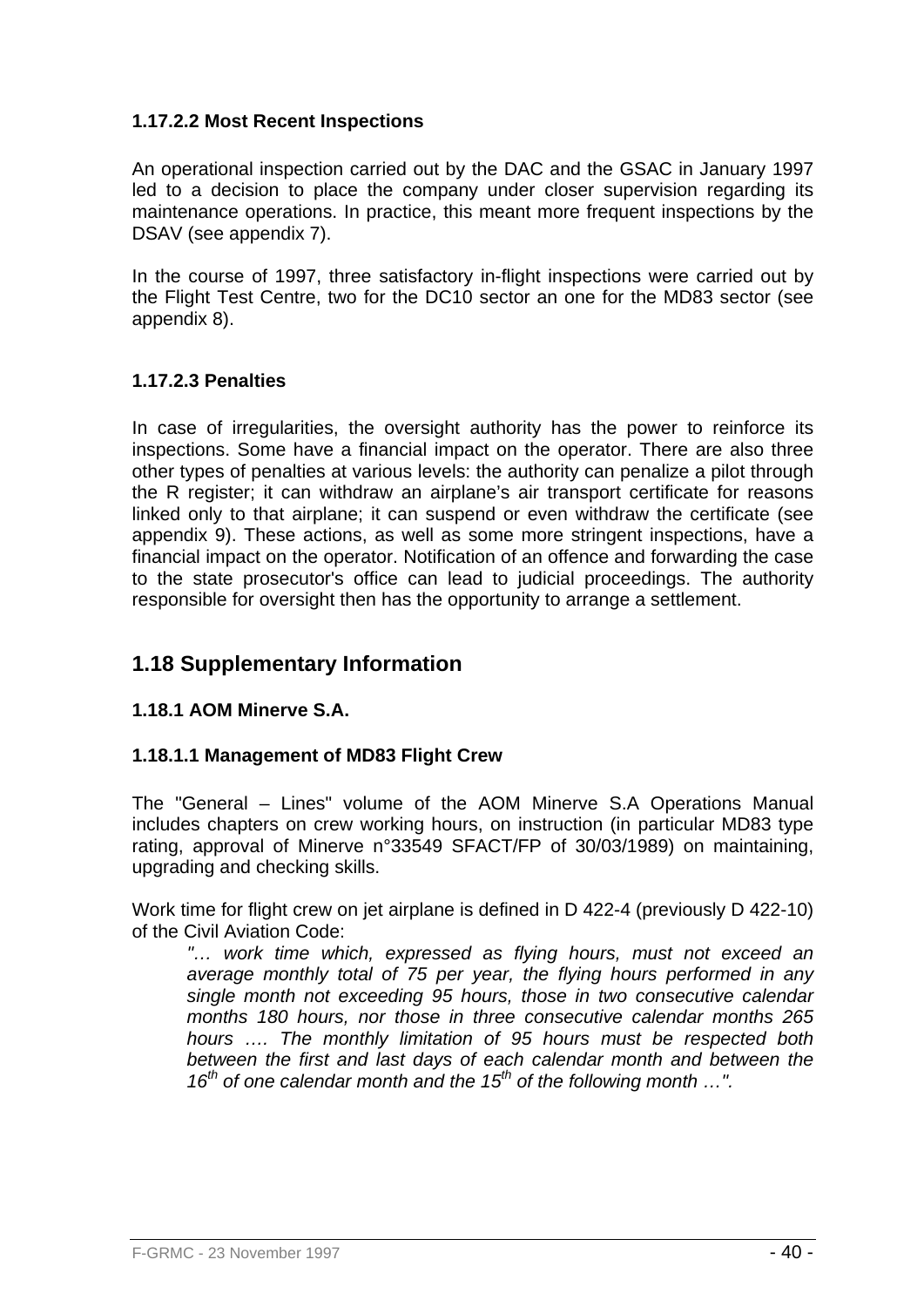## **1.18.1.2 Precision Approach Procedures**

The AOM Minerve S.A Operations Manual contains, in the section on Use, the developed procedures, briefings, task-sharing and check-lists related to precision approaches in reduced category I, categories II and III and to landings. This is registered with the oversight authority.

The Operations Manual contains the following information:

- MD83's are classified in category C, on condition that the MLW is limited to 148,000 lbs flaps 40° and 140,000 lbs flaps 28°,
- *"any approach procedure may be undertaken, whatever the prevailing meteorological conditions at the aerodrome may be, up to a specified point defined as follows: ILS approach: the OM or its published equivalent (in case of failure) … ",*
- *"at the specified point, the approach shall be aborted if the meteorological conditions transmitted by the authorized organisation and received by the crew are lower than the crew's operational minima … Beyond this specified point, whatever the prevailing meteorological conditions may be, the approach may be continued up to DA or to Mapt in case of an MDA…",*
- for category I precision approaches, when several RVR are available, only the value measured at the threshold de runway is to be taken into account,
- *"for French aerodromes only, the REDUCED operational minima are featured in the ILS part of the section called "AUTHORISED OPERATORS". Then, if a numerical note indicates that different values are authorized (France auth) it is these values that are taken into account…. The values in parentheses are only usable by certain authorized Cat II or Cat III operators. They cannot be used by AOM-MINERVE crews.",*
- Jeppesen charts are used by the airline's crews.

Note that the charts (IAC, TMA) contained in the AIP are official, whereas the Jeppesen charts, though widely used, are not.

Application of the above rules for reduced category I approaches to Paris Orly results in RVR minima, for a crew rated as reduced category I, which are 500 m for runway 26 and 600 m for runway 07

Note: Precision approach procedures are currently being studied in the context of the JAA.

## **1.18.1.3 Minima for the Preparation of IFR Public Transport Flights**

Appendix I of the 27 June 1996 Regulations defines the calculation and use of operational minima.

In chapter 7.2, "minima for the preparation of IFR public transport flights", "minima for the destination and alternate destination aerodromes", it is stated that:

*"For a public transport flight an operator can only select a destination aerodrome and/or an alternate destination aerodrome if the meteorological observations or forecasts or any combination of the two indicate that, for the*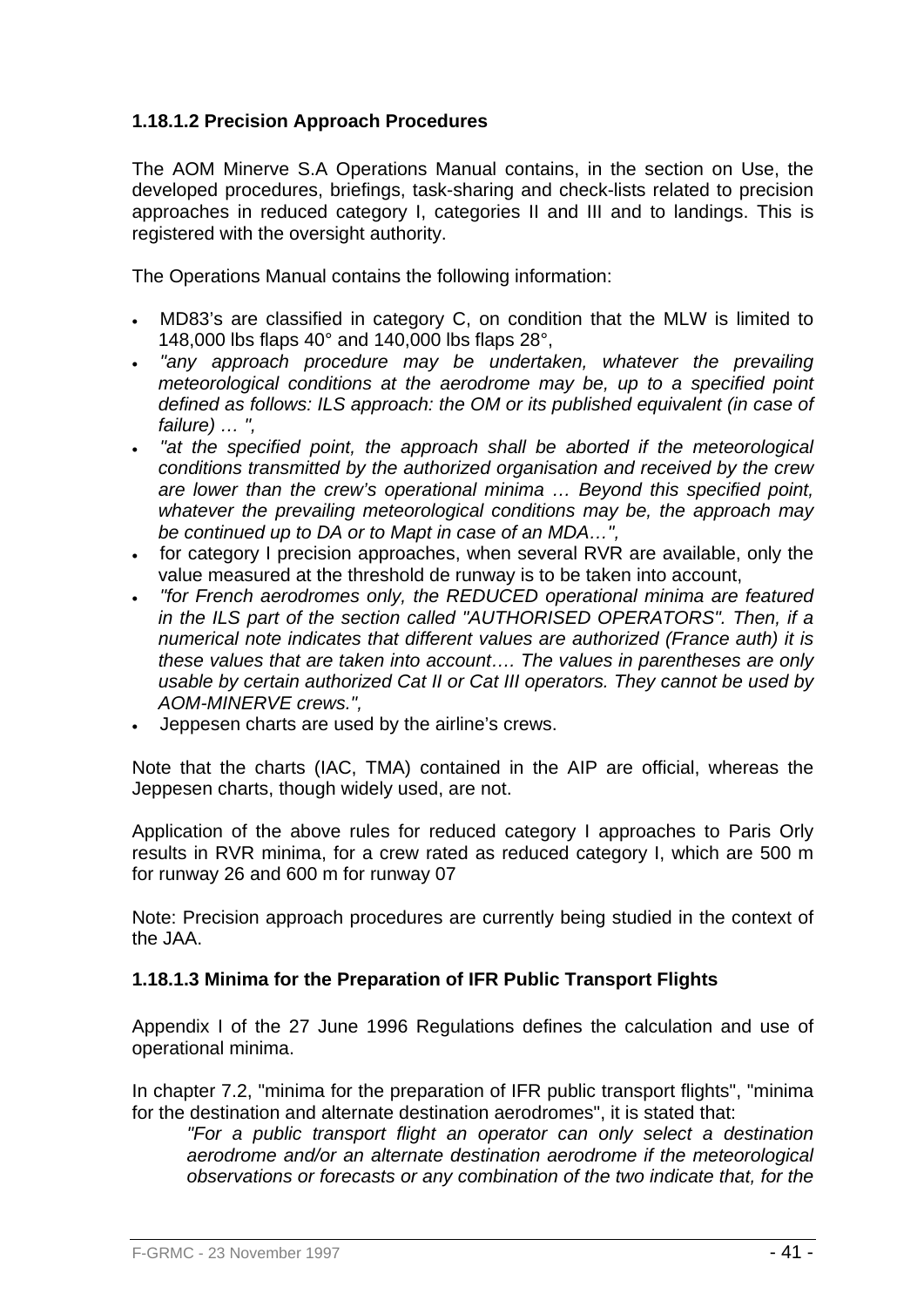*period beginning one hour before and ending one hour after the estimated time of arrival, the meteorological conditions are equal or superior to the minima applicable for the preparation of a flight, defined as follows:* 

1) flight preparation minima for a destination aerodrome:

i) RVR/visibility specified in accordance with operational minima mentioned in this appendix;

ii) and, for classic approaches or visual manoeuvres, the ceiling is equal or superior to the MDH;

2) and flight preparation minima for the alternate destination aerodrome(s):

Flight preparation minima.

En route and destination alternates.

| Type of approach      | Flight preparation minima                                  |  |  |
|-----------------------|------------------------------------------------------------|--|--|
| Categories II and III | Category I (RVR)                                           |  |  |
|                       | Classic approach Minima                                    |  |  |
| Category I            | (RVR and the ceiling must be equal or superior to the MDH) |  |  |
|                       | Classic approach                                           |  |  |
| Visual Approach       | (RVR and the ceiling must be equal or superior to the MDH) |  |  |
|                       | increased by 200 feet/1,000 m                              |  |  |
| Visual manoeuvres     | Visual manoeuvres                                          |  |  |

In chapter 7.3, "minima for the preparation of IFR public transport flights", "minima for the destination and an alternate en route aerodrome", it is stated that:

"For a public transport flight, an operator may select an en route alternate aerodrome only if the meteorological observations or forecasts or any combination of the two indicate that, for the period beginning one hour before and ending one hour after the estimated time of arrival, the meteorological conditions are equal or superior to the minima applicable for the preparation of a flight, in accordance with the preceding table".

## **1.18.2 Air Traffic Operations at Orly**

The French Air Traffic Regulations define the services to be provided by Approach and Airport controllers.

In the section on "General Organisation", chapter 2.2.2.3.1 "Responsibility of air traffic organizations relative to air traffic control", "IFR flights", "Collisions with obstacles", it is stated that:

"it is not one of the objectives of air traffic control, outside of the manoeuvring area, to prevent collisions between airplane in IFR flight and obstacles. It is the responsibility of the Captain to ensure that clearances issued by the air traffic control organisation do not compromise safety in this respect, except where the airplane is radar vectored".

In the "Approach control" section, chapter 4.3.7.1 "Arrival information supplied by approach control, it is stated that:

"As soon as possible after establishment of communications between the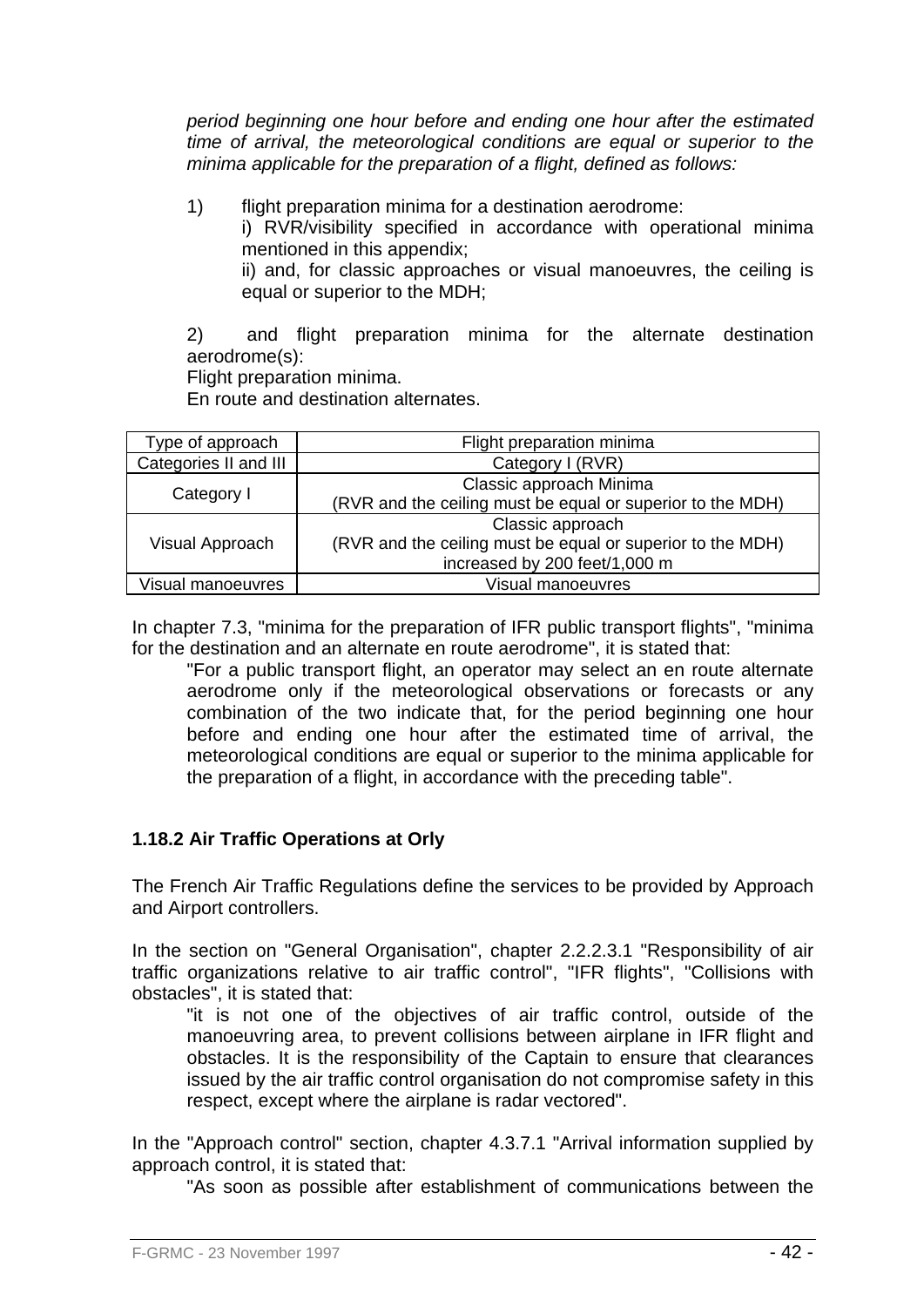airplane and the organization ensuring approach control, the following information will be transmitted to the airplane: …. Latest meteorological conditions… visibility, with any significant variations in direction or, if the information is available, runway visual range". *Then in chapters 4.3.7.2 and 4.3.7.3, it is stated that*: "At the beginning of the final approach the following information shall be transmitted to the airplane … visibility, with any significant variations in direction or, if the information is available, runway visual range" *and that* "During the final approach, the following information shall be transmitted to the airplane … variation in visibility or, if the information is available, runway visual range

In the "Messages from ATC services", chapter 9.3.3.2.4.3 "Messages containing meteorological information", "Specifications of different information transmitted relatives", "Runway visual range", it is stated that:

"Runway visual range values up to 800 m are given in 25 m to 60 m sections, based on observations available, and values superior to 800 m are given in 100 m sections".

The French Air Traffic Regulations contain the following definitions:

- radar surveillance: "use of radar to determine the position of airplane"
- radar assistance: "use of radar to supply information to airplane on their position or on deviations in relation to their route",
- radar vectoring: "use of radar to supply airplane with specified headings which allow them to follow the desired track".

The Orly Operations Manual defines the functions and responsibilities of LOC controllers as well as the steps to take in case of a precision approach in low visibility. The LOC controller participates in air traffic control for airplane operating on the runways and around the aerodrome.

In chapter 7.3, entitled "Instructions for local controller", the Orly operations manual specifies: *during category II and III approaches:*

- *on first contact, communicate threshold, mid-runway and runway end RVR's ;*
- at the OM, transmit the new RVR's if the situation has worsened.

Note: the controller can thus use the radar for radar surveillance, radar assistance and, above the minimum safety radar height, radar vectoring. This height is 2,000 feet QNH around Orly Airport.

#### **1.18.3 Météo-France**

Instruction DGO/CO/AERO/96/01 of 2 April 1996 states that:

*"meteorological observations must be performed in accordance with the recommendations in ICAO annex 3 (supplement B) and the WMO technical regulations, volume II, chapter C.3".* 

Regulation DGO/CO/AERO/96/02 of 2 April 1996 states that Paris Orly Airport is in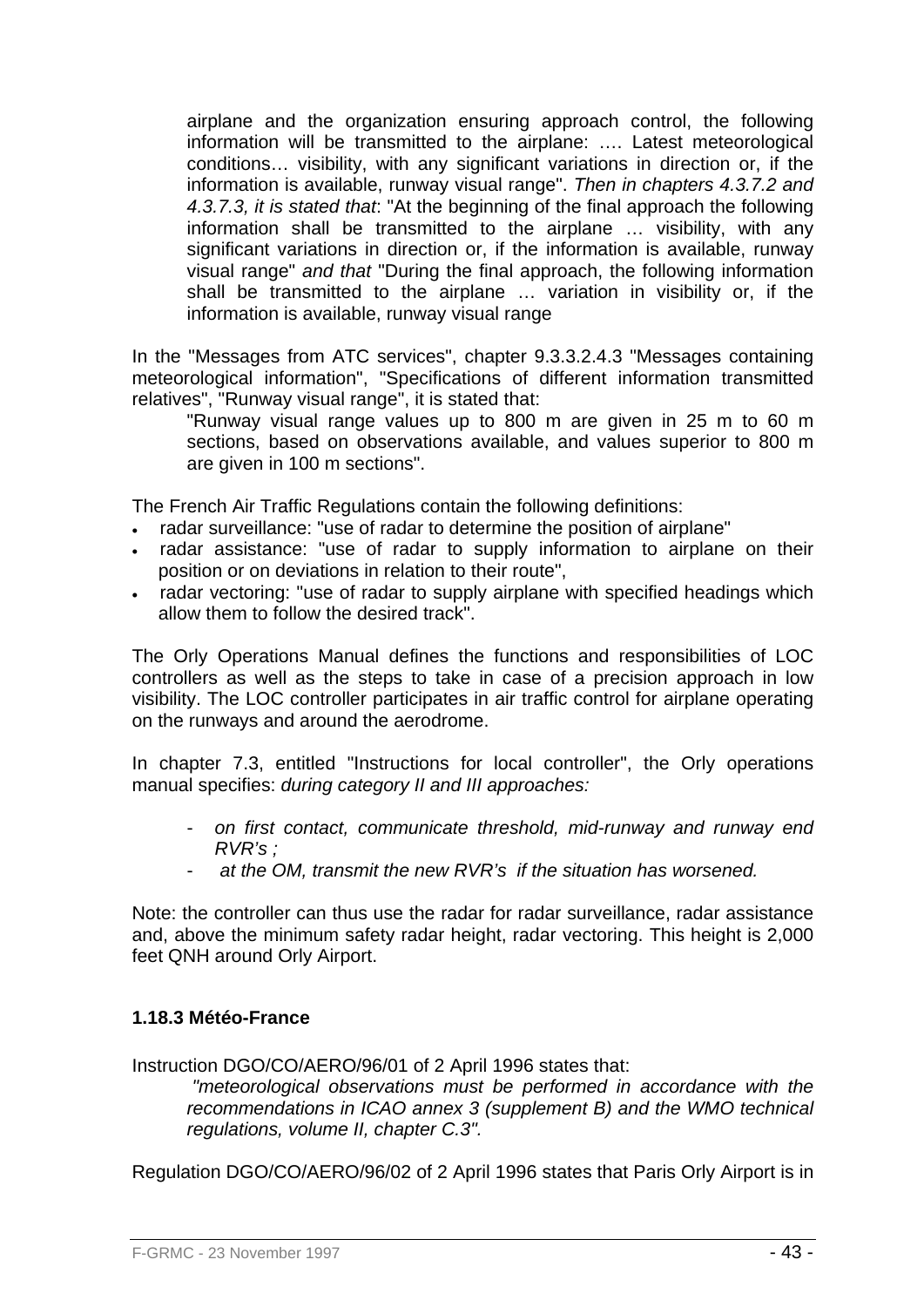category one for meteorology, which implies permanent observation with SPECI surveillance undertaken during the period necessary to satisfy the needs of all commercial flights.

Regulation DGO/RE/95/10 of 28 November 1995 defines the criteria for transmitting a trend-type landing forecasts with METAR, the SPECI calculation levels, criteria for insertion of change indicators or to amend the TAF (see appendix 10).

## **1.18.4 Witness Statements**

#### **1.18.4.1 Summary of Crew Members' Statements**

The following information comes from documents supplied by the crew, completed by various interviews.

The work period including the incident flight included six legs and a stopover at Toulon. Throughout these legs, the crew consisted of the Captain Instructor and the two FO's on LOFT, who will be referred to as FO on LOFT A and FO on LOFT B to differentiate them. According to the crew, the flights were conducted in the following manner:

| <b>DATE</b>               | <b>LEG</b>            | FO on LOFT |
|---------------------------|-----------------------|------------|
|                           | <b>ORLY NICE</b>      |            |
| Saturday 22 November 1997 | <b>NICE ORLY</b>      |            |
|                           | <b>ORLY TOULON</b>    |            |
|                           | <b>TOULON ORLY</b>    | B          |
| Sunday 23 November 1997   | <b>ORLY MARSEILLE</b> |            |
|                           | <b>MARSEILLE ORLY</b> |            |

The atmosphere in the cockpit was good and calm.

The FO's on LOFT stated that they had never flown together previously. The Captain was in the left seat, the co-pilot in the right seat. According to the crew, the FO on LOFT in the observer seat participated in certain tasks which did not interfere with the conduct of the flight. The FO on LOFT B stated that when seated in the observer seat, she could only see the left altimeter and the right airspeed indicator.

The Captain stated that he had a lot of work because there were a lot of subjects to cover with the FO's on LOFT. During the last flight, subjects covered included fuel and pressurization. The Captain specified that, because of the training, the FO's on LOFT had a heavy workload but that they kept up well with the work rate.

#### **Toulon-Orly Flight on Sunday 23 November 1997**

The crew stated:

- that they loaded 21,000 lbs of fuel to cover a diversion to the south of France,
- that during cruise it was decided to undertake a reduced category I approach in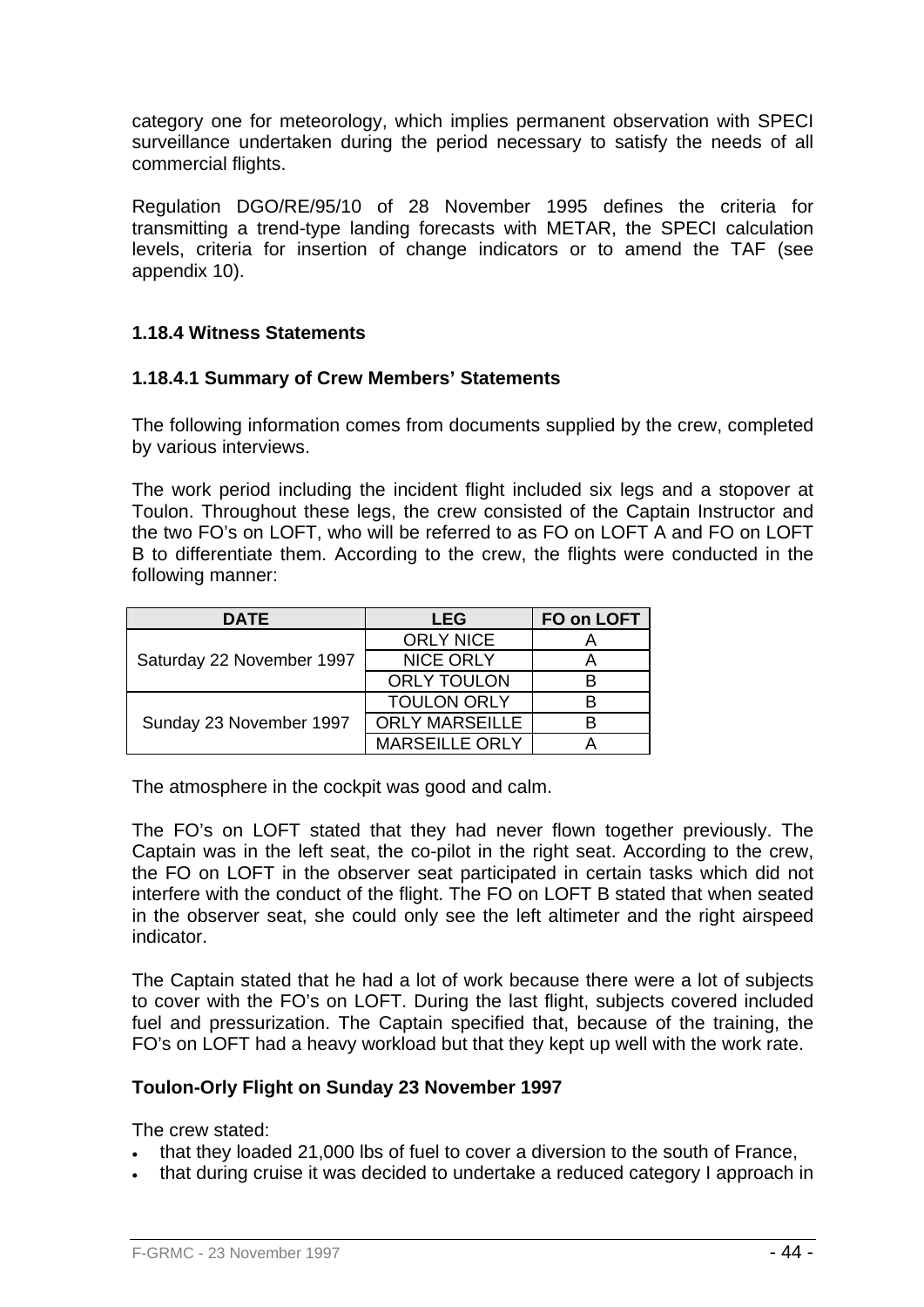"autoland" mode,

- that the preparation of the approach was detailed: briefing, revision of callouts and check-lists,
- that the runway in service at Orly was runway 07 and that at the time of approach track interception, the controller proposed runway 26 for reasons of lighting,
- that the landing took place in "autoland" mode with the reduced category I minima on runway 26,
- that acquisition of visual references occurred at around 200 feet.

## **Marseille-Orly Flight on Sunday 23 November 1997**

#### • **Flight preparation in Marseille**

The crew stated that the alternate airport was Paris-Charles de Gaulle. They did not file a flight plan or an amendment to the automatic flight plan. There were no NOTAM's for this flight. The co-pilot studied the meteorological file. The decision to depart was taken on the basis of the Orly TAF. The meteorological conditions forecast for the alternate airport were not examined by the co-pilot but were examined by the Captain. The latter decided to take extra fuel to cover holding at Orly and a diversion to the south of France. No option on the landing direction was chosen during the briefing for arrival at Orly.

#### • **Takeoff, cruise and approach**

The crew used the Jeppesen charts of 6 June 1997 N°11-2 and 11-2A relating to the runway 07 ILS approach procedure at Paris Orly. The co-pilot was pilot flying from takeoff until the descent checklist at Orly. From this time on the Captain became the pilot flying and the co-pilot handled the radio. Orly Approach gave RVR values for runway 07 which fluctuated a lot and were slightly inferior to the minima for reduced category I. The Captain decided to begin the approach to runway 07 in reduced category I. The check-list and the precision approach briefing were performed. The airplane was radar controlled for runway 07. The copilot had selected the OL VOR with track 065. The ORW 402 ADF was selected on head 1 and 2. The Captain stated that he had selected the ARC mode on the ND.

## • **The Event**

According to the Captain, he had selected the 108.5 MHz ILS frequency on the VHS NAV 1 panel, announced it and selected the 258° approach track by mistake instead of 065°. The co-pilot stated that he did not check the Captain's selection.

The Captain stated that he armed the "autoland" mode. According to the crew, the co-pilot called out the airplane passing onto the OL 065° track. The Captain saw the "LOC capture" mode appear on the FMA and called out "LOC capture heading QFU". He stated that while looking at the HSI, he set the heading indicator on the ILS bar and noticed an inconsistency. The heading indicate 078° whereas it should have shown the runway 07 QFU, that is to say 065°.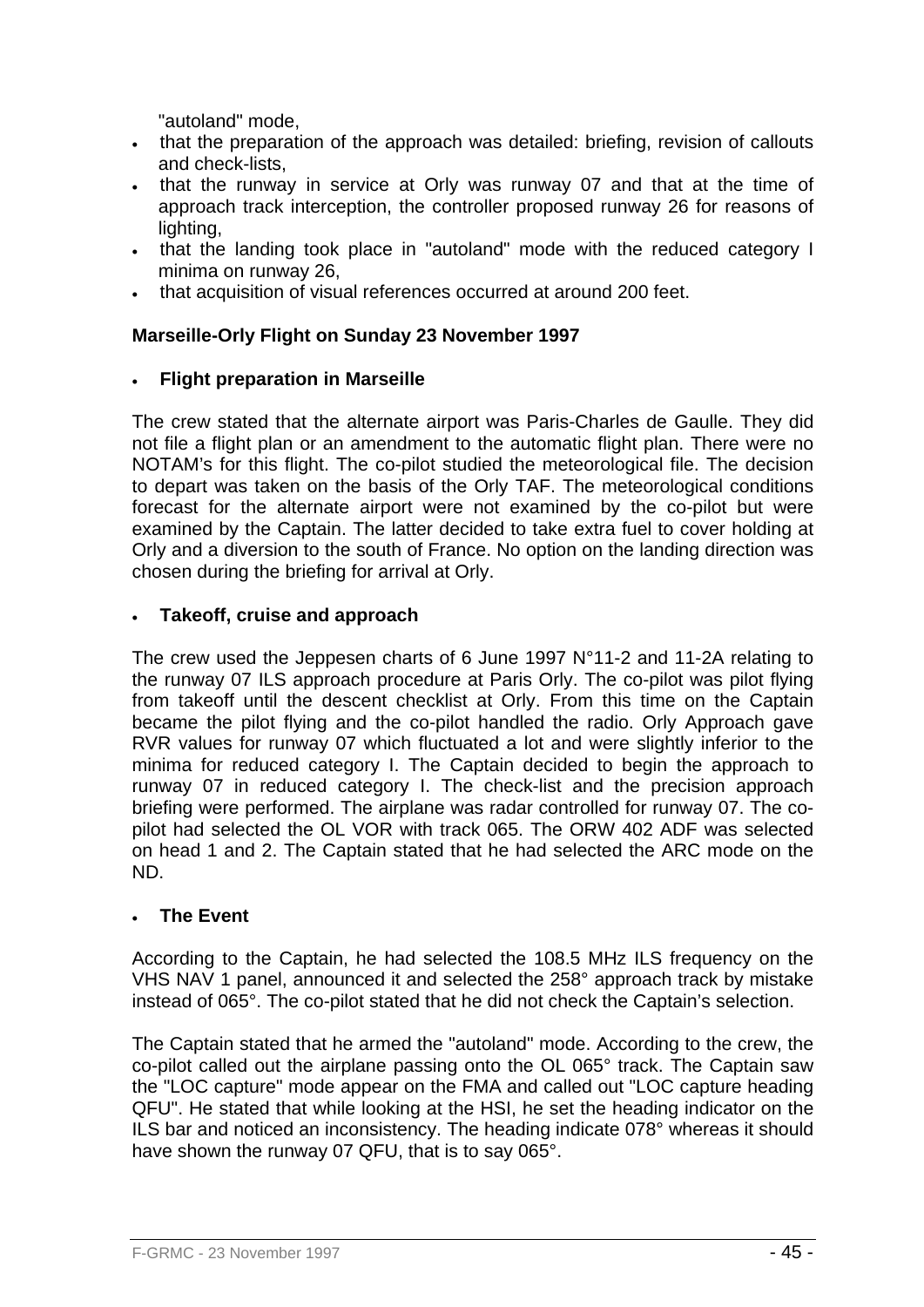The Captain stated that he selected the "heading" mode without calling it out. He requested landing gear extension. When the airplane was at an altitude of 3,000 feet QNH and had not begun the descent, the Captain noticed that the airplane had gone above the glideslope track and was not on the localizer track. He armed the "autoland" mode then selected an altitude off 2,000 feet, "vertical speed" mode at 1,500 feet per minute and the "heading" mode on heading 090°.

According to the crew, the beginning of the descent was performed in VMC. The Captain asked for flaps extension to 28. The Captain stated that he realized that the ILS heading displayed was not 065° but rather 258°, a few seconds before the Tower controller announced that the airplane was not on track. He corrected the error then tried to come back on to the approach track in "heading" mode. The copilot stated that he noticed and understood the display error when the Captain made the correction.

A few seconds later, the Tower controller indicated that the airplane was not on track and at the same time, as instructed by the Captain, the co-pilot answered that the airplane was returning to its approach track. The Captain called for flaps extension to 40 and a speed of 150 kt. The co-pilot asked for the ILS to be displayed on the right side. The Captain accepted and the co-pilot displayed the ILS. The Captain stated that he did not check the display.

The "Glideslope" alarm came on when the airplane was in clear skies, according to the FO on LOFT in the observer seat, or had just gone into the fog, according to the co-pilot. According to the crew, the fog was encountered towards 1,500 feet QNH. The Captain stated that during the descent the autothrottles had disconnected and that he had re-engaged them, then re-armed the "autoland" mode, but that the automatic system did not capture the localizer beam.

The Captain decided to perform a go-around as soon as he had the feeling that the approach was not stabilized and that he was below the glideslope track. He called out "TOGA Flaps 15". During the go-around, the FO on LOFT in the observer seat looked at the altimeter and saw 660 feet QNH. The co-pilot looked out of the side window and saw the ground. He then read 50 feet radio-height.

## • **End of flight**

According to the Captain, the go-around was performed in manual mode. During the outbound tailwind leg, the co-pilot said he had seen the ground and had read 50 feet on the radio altimeter. The Captain stated that he was amazed by this remark. The FO on LOFT in the observer seat answered that he saw 660 feet on the altimeter. The crew stated that the Tower controller told them that he saw the airplane very low. The go-around, the runway circuit under radar vectoring and the landing in "autoland" mode runway 07 took place with no further problems.

## • **Remarks by the crew on the flight**

The checklist and the pre-landing procedure were not carried out.

The Captain did not call out his inputs on the automatic systems. These actions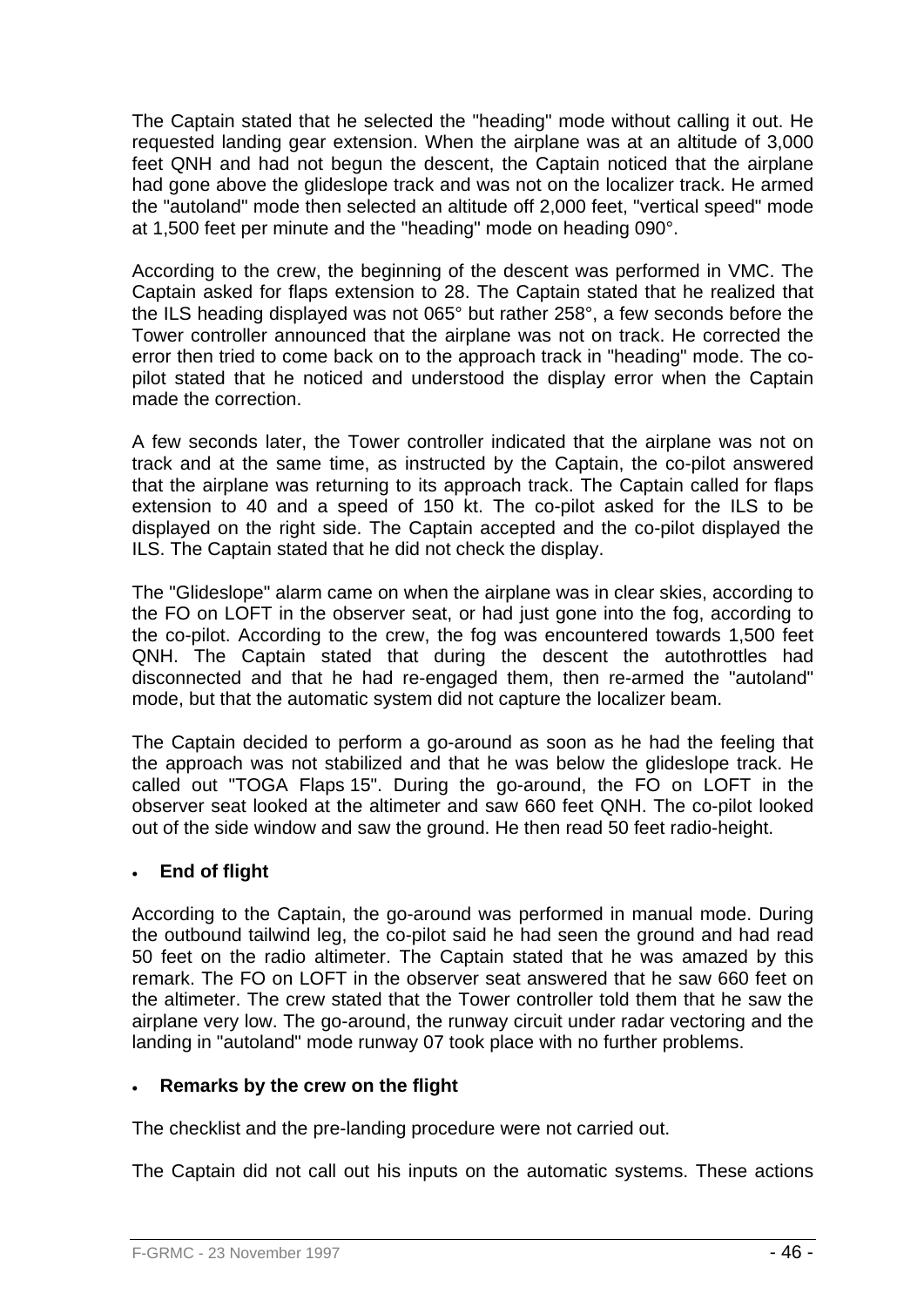were performed very rapidly. He did not hear any warnings, either coming from the airplane or the crew or ATC, nor did he hear the Outer Marker signal. He heard no descent or glide deviation information from the crew. He had the impression that the go-around had taken place at the level of the Middle Marker at a height of around 600 feet. He had no notion of height or altitude from the time he selected the "vertical speed" mode when descending. He had no idea at what height he performed the go-around.

The co-pilot did not follow the Captain's inputs on the automatic system until the go-around. He saw the glideslope indicator at the top of the stop and called out "glide" twice. Neither of the FO's on LOFT knew if the Captain heard these callouts. The co-pilot heard the "Glideslope" and "Sinkrate" warnings. He did not hear the Outer Marker signal.

The FO on LOFT in the observer seat heard the GPWS "Glideslope" and "Terrain" warnings. The first GPWS "Sinkrate" or "Terrain" warning sounded when the airplane was in IMC. The crew did not hear a "Pull Up" warning nor the GPWS warning on the height.

Neither the Captain nor the co-pilot nor the FO en LOFT in the observer seat were conscious of any danger at the time of the event.

According to the crew, the airplane instruments functioned normally throughout the flight. Before the approach to Orly, the crew did not hear the GPWS or the "Master Caution" warning at flight level 180.

The Captain informed his Chief Pilot of a go-around in abnormal conditions the same evening.

The two FO's on LOFT stated that, before the event, they were not fully conscious of all of their responsibilities as members of the crew of a commercial flight with passengers.

#### • **Differences between the witness statements**

The FO on LOFT in the observer seat stated that the first GPWS "Glideslope" warning occurred in VMC whereas the co-pilot stated that it had occurred in the fog.

During the go-around, the FO on LOFT in the observer seat saw ILS tracks 1 and 2 displayed with different values. He stated that the Captain had shown the crew the 258° track displayed on his ILS. The Captain and the co-pilot stated that the ILS selection error on the left side had been corrected before the final descent.

## **1.18.4.2 Summary of LOC Controller's Statements**

The LOC controller was on the Tower 118.700 MHz frequency, in contact with the crew. At the time of the incident, there was fog, no ceiling, and the RVR's were less than 500 meters. The controller couldn't see the runway because of the fog.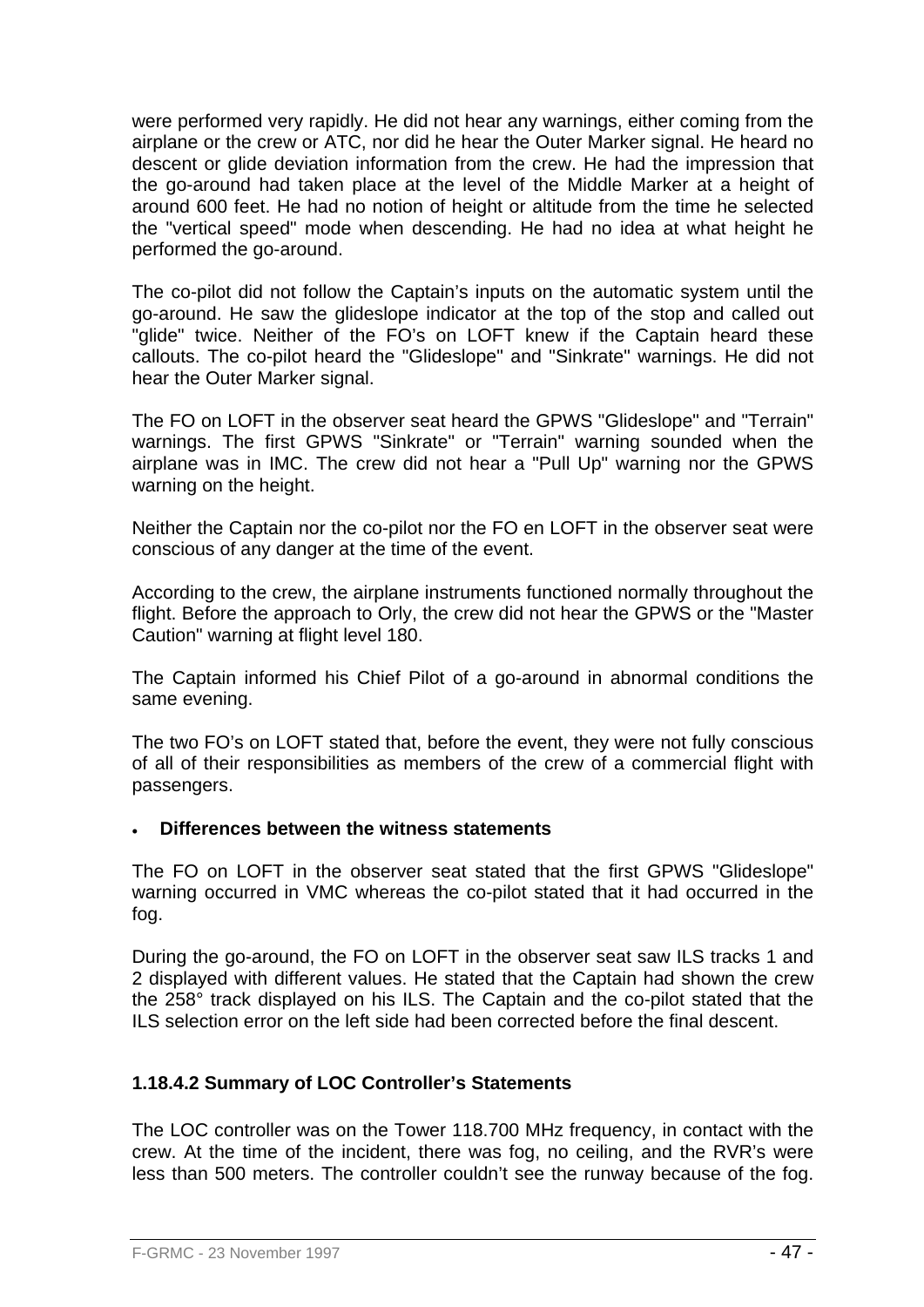The airport was operating under low visibility procedures. The runway 07 ILS was set to category III. The controller was using the approach radar located to his right and the ground radar located to his left. He had to fill out the strips and look over from the approach radar to the ground radar to follow the evolution of departures from 08, their position, the evolution of arrivals on 07 and their position. He also had to watch the information screen to read the latest RVR's before each movement.

#### • **Event**

At the time of contact, the airplane was on an intercept heading southwest of Orly. It crossed the centreline and followed a track close to the ILS track which took it to the north of the ORW beacon. The controller indicated this positional error to the crew, who responded to him. The airplane rejoined the track just before the Outer Marker. The controller saw a flight level situated between 10 and 19, which made him wonder, taking into account the position of the airplane. He contacted the airplane to ask if it was stabilized. The crew immediately replied that they were performing a go-around. At that moment, the airplane was passing the Outer Marker and the controller saw flight level 04 on the approach radar. After the goaround, he kept the airplane on the frequency and had it perform a runway circuit.

The controller informed his hierarchy of the incident.

#### • **Controller's remarks**

The controller stated that once the airplane was on the ILS, there were no special instructions at Orly concerning radar surveillance. Many airplane were holding above the airport and were waiting for conditions to improve.

The minima on runway 26 were different from the minima on runway 07.

## **1.18.5 Technical Information on the MD83**

On 23 June 1998, in the presence of the American Accredited Representative, investigators asked Boeing McDonnell Douglas representatives a series of technical questions concerning the MD83. The following information was supplied in response to these questions.

#### **1.18.5.1 Behaviour of the MD83 on Approach with an ILS heading Selection Error**

The ILS heading selected by the pilot is used in the lateral directional control law during localizer capture. The control law requires that the selection of the ILS heading be approximately correct to ensure correct localizer capture. In this case, the FMA displays "LOC HEADING" until the system passes over to "LOC TRK" mode. If the ILS heading selection error is sufficiently large, the airplane cannot capture the localizer track correctly. The system remains in "LOC HEADING" mode as long as the localizer signal remains valid.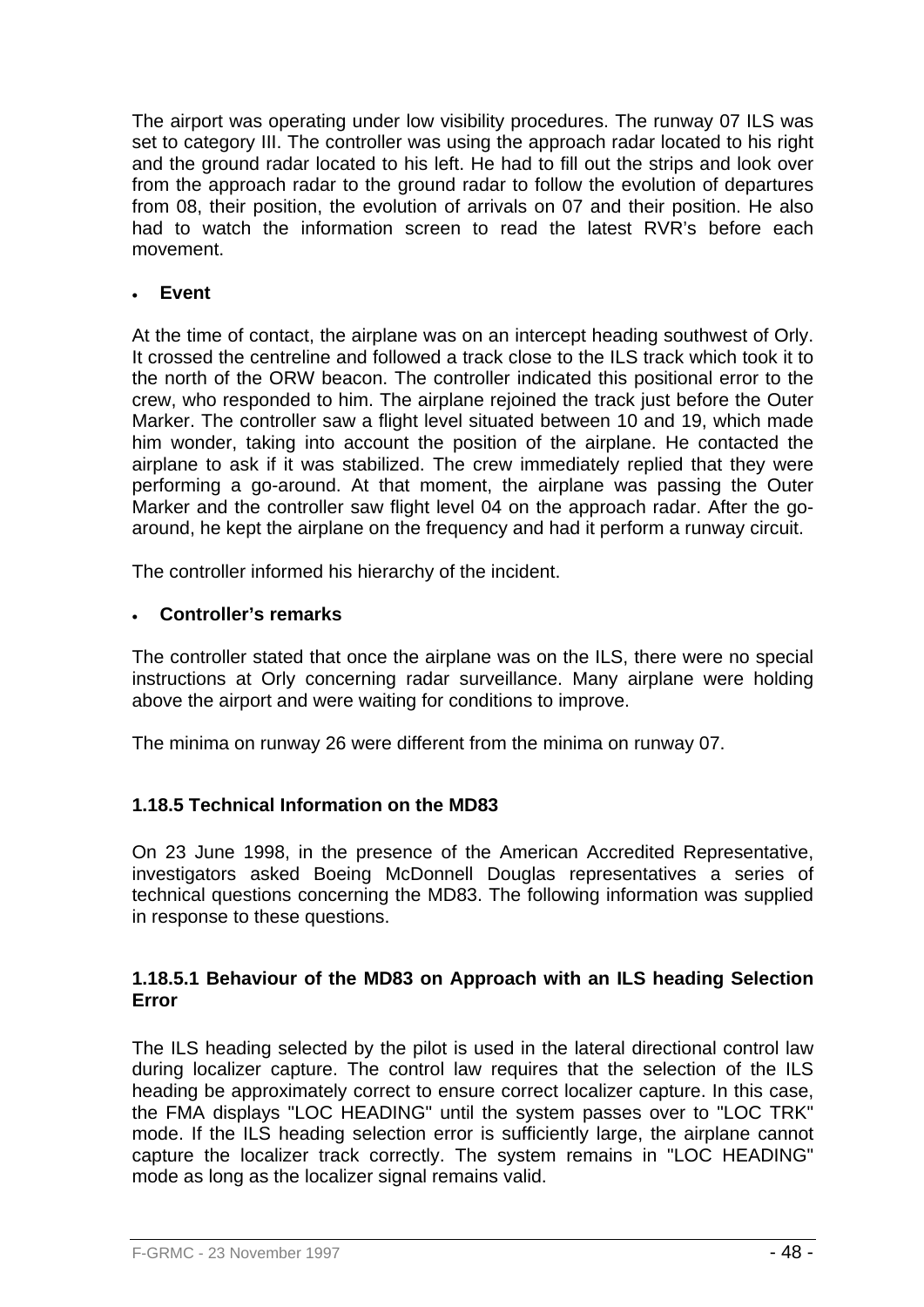The airplane manufacturer performed a series of approaches on a development simulator so as to determine from what ILS heading error selection value the localizer capture no longer occurred correctly. From this it was deduced that, under the conditions of the incident flight, an automatic approach is no longer performed when the error is greater than 40°.

With an error of 167° (the error at the time of the incident), if the pilot had not intervened on the airplane's controls by selecting a heading, the airplane would have continued to follow the intercept heading and would have gone off the approach track. If the glideslope track signal had been received after display of "LOC HEADING" on the FMA, the airplane would have begun to capture the glide path, to descend and would have changed over to "GS TRK" mode. The autopilot would have disconnected as soon as one of the two localizer and glide signals had been lost. The horizontal and vertical modes would have remained displayed on the FD.

#### **1.18.5.2 Behaviour of the MD83 in the Conditions of the Incident between 12 h 30 min 03 s and 12 h 30 min 07 s**

Note: At 12 h 30 min 03 s, the FMA displayed "LOC HEADING" but did not begin its turn to capture the localizer track. The pilot selected a heading and began to steer the airplane towards the airport.

If the ILS is then selected, the FMA will display "LOC HEADING" again but the airplane will still not turn towards the runway centreline.

If the airplane deviates more than 2.7 points from the localizer before the ILS is selected, the "LOC HEADING" mode will not appear.

#### **1.18.5.3 Additional Information**

An uncommanded "LOC HEADING" mode reversion to the "HDG HLD" mode always causes disconnection of the autopilot.

In "Autoland" or in "ILS", the localizer capture mode is identical and acts in the same way.

Manual selection of a heading during approach has the following effects:

- if the ILS or "Autoland" mode is armed, it disarms, then the horizontal heading hold mode engages and the vertical mode becomes "V/S";
- if the autopilot is connected, it remains connected:
- if the "AUT LND" mode is active, manual selection of a heading has no further effect

In "Autoland" mode, disconnection of the auto-pilot will be indicated by an aural and a visual (light) warning until the pilot pushes on the AP disconnect button or reconnects the AP.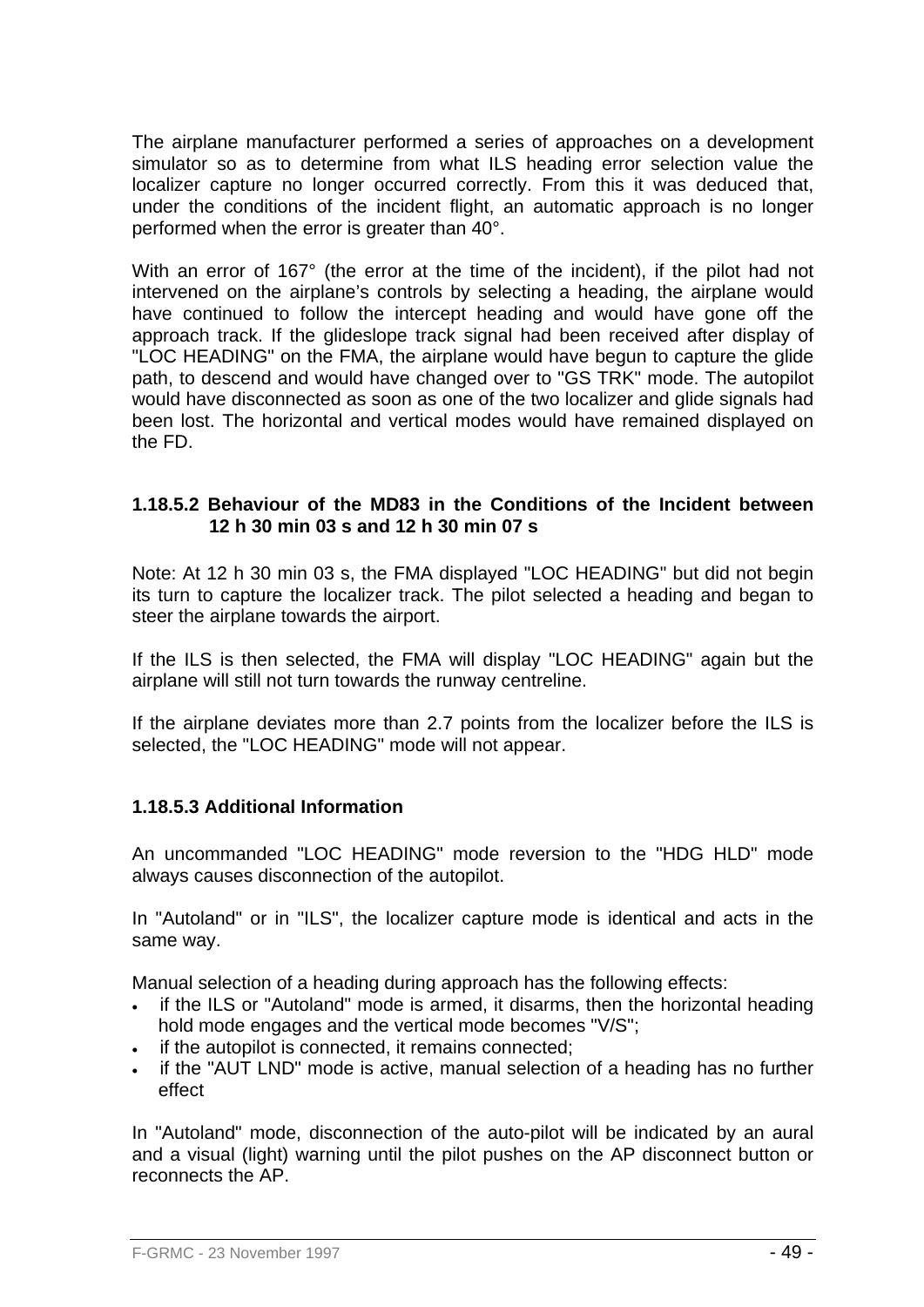Mode reversion following a pilot action will be indicated on the FMA by three flashes on the display.

When the vertical speed wheel is activated very rapidly in one direction (up or down) it is possible for the system to interpret the movement in the opposite direction. This phenomenon was detected during test flights and noted in service. An All Operator Letter which explains this phenomenon was sent to all airlines (see appendix 11).

If the "Autoland" mode is armed, the disconnection of the autopilot will result in an ILS mode reversion. If the AP is re-connected, the ILS mode will be taken into account.

## **Signals Recorded by the QAR**

The two signals coming from the GPWS recorded on the QAR were sent to the FDAU. They came from two warning lights in the cockpit: "GPWS" and "Below GS". The "Glideslope" warning recorded on the QAR corresponded to the "Below GS" light and was associated with an aural "Glideslope" warning. The "Terrain" warning recorded on the QAR corresponded to the "GPWS" light. It illuminates when the GPWS aural warning initiates, except for the "Glideslope" and "Minima" warnings and the height announcements. These aural warnings are, for example, "Terrain Terrain", "Pull Up", "Sinkrate", "Don't Sink" (takeoff only), and «Too Low - Terrain" (on flap retraction), "Too Low - Flaps", or "Too Low - Gear".

## **Management of alarms in the Cockpit**

There are three sources of aural warnings in the cockpit; the CAWS (Central Aural Warning System), the GPWS and the TCAS (Terminal Collision Avoidance System, not installed on the airplane). Each of these sources has its own independent loudspeakers installed in the cockpit. The aural warnings are not transmitted on the headsets.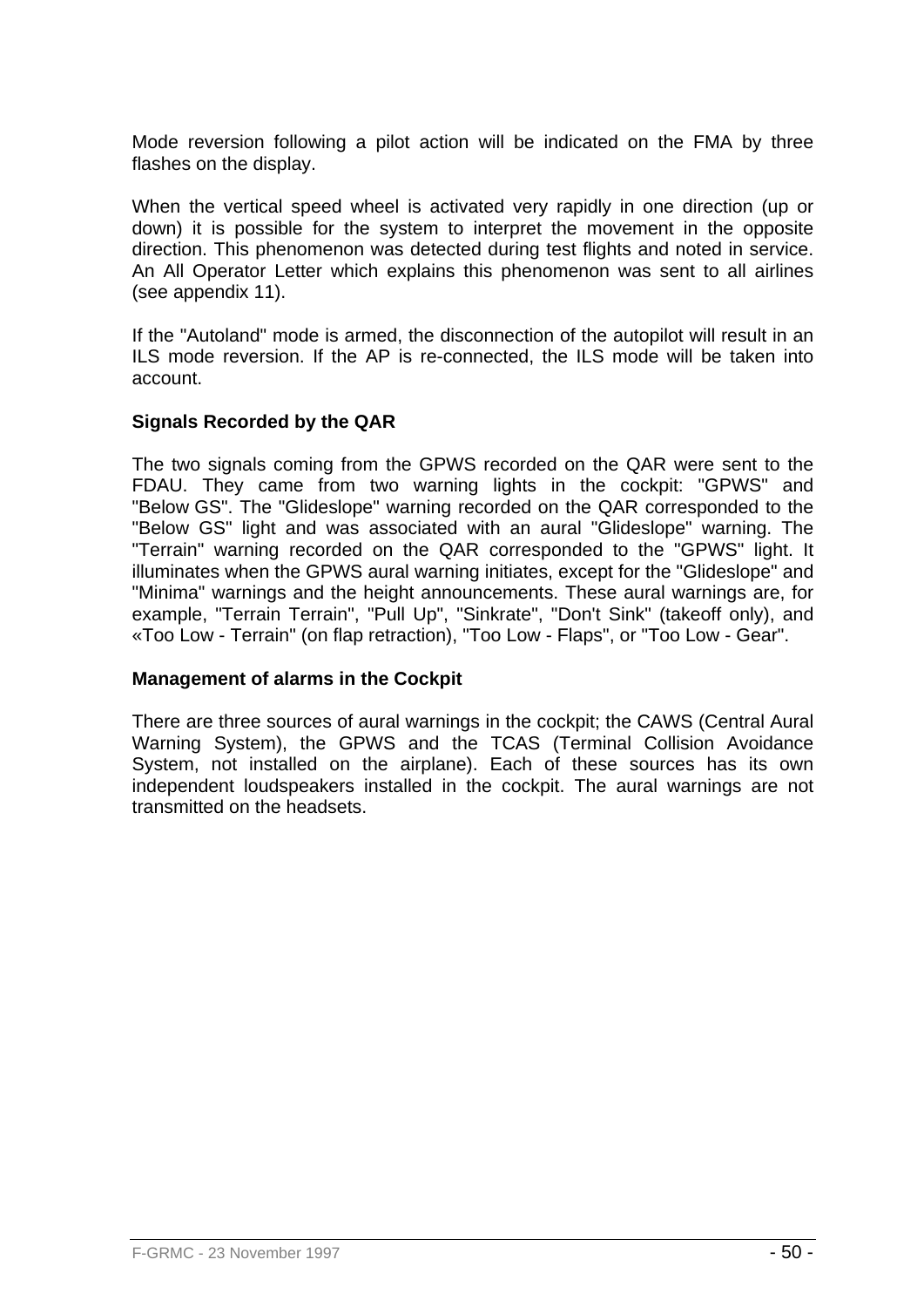

*Figure 11* 



#### MD-80/-90/-11/-95/-10 WINDSHEAR, GROUND PROXIMITY, AND COLLISION AVOIDANCE WARNING SYSTEMS PRIORITY AND INHIBITS



## **CAWS**

Each warning signal produced by the onboard systems and sent to the CAWS is placed on hold. Each warning has a defined level of priority. The warnings with the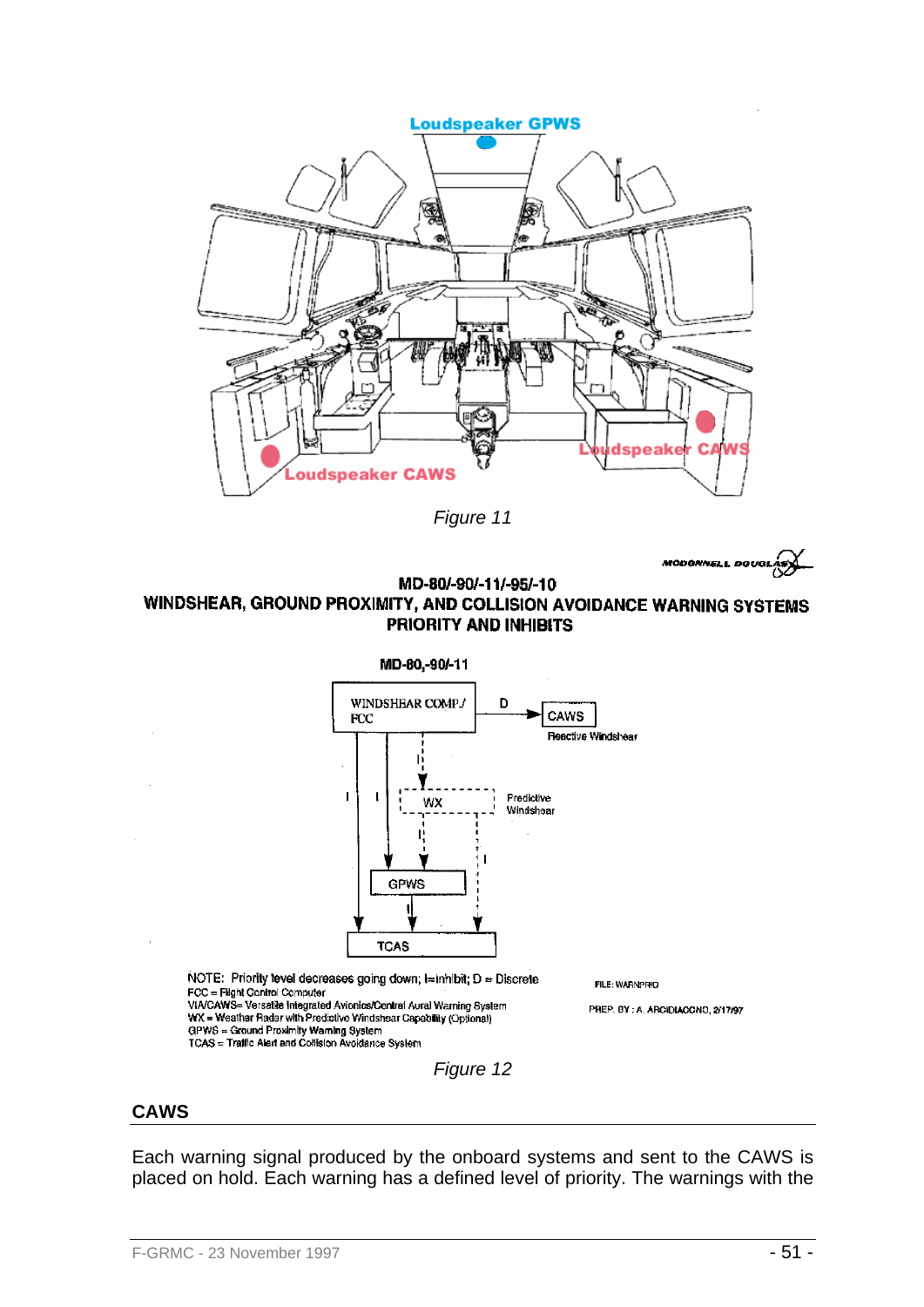highest priority are placed ahead of the low priority warnings. The warnings remain active and are repeated as long as the onboard system generates them.

The warning priorities are:

- "Tailwindshear", "Windshear", "Stall" (level 1 is the highest)
- "Headwindshear" (level 2)
- "Autopilot" (level 3 only for the first appearance of the alarm)
- all the other warnings (level 4 the lowest), including the altitude warnings and later appearance of the AP disconnect warning.

When an altitude aural warning is generated, it is heard every 0.8 seconds ("C chord" sequence followed by the "Altitude" announcement) and the altitude warning light remains illuminated until the pilot cancels it.

The warnings generated by the CAWS have three volume levels. The lowest (level 3) is used on the ground and at speeds under 50 kt. The loudest (level 1) is used during approach and landing phases. It is reduced (level 2) when the landing gear is retracted and the speed is greater than 210 kt in cruise.

#### **GPWS**

The volume of warnings generated by the GPWS is unique. The "Low Volume Glideslope" and "High Volume Glideslope" warnings differ in frequency and repetition.

The following table shows the comparative volume in dB of warnings compared to CAWS level 3:

| <b>CAWS</b> |          | <b>GPWS</b> |
|-------------|----------|-------------|
| level       | volume   | volume      |
|             | $+12$ dB |             |
|             | $+4$ dB  | $+13 dB$    |
|             | 0 dB     |             |

Windshear and TCAS systems are not installed on the AOM Minerve S.A. fleet. CAWS and GPWS warnings can sound simultaneously.

#### **Appearance of "ALT HLD" mode on the FMA**

According to the manufacturer, there are three possible explanations for the appearance of the "ALT HLD" at 12 h 31 min 56 s:

- the pilot selected the "ALT HLD" mode,
- the system recorded the code corresponding to the "VERT SPD" mode badly, which differs by only one bit from the "ALT HLD" mode code,
- the pilot moved the vertical speed wheel to a position close to zero, which activated the "ALT HLD" mode.

#### **Appearance of "EPR MCT" mode on the FMA**

It was not possible to reproduce the appearance of the "EPR MCT" mode on the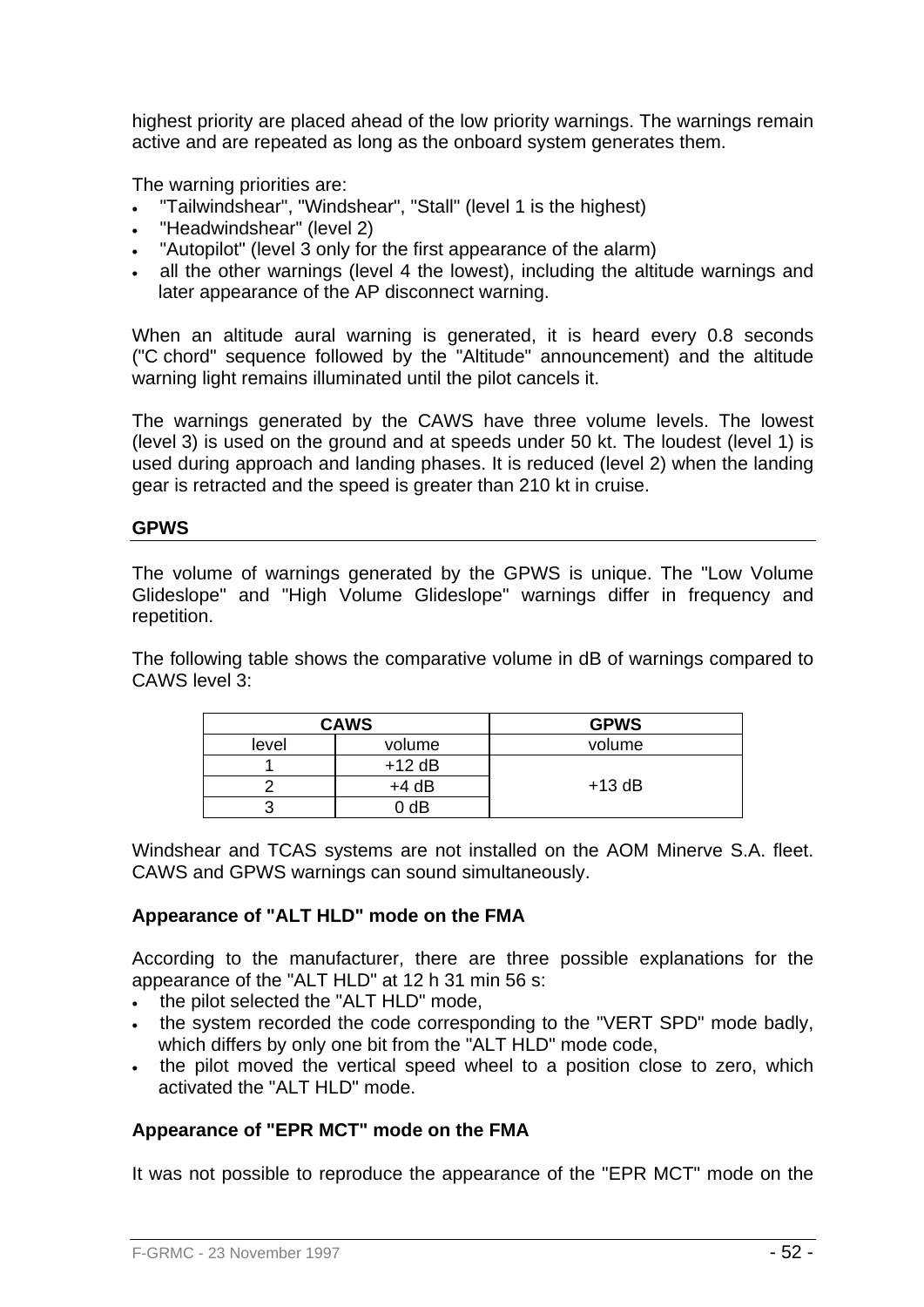FMA during go-around in the manufacturer's laboratories. One unconfirmed hypothesis is that the pilot may have previously selected the MCT mode on the TRI.

#### **Precision Approach**

The Captain was qualified for category III approaches, the co-pilot was qualified for reduced category I approaches, the airplane was equipped to perform category III approaches.

The crew was authorized to undertake approaches in the lowest of the three preceding categories, that is to say reduced category I.

## **2 - ANALYSIS**

## **2.1 Incident Scenario**

## **Toulon-Orly morning flight**

At 8 h 8 min 41s, on first contact with Orly Approach, the first officer (in the observer seat during the incident flight) announced a category III approach for runway 07, although the crew was only rated for restricted category I approaches. At 8 h 23 min 06s, as the crew was preparing to begin the descent from 3,000 feet towards the runway, Orly Tower informed them of a change of runway: runway 26 was put into service as a result of a ground lighting problem on runway 07.

At 8 h 24 min 40s, Orly Tower informed them of an RVR of 650 meters for runway 26. At 8 h 37 min 30s, though the crew announced having passed the Outer Marker three minutes previously, Orly Tower indicated an RVR of 400 meters. At 8 h 38 min, the airplane landed on runway 26 in Autoland mode, meaning with only one autopilot active and the other functional and ready to take over.

#### **Incident flight**

At 12 h 26 min 23s, on approach to Orly, the Captain selected a track of 258° instead of 065° on the ILS 1. The selection error was probably due to confusion between runway 07 and runway 26 with a 258° track which he had used on the morning flight. The co-pilot did not check the selection. The Captain used the "ARC" mode on the HSI.

At 12 h 28 min 33s, when the Captain armed the Autoland mode, the FMA displayed the following information:

| engine mode | armed mode | horizontal mode | vertical mode           |
|-------------|------------|-----------------|-------------------------|
| (green)     | (amber)    | (green)         | (green)                 |
| <b>LOW</b>  | AUTOLAND   | <b>HEADING</b>  | <b>VERTICAL SPEED I</b> |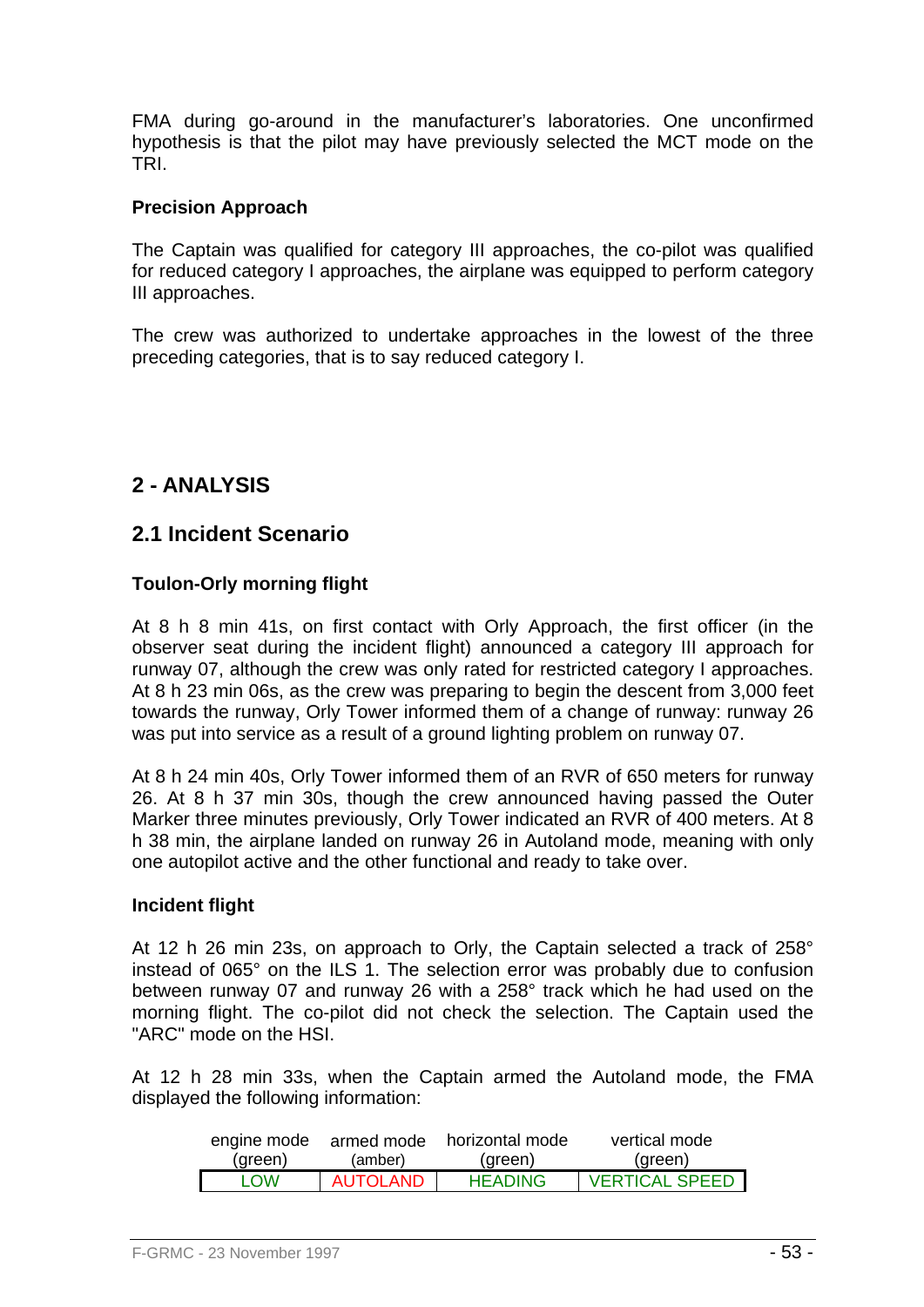At 12 h 29 min 36s, intercepting the runway 07 ILS, the runway line-up deviation indicator began to move. A simplified representation of the Captain's HSI would show (the HSI is shown throughout in "ROSE" mode for more legibility):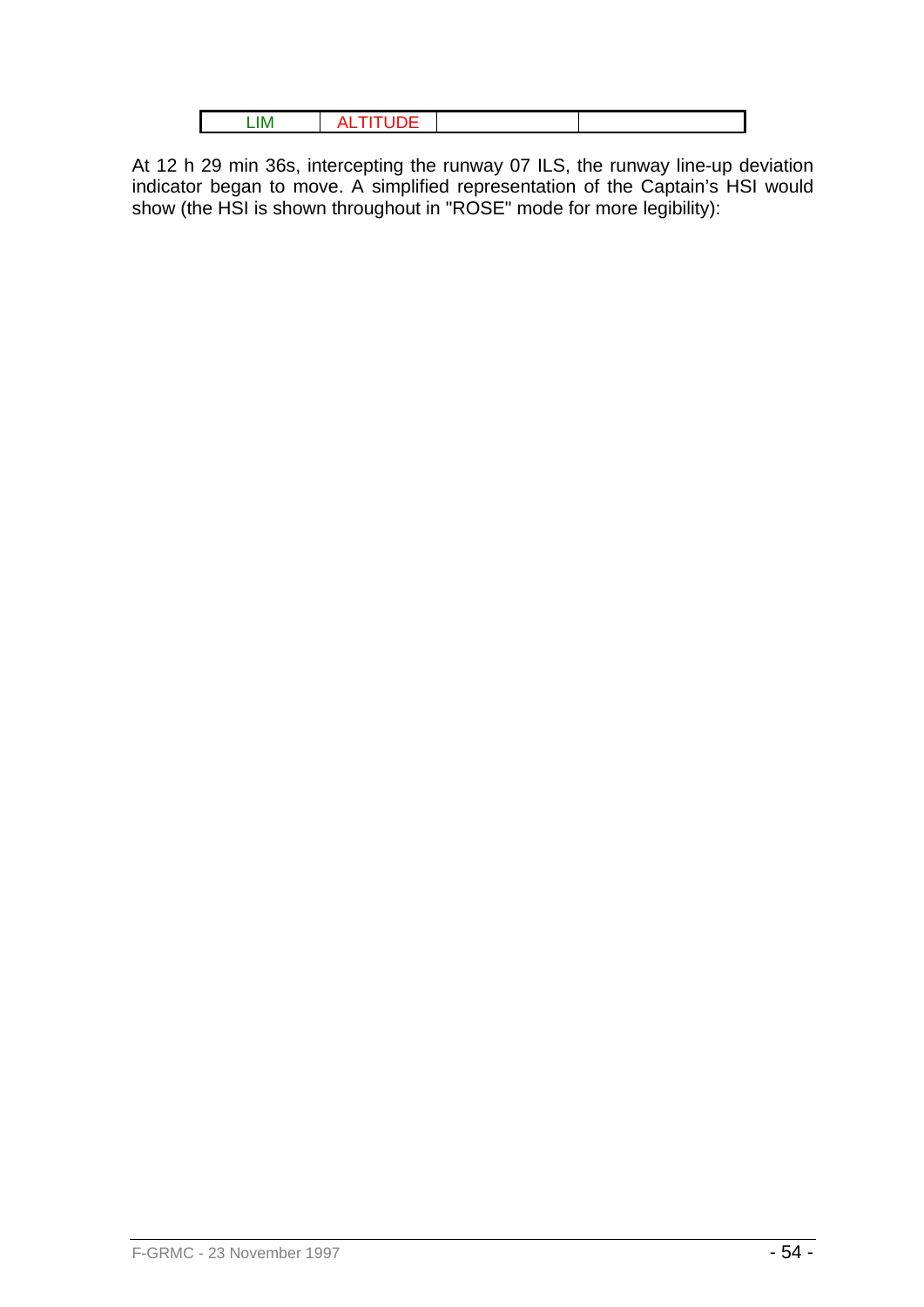

The FMA showed the following information:

| engine mode  | (amber)         | armed mode horizontal mode | vertical mode           |
|--------------|-----------------|----------------------------|-------------------------|
| (green)      |                 | (green)                    | (green)                 |
| <b>SPEED</b> | <b>AUTOLAND</b> | <b>HEADING</b>             | <b>ALTITUDE</b><br>ח וח |

The flight director trend bars were centred.

At 12 h 29 min 43 s, the LOC capture mode was displayed on the FMA. At that moment, a simplified representation of the Captain's HSI would show:

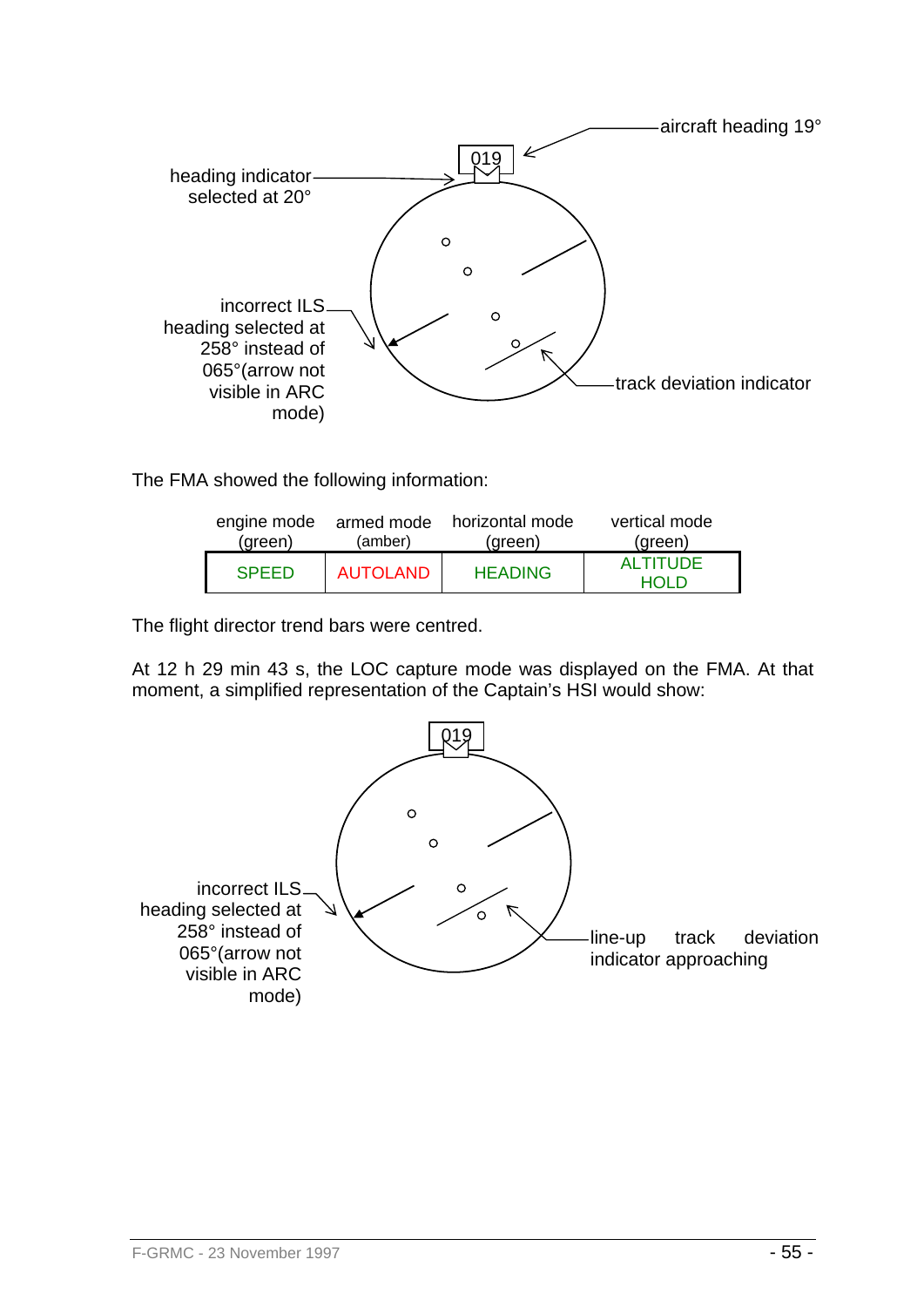The FMA displayed the following information:

| engine mode | armed mode      | horizontal mode  | vertical mode   |
|-------------|-----------------|------------------|-----------------|
| (green)     | (amber)         | (green)          | (green)         |
| <b>I</b> OW | <b>AUTOLAND</b> | <b>LOCALIZER</b> | <b>ALTITUDE</b> |
| - IM        |                 | <b>CAPTURE</b>   | HOL D           |

The flight director trend bars were still centred.

The Captain believed he was bringing the heading indicator up in line with the head of the ILS indicator arrow, but in fact he was he was bringing it to the tail of the ILS. He then noticed that the heading indicated 78° whereas he expected the QFU of runway 07. He tried to understand the difference between the expected heading and the displayed heading, which increased his workload. From this moment on, he was working alone. The co-pilot, who was no longer informed of the situation, could no longer understand the Captain's actions. A simplified representation of the Captain's HSI would show:



The FMA displayed the following information:

| engine mode | armed mode      | horizontal mode  | vertical mode   |
|-------------|-----------------|------------------|-----------------|
| (green)     | (amber)         | (green)          | (green)         |
| I OW        | <b>AUTOLAND</b> | <b>LOCALIZER</b> | <b>ALTITUDE</b> |
| I IM        |                 | <b>CAPTURE</b>   | HOL D           |

The flight director trend bars were still centred.

Due to the error in the ILS heading selection and despite the FMA display, the automatic system did not capture the localizer beam and the airplane maintained its heading. The Captain noticed the inconsistency between the FMA display and the airplane's behaviour but did not yet understand the reason.

At 12 h 29 min 57 s, the track deviation indicator reached its stop. Two seconds later, the Captain selected a heading of 60° on the DFGS, probably to return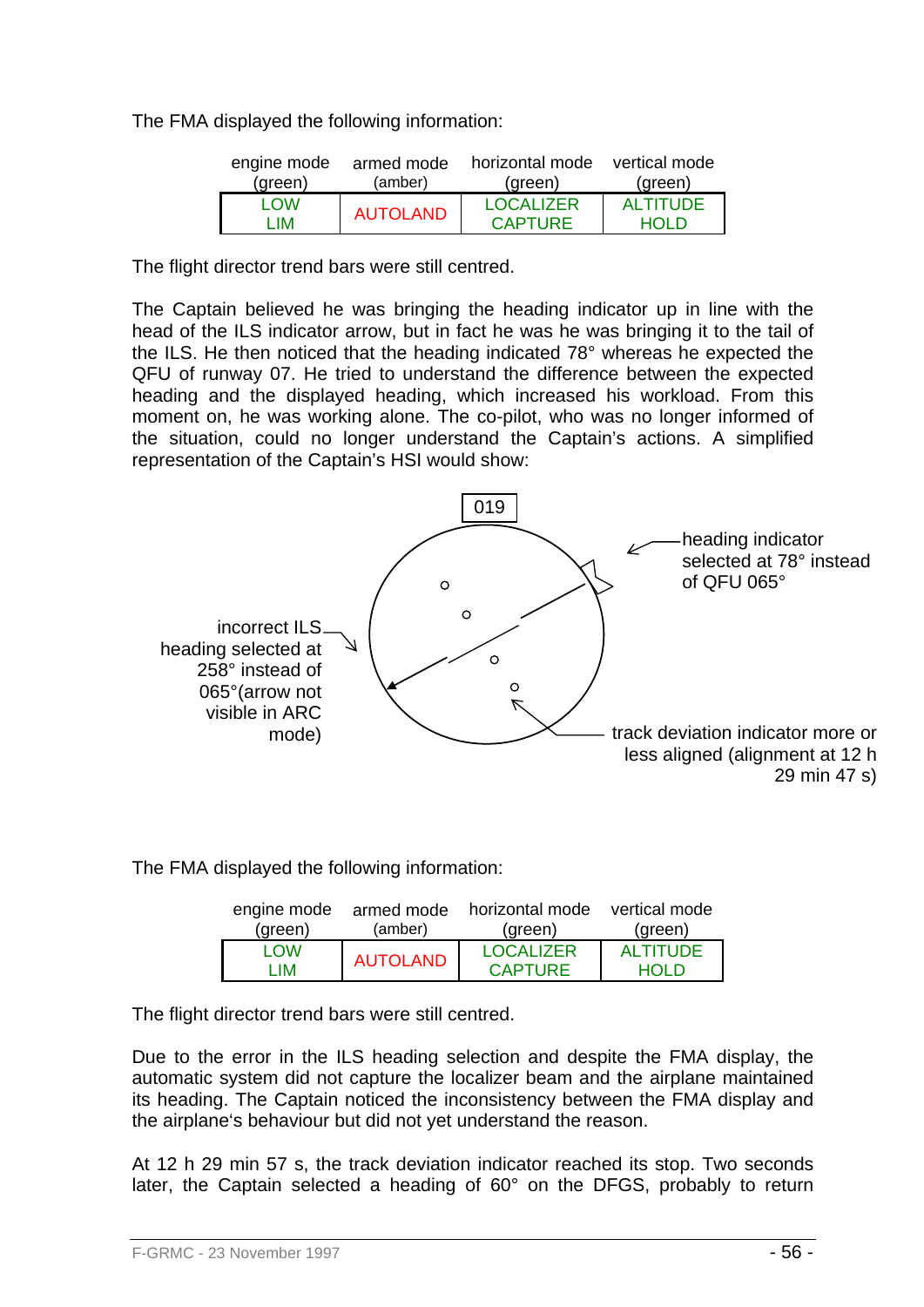towards the localizer track which he believed to be to the left, with a heading close to the approach track. In fact, he still had not realized that the tip of the ILS heading selection arrow was pointing more or less 180° away from the ILS heading. In this configuration, the localizer track was displayed on the left on the HSI. This selection caused disarming of the "Autoland" mode, and replaced the "LOC CAPTURE" mode with "HEADING" mode. Note that if the Captain had not selected any heading, the airplane would have continued on a constant bearing without ever intercepting the localizer track. A simplified representation of the Captain's HSI would show:



The FMA displayed the following information:

| engine mode | armed mode | horizontal mode | vertical mode   |
|-------------|------------|-----------------|-----------------|
| (green)     | (amber)    | (green)         | (green)         |
| I OW        |            | <b>HEADING</b>  | <b>ALTITUDE</b> |
| -IM         |            | <b>SELECT</b>   | HOLD.           |

The flight director trend bars were still centred.

At 12 h 30 min 01 s, the Captain armed the "ILS" mode then the LOC CAPTURE" mode was displayed on the FMA. However, in this configuration, (airplane moving away from the approach track and ILS heading selection error), the automatic system still could not capture the localizer and the airplane remained on a constant heading. The FMA displayed the following information:

| engine mode  | armed mode | horizontal mode             | vertical mode           |
|--------------|------------|-----------------------------|-------------------------|
| (green)      | (amber)    | (green)                     | (green)                 |
| <b>SPEED</b> | ILS.       | <b>LOCALIZER</b><br>CAPTURE | <b>ALTITUDE</b><br>ח וח |

At 12 h 30 min 07 s, the Captain again selected the "HEADING" mode on the same heading of 60°, which resulted in the disarming of the "ILS" mode and replacement of the "LOC CAPTURE" mode by the "HEADING" mode. The Captain had still not realized his error in the ILS heading selection. The FMA displayed the following information: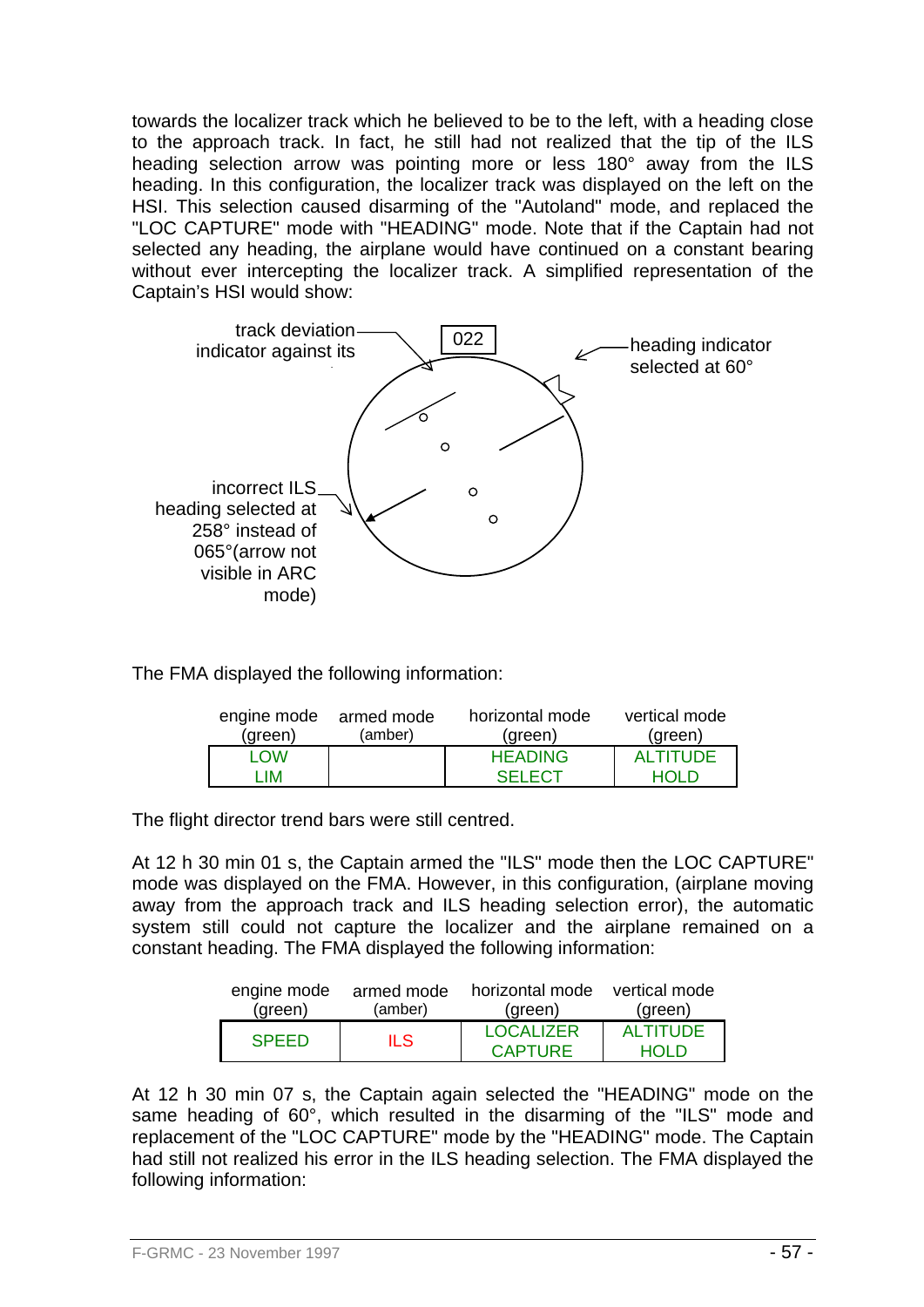| engine mode  | armed mode | horizontal mode vertical mode |          |
|--------------|------------|-------------------------------|----------|
| (green)      | (amber)    | (green)                       | (green)  |
| <b>SPEED</b> |            | <b>HEADING</b>                | ALTITUDE |
|              |            | <b>SELECT</b>                 | ח וח     |

At 12 h 30 min 20 s, the airplane passed above the approach track. The Captain realized that he was to the left of the localizer track and above the glideslope track. At 12 h 30 min 29 s, he armed the "ILS" mode. At 12 h 30 min 40 s, he armed the "AUTOLAND" mode, selected a preparatory go around altitude of 2,000 feet, selected a descent rate of around 2,300 feet per minute, a heading of 90° and a final approach speed of less than 149 knots (in fact 149 knots was the minimum speed recorded by the QAR during the descent and at this speed, the autothrottle always keeps the engines idling towards a selected speed, thus a lower one). The Captain decided to capture the glideslope track from above at the same time as capturing the localizer by turning to the right with an interception angle of around 20°. From this time on, he concentrated all of his attention on intercepting the localizer and was no longer conscious of the airplane's position in the vertical plane.

Following these actions, the FMA displayed the following information:

| engine mode | armed mode      | horizontal mode | vertical mode   |
|-------------|-----------------|-----------------|-----------------|
| (green)     | (amber)         | (green)         | (green)         |
| <b>LOW</b>  | <b>AUTOLAND</b> | <b>HEADING</b>  | <b>VERTICAL</b> |
| - IM        |                 | <b>SELECT</b>   | <b>SPEED</b>    |

The flight director trend bars were still centred.

The airplane came back towards the approach track and descended in clear skies.

The Captain realized that he had selected an ILS heading of 258° and corrected it. He continued the approach. He was then waiting to come back onto the localizer track, with the HSI localizer deviation needle against its stop to the right. He had the ADF and the flight director trend bars, still centred, available for consultation.

At 12 h 31 min 6 s, the airplane passed below the glideslope track. At 12 h 31 min 19 s, the airplane went past 1,750 feet QNH and the altitude alert sounded. It is impossible to say whether the crew cancelled this alarm. At 12 h 31 min 26 s, at a radio altitude of 916 feet, the GPWS "Low Volume Glideslope" alarm triggered. At 12 h 31 min 28 s, the Captain disconnected the autopilot. Consequently, the "Autoland" armed mode was automatically replaced by "ILS" armed mode and the autopilot disconnection alarm triggered and was superimposed over the already active GPWS alarm. It is impossible to say if the crew cancelled the autopilot alarm.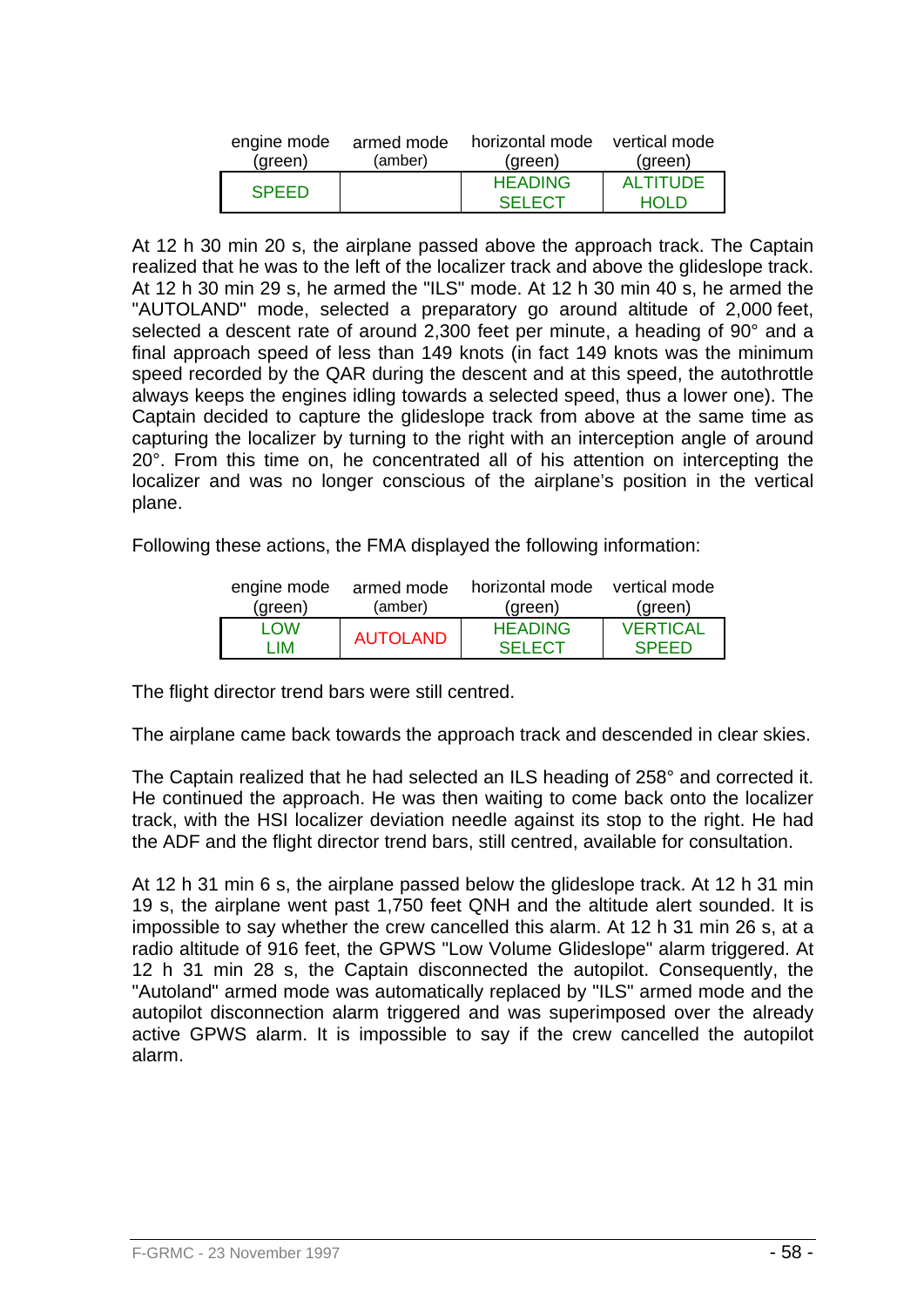The FMA displayed the following information:

| engine mode | armed mode | horizontal mode vertical mode |                 |
|-------------|------------|-------------------------------|-----------------|
| (green)     | (amber)    | (green)                       | (green)         |
| I OW        | ILS.       | <b>HEADING</b>                | <b>VERTICAL</b> |
| - IM        |            | <b>SELECT</b>                 | <b>SPEED</b>    |

At 12 h 31 min 30 s, at a radio-height of 783 feet, the "Sinkrate" alarm triggered for two seconds. The "Low Volume Glideslope" alarm was again triggered at the end of the "Sinkrate" alarm.

At 12 h 31 min 30 s, the airplane descended through 1,250 feet QNH and the altitude alarm triggered again and was superimposed on the GPWS alarm. It was not cancelled by the crew, and continued to sound until the airplane reached 1 250 feet QNH in climb after the go around. At 12 h 31 min 30 s, the "LOC capture" mode was displayed on the FMA and the localizer beacon indicator, until then at its stop to the right, began to move. The flight director, which was centred until that time, then indicated to the pilot the trajectory to follow to rejoin the localizer track. The Captain turned the airplane left to intercept the approach track:



The FMA displayed the following information:

| engine mode | armed mode | horizontal mode vertical mode |                 |
|-------------|------------|-------------------------------|-----------------|
| (green)     | (amber)    | (green)                       | (green)         |
| <b>LOW</b>  | ILS.       | <b>LOCALIZER</b>              | <b>VERTICAL</b> |
| - IM        |            | <b>CAPTURE</b>                | <b>SPEED</b>    |

At 12 h 31 min 49 s, the Captain connected the autopilot at a radio-height of 415 feet, probably because he saw "LOC CAP" displayed on the FMA and thought he could still carry out the approach. He then armed the "Autoland" mode. The FMA displayed the following information:

| engine mode | armed mode      | horizontal mode  | vertical mode   |
|-------------|-----------------|------------------|-----------------|
| (green)     | (amber)         | (green)          | (green)         |
| I OW        | <b>AUTOLAND</b> | <b>LOCALIZER</b> | <b>VERTICAL</b> |
| - IM        |                 | <b>CAPTURE</b>   | <b>SPEED</b>    |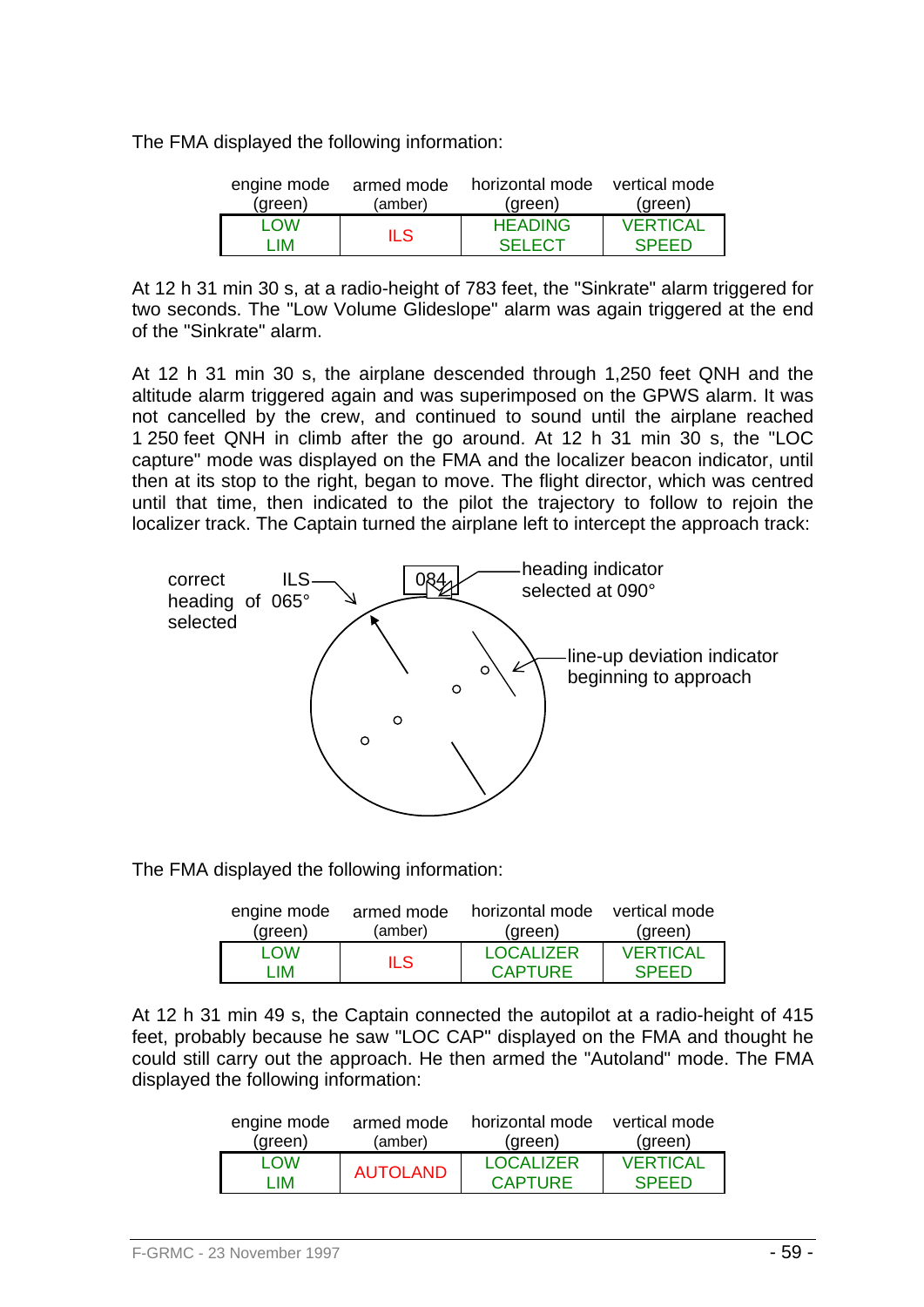At 12 h 31 min 54 s, at a radio-height of 279 feet, the "Sinkrate" alarm triggered again for seven seconds and was superimposed over the altitude alarm which was still active.

At 12 h 31 min 56 s, the Captain disconnected the autopilot, probably because he no longer thought it possible to stabilize the airplane. The AP disconnection alarm mixed in with the altitude alarm and was superimposed over the GPWS alarm. The AP alarm was not cancelled by the crew until an altitude of at least 1,250 feet QNH after the go around. The Captain began the go around at a radio-height of around 200 feet.

# **2.2 Captain's Actions**

In the course of the incident, the Captain lost awareness of the airplane's position in the vertical plane. Even the go around was performed without him having realized how low his altitude was. This loss of awareness of the vertical position of the airplane can be attributed to his concentration on horizontal navigation.

Several decisions led to the incident. First of all, the Captain undertook, as he probably had during the morning flight, a category III approach with a crew who did not have the necessary ratings. He did not state his intended actions to the inexperienced co-pilot, whom he considered to be a student and who thus became a simple spectator. He put the airplane into descent without having stabilised on the localizer beam while he was below the glideslope track. Finally, rather than interrupting the approach, he continued with it while trying to understand what was going wrong.

The Captain's concentration on the horizontal plane resulted from a problem of understanding the airplane's horizontal navigation system. In fact, at the moment of track interception, the behaviour of the airplane and the information supplied by the FMA were not consistent. His attempts to resolve the problem by returning to the basic mode then by attempting another capture in automatic mode proved fruitless. In addition, when faced with a problem, he ignored the co-pilot. His workload thus became heavier, notwithstanding an already high level of fatigue. His performance therefore deteriorated. He could not solve all of the problems at the same time and concentrated on the one concerning his position in the horizontal plane. Finally, neither the alarms, which were too numerous, too frequent and which superimposed over each other, nor the visual information on the control panel, nor his trainees, who were too confident and too inexperienced, drew his attention to the vertical plane.

The Captain performed the go-around when he felt he would no longer be able to stabilize the airplane before landing and that he was below the glideslope track. He was never aware of the airplane's height. All of the protective systems against a collision with the ground failed. Only the Captain's intuition prevented an accident.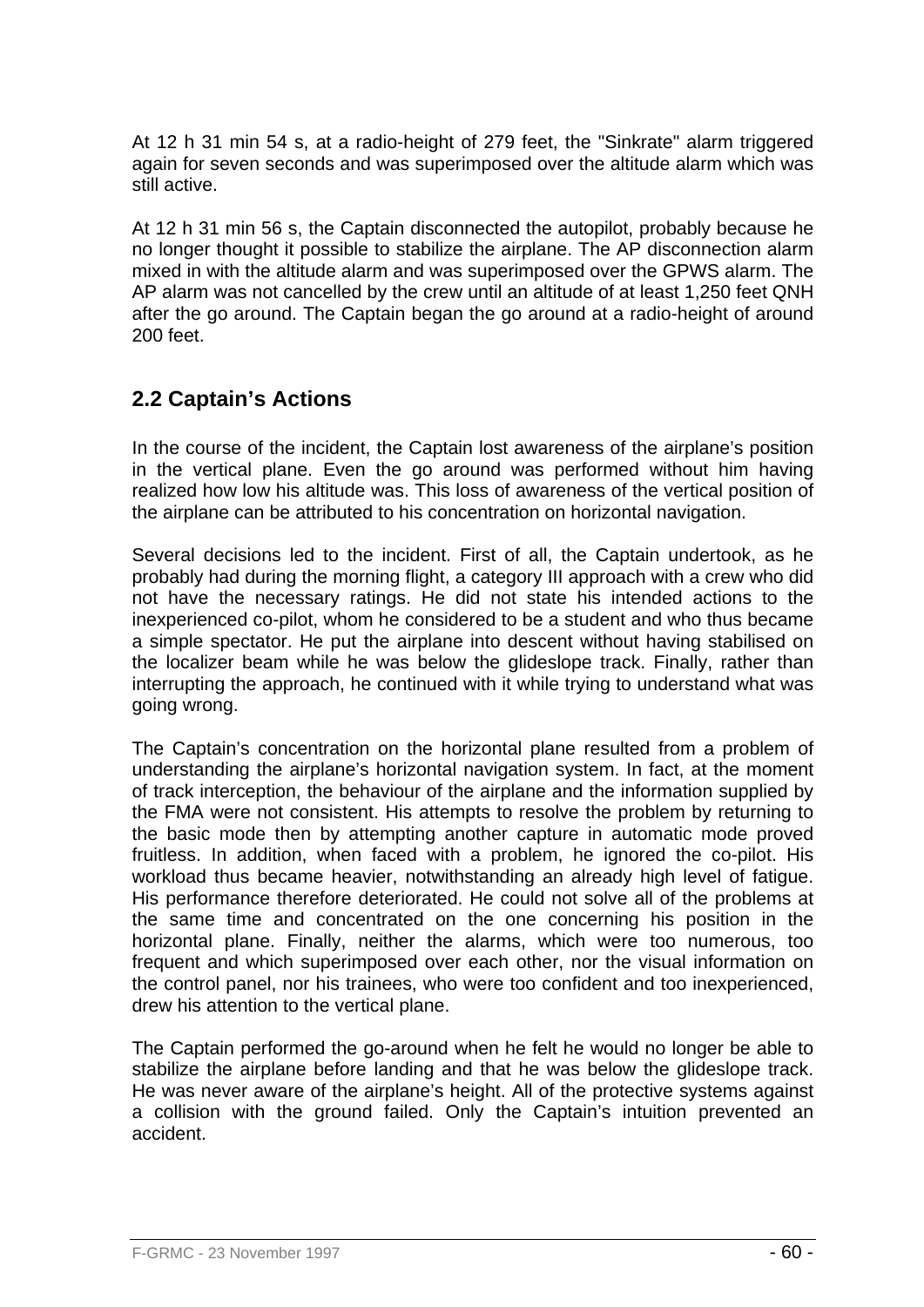## **2.3 Crew Behaviour**

Throughout the day, two priorities seemed to dominate the crew, carrying out commercial flights and the accelerated training of the two first officers on line orientated flight training (LOFT). This attitude can scarcely be accidental. It more likely represents the general objectives of the airline, faced as it was by the dual challenge of the urgent training of a large number of pilots to counter a shortage resulting from earlier decisions, and the necessity to complete its commercial flight program.

The Captain acted alone. The co-pilot was aware of a problem in the vertical plane because he announced the glideslope track and looked outside. The first officer in the observer seat was also aware of an abnormal situation. However, neither of them intervened. Several factors contribute to an explanation of inadequate crew performance:

- The two first officers in training had an MD83 type rating but had not yet finished their LOFT.
- They had very little experience, unlike the Captain, which generated a passive attitude on their part.
- The functions of the trainee first officer in the observer seat were not clearly defined, either by the airline or by the Captain. She neither had the role of backup co-pilot, nor the competence to perform the task. She had, however, performed this role for another airline on a different type of airplane.

During the approach, the two first officers on LOFT behaved like students facing an instructor. They were unaware of their responsibilities in the conduct of a commercial flight. Their attitude was passive, although the Captain was demonstrating a landing in poor visibility. The context of a learning situation inhibited CRM. They never had the feeling of being in any danger.

In conclusion, the Captain had to perform the roles of captain, co-pilot and instructor during the incident flight. There was no check of the Captain's actions or decisions, nor any mutual crosschecking. Neither the role of co-pilot responsible for safety nor the role of first officer were filled on board the airplane, which is unacceptable from the point of view of the safety of a passenger-carrying flight.

Note: The backup co-pilot referred to above corresponds to the current notion of "a member of the crew designated and trained for supervision" (law of 15 February 1999 concerning the conditions for airplane operated by an airline).

# **2.4 Crew Flying Hours**

Clearly, operators must monitor their pilots flying hours, for example to check their training and to plan flights. However the number of flying hours recorded by the airline was different from those really performed. Its system for managing flying hours was inadequate. It did not reproduce the activity report. The system recorded the number of hours spent on board a plane (whatever the position of the person on the airplane) but did not take into account the post occupied on the airplane. It was quite possible to find more than two pilots on the same flight. The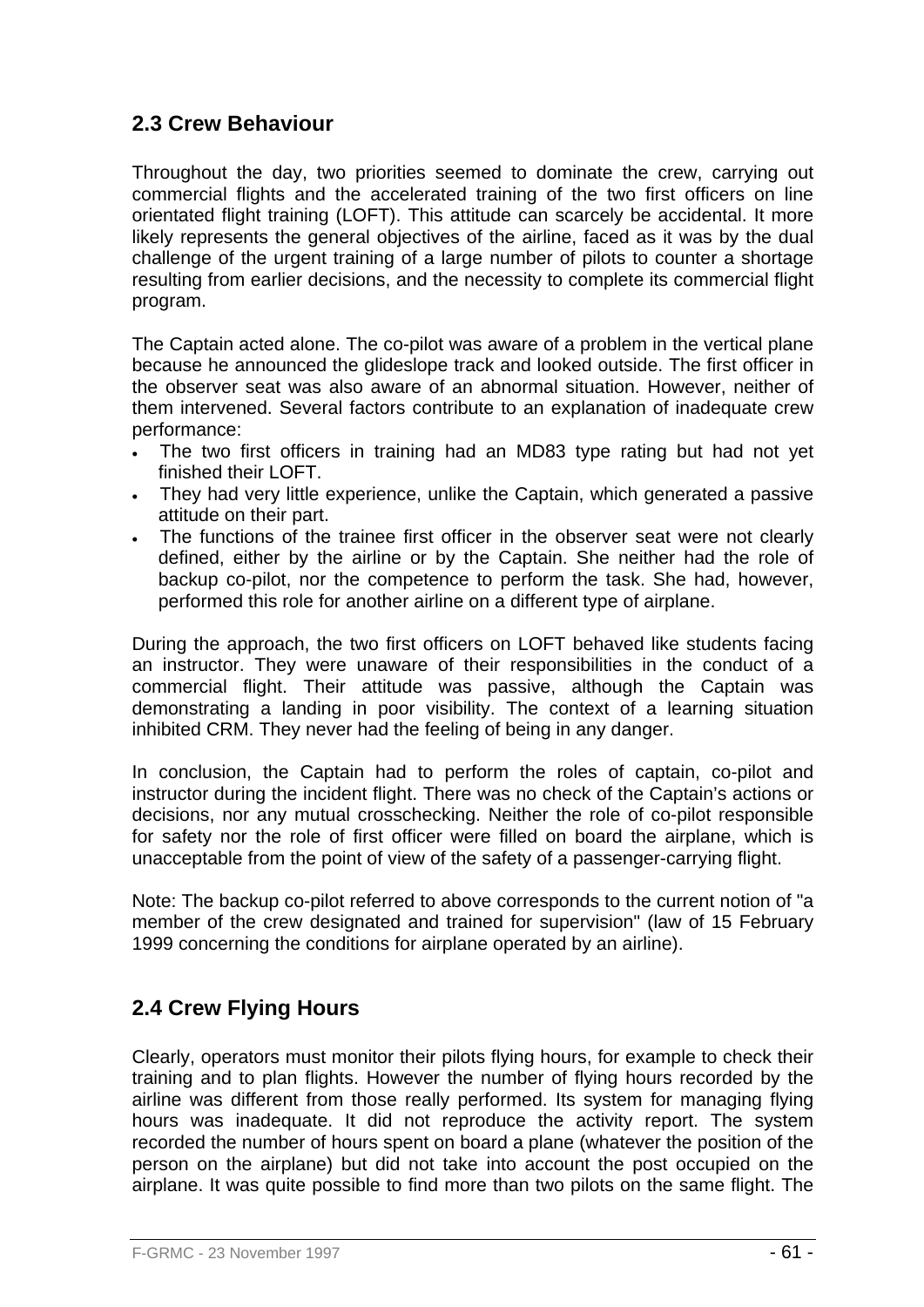airline could not therefore precisely know the number of flying hours of its pilots according to the regulations in force. It could thus not respect the provisions of its operations manual either.

The flight crew were responsible for their own personal duty time accounts. However, some of them, including the Captain, used the airline flying hours entries to account for their flying hours in their flight log. Since the entries were false, they could not know whether they were conforming to the regulations or not.

On several occasions, the Captain's flying hours exceeded the statutory limits:

95.58 flying hours from 16 August to 15 September and 104.77 flying hours from 16 October to 15 November, while the statutory limit is 95 hours.

181.5 flying hours from the 1 July to the 31 August, while the statutory limit is 180 hours.

 271.12 flying hours from 1 July to the 30 September and 267.77 flying hours from 1 August to 31 October, while the statutory limit is 265 hours.

The co-pilots on LOFT, like the airline, counted flying hours even when they were in the observer seat. They thus obtained their first officer rating when their real flying hours were lower by around 25% than the hours declared. Under these conditions, some young first officers did not have the minimum number of flying hours required relative to the program registered by the airline and thus probably did not possess the skills to carry out this role.

# **2.5 Captain's Fatigue**

An instruction flight generates a higher level of fatigue than a normal flight. What is more, in the case of the Captain, the regulations allowed him to undertake simulator sessions as well as hours of work on the ground which were not counted as work time. In these circumstances, it is thus possible for high levels of fatigue to build up while respecting the regulations concerning working hours. Fatigue is a significant factor in relation to safety. It can reduce pilot effectiveness, causing a significant increase in the number of errors.

Concerning the incident itself, the Captain had built up a high level of fatigue due to the number of flights as instructor, the simulator sessions, work on the ground and exceeding the regulatory number of flying hours. This apparently contributed to the ILS heading selection error and diminished his performance when faced with a situation requiring a high workload.

## **2.6 Crew Training**

The presentation and use of information on the control panel is different on conventional instruments and cathode ray tube displays. Specific adaptation is therefore required to pass from one to the other. In the case of AOM Minerve S.A., this adaptation initially concerned experienced pilots. It was not suited to co-pilots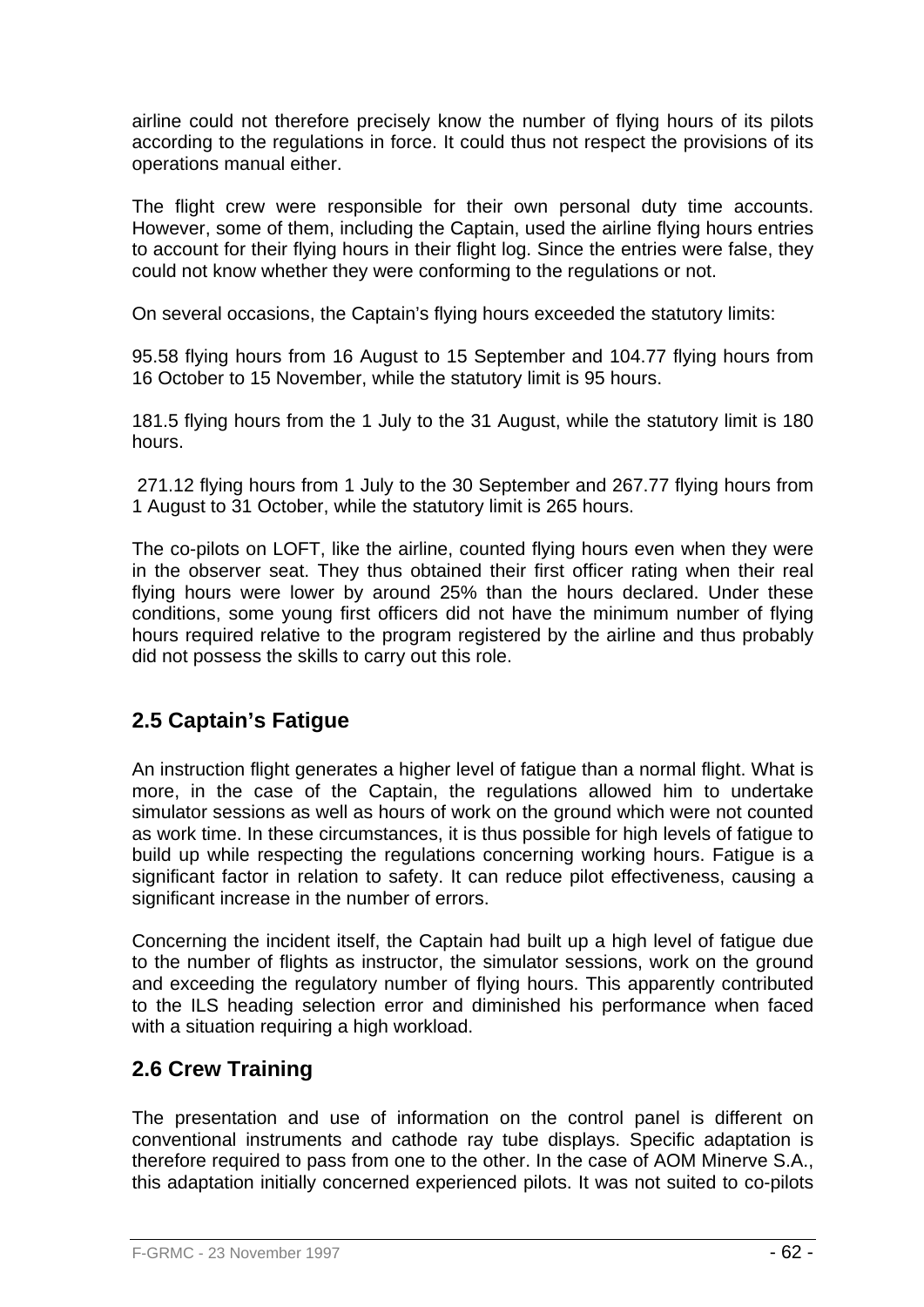on LOFT because they lacked experience. It did not allow them flights on EFIS airplanes. This situation was aggravated by the failure to respect the oral agreement with the civil aviation directorate (DAC) which specified that co-pilots who had been trained on simulators with conventional instruments should perform their first LOFT flights on "glass cockpit" airplanes.

To summarize, the training for MD83 first officers on airplane with cathode ray tube displays was inadequate.

## **2.7 Control Panel Ergonomics and Airplane Behaviour**

At the time of the interception of the localizer beam with a track selection error of around 180°, the FMA indicated that the airplane was in localizer capture mode (LOC CAP) when in fact it was not capturing it. When the Captain noticed that the airplane was not capturing it, he had two contradictory pieces of information at his disposal: the deviation indicator at its stop on the HSI and "LOC CAP" displayed on the FMA. This contradiction disturbed him. In addition, if he had not gone back to "HDG" mode, the airplane would not in fact have intercepted the localizer but would probably have captured the glideslope. It would then, paradoxically, have descended on the glideslope several dozen degrees from the runway centreline with the FMA displaying "LOC CAP", G/S TRK).

In certain circumstances, such as those in the incident, the FMA can generate false information ("LOC CAP" although the airplane is not going to capture the localizer or the localizer signal has been lost) in a critical situation (final approach or undetected error in ILS heading selection). This information disturbed the pilot. A simple ILS heading selection error caused this problem and would systematically be reproduced on the MD83.

However, French specifications on this point indicate "LOC capture priority versus GS capture in ILS capture". This formulation is imprecise. It does not clearly state what is required technically, that's to say that the localizer must really have been captured and followed, before the system can capture the glideslope track. It is clear that the airplane manufacturer did not understand this or believed that the aircraft, already certificated in the USA, met this specification. Whatever the case may be, a flaw in the airplane was thus not brought to light. In fact, on the MD83, the FMA actually indicates "LOC CAP" before "G/S CAP". As the research which followed the incident showed, this does not mean that the airplane will capture the localizer before the glideslope, only that it will be in localizer capture mode before passing to glideslope capture mode.

The ILS heading selection error is detectable in three ways:

- digital display on the DFGS
- direction and relative position of the arrow on the HSI
- anti-directional indication of the localizer deviation bar on the HSI.

In the case of this incident, the display had not been checked by the co-pilot on the DFGS. In accordance with procedures, the Captain checked the track with the aid of the HSI. Since the error was of the order of 180°, the relative position of the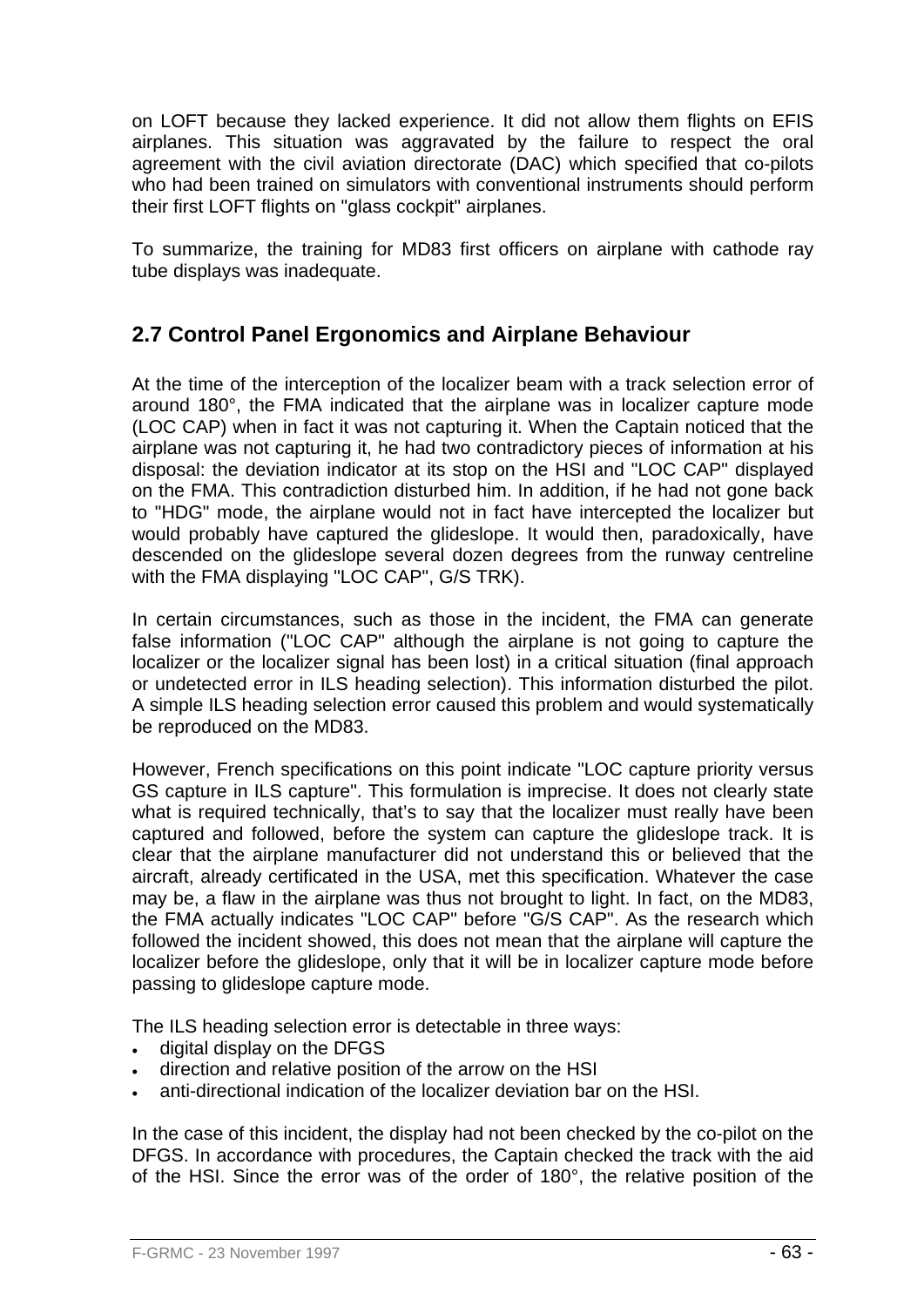arrow was correct; he did not realize that it was pointing in the wrong direction. The indication of direction is less visible than its relative position, particularly in ARC mode, which the Captain was using.

The simulation of the event brought to light several problems. First of all, there were too many alarms at the same time and the crew was overwhelmed. Next, there was no system for alarm priority or alarm intensity management. As a result, the crew failed to hear certain height announcements and failed to notice some GPWS alarms. Finally, the sheer frequency of the alarms was such that they were rendered ineffective.

To summarize, the absence of alarm management in the cockpit meant that the last safeguard against collision with the ground, the GPWS, was rendered ineffective. When they are superimposed, too many independent alarms lose their effect and even disturb the crew.

# **2.8 Controller's Actions**

It was impossible to determine what the air traffic controller saw on his screen, since this basic information is not recorded, though it would have been useful for the investigation. We can, however, try to explain why the controller noticed the lateral deviation of the airplane very quickly but only noticed its vertical deviation very belatedly.

Firstly, the controller is not supposed to watch airplanes closely on approach. He had other tasks to perform (managing airplane taxiing, managing takeoffs, filling out flight progress strips and supplying meteorological information - which provides a heavy workload in poor visibility) which diverted his attention from the airplane on approach.

In addition, the radar plots indicate flight levels while, on approach, crews use altitude information. For a given altitude, the flight level can vary by a factor of plus or minus 10 according to atmospheric pressure. This indication is not sufficient to warn the controller of an airplane at too low an altitude.

There is a system which could have warned the controller if it had been installed at Orly: the MSAW, which has already been installed in Lyon. The results of the simulation show that it would have alerted the controller of the airplane's dangerous proximity to the ground thirty seconds before the go around, when the airplane was at 900 feet.

# **2.9 Airline Oversight**

The Flight Inspection Service performed three in-flight inspections during 1997, two on DC10's and one on MD83. More frequent inspections would certainly have brought to light some failings, but these inspections were far too infrequent in 1997 as far as the MD83 sector was concerned.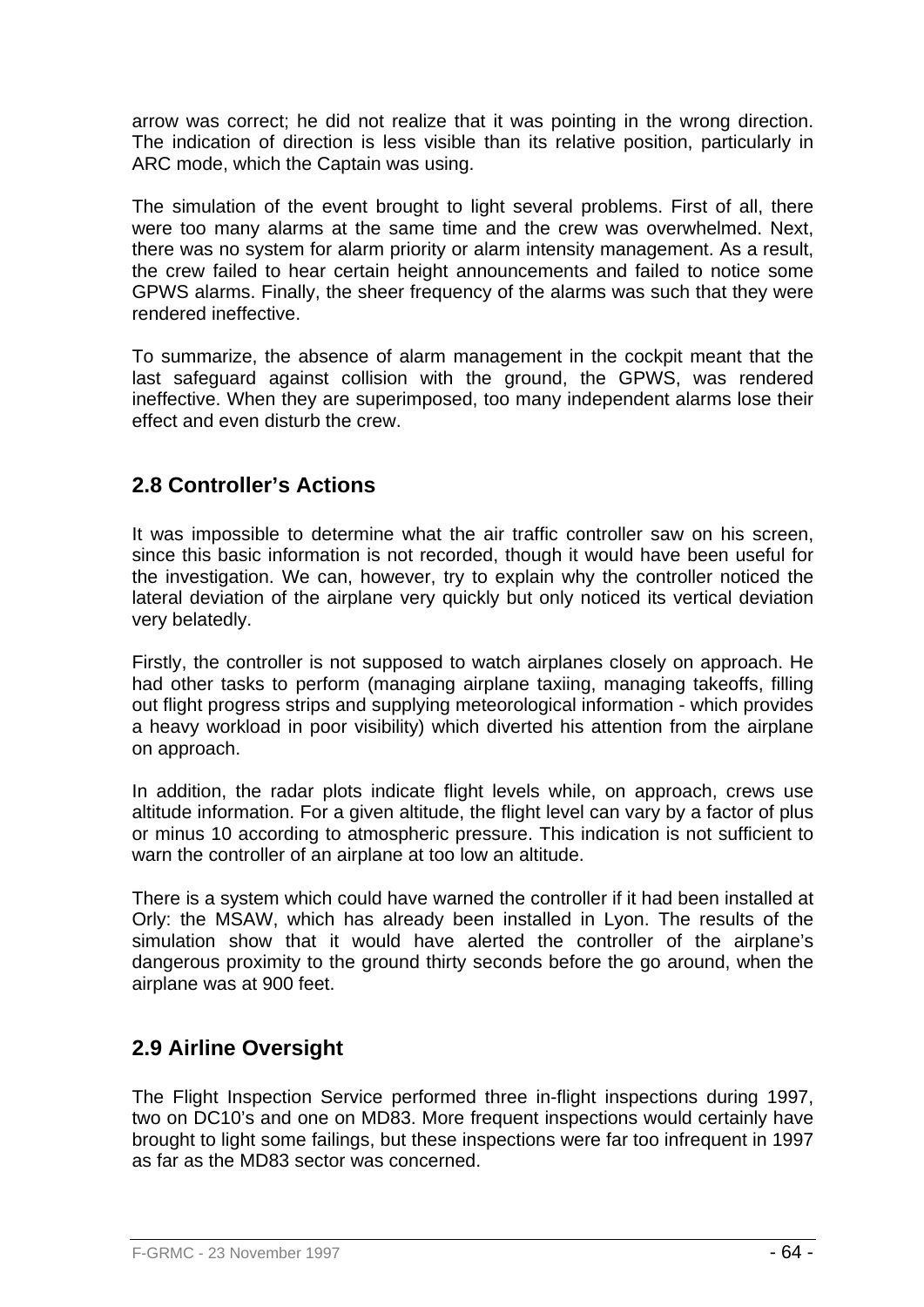The investigation showed that numerous failings in the airline had been detected. These failings were not penalized by the Civil Aviation Directorate (DCA) since it has a very limited number of possible penalties at its disposal, with severe consequences (suspension of the Air Transport Certificate). In most cases, since the consequences of an effective penalty seem disproportionate to the failings identified, the DAC limits itself to issuing warnings. The progressive accumulation of failings, however minor, can lead to a serious event. However, they are rarely penalized and thus probably not corrected. Because the range of penalties is not sufficiently progressive, safety objectives are not met.

## **2.10 Meteorological Information during Flight Preparation**

TAF's are invalidated as soon as a METAR contains a significant difference. On the day of the event, the TAF should have been modified for Paris Orly and Paris Charles de Gaulle, something that was not done because of a lack of a systematic procedure.

During preparation for the flight, since the TAF and the METAR for Paris Orly gave contradictory information, the Captain, as he was allowed to do according to regulations, took account of the least limiting one from the operational viewpoint, meaning the TAF. However, the trend in the METAR, always of better quality since more up-to-date, indicated unfavourable conditions for a decision to carry out the flight. Conscious that the meteorological conditions at the destination airport and the alternate airport might not permit a landing, the Captain took on sufficient fuel to be able to return and land in the south of France if necessary. As the event showed, it is difficult to take the decision to turn back when already at the destination airport and the conditions are only marginal.

# **2.11 Use of Minima during a Precision Approach**

Precision approaches are based on the minima. During the morning flight, the last RVR transmitted to the crew twelve minutes before passing the outer marker (OM) allowed them to continue their approach. Subsequently, nine minutes before passing the OM, it went below 450 meters and worsened progressively. Information concerning this breaching of the minima (500 meters) should have led to the crew aborting the approach, but was not transmitted to them in time. It should be noted that the Orly operations manual specifies that the controller should inform the crew of any new RVR's at the Outer Marker if they have worsened, which was not done at the time of the morning flight.

According to the ATC regulations, the controller should supply RVR's at each significant change, though this is difficult in rapidly changing meteorological conditions.

In marginal meteorological conditions, the crew decides to continue the final approach according to several criteria, including the RVR at the runway threshold which must be above a minimum level at a precise point on the approach (above the OM for Orly). However, ATC does not provide RVR's at a precise position of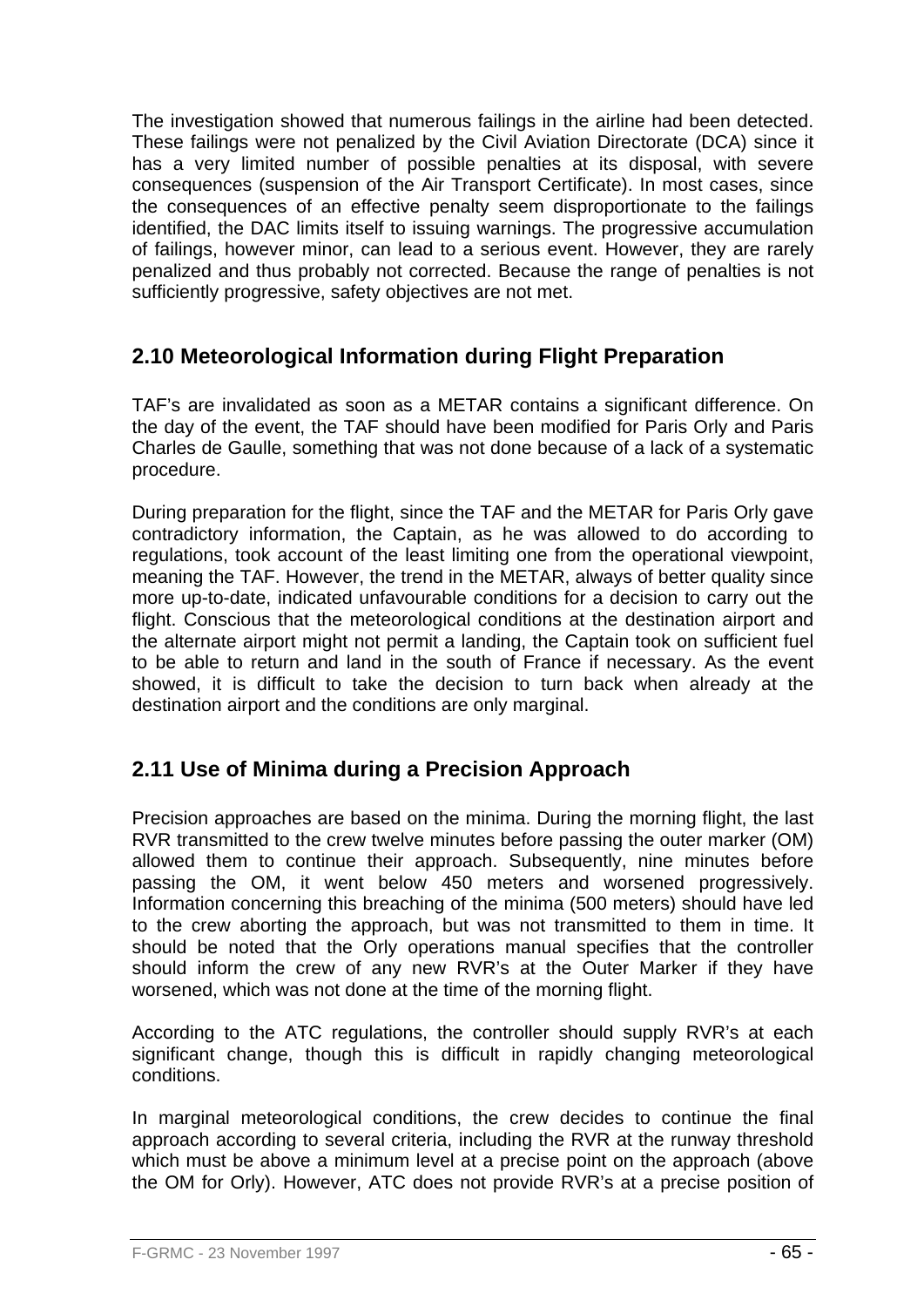the airplane, but rather at the beginning of the approach then theoretically at each significant change. The ATC procedure and the crew's procedure do not really correspond. Equally, it was noted that, at Orly, the specific procedure for communicating the RVR's at the OM does not ensure that the crew would in fact have this information before passing this point, which would lead them to continue with the landing.

# **2.12 Charts Used in Flight**

The Jeppesen chart which the crew used, as specified in their operations manual, does not correspond to the official AIP chart. Although the IAC and TMA charts are the only official charts, they are not mandatory. In fact, the official charts are not used by the majority of airlines around the world, as they prefer to use Jeppesen charts, which are as we have seen more practical, but whose content is not always valid. The company which publishes the Jeppesen documents guarantees the precision of the information and procedures it describes, but no independent organization checks that these documents conform to those issued officially. It is surprising that no approval procedure exists at the level of IATA.

# **2.13 Flight Recorders**

To understand the event, it was necessary to generate hypotheses on the information provided to the crew in the cockpit, crew actions relative to systems, crew workload and functioning, as well as on the precise moment when flight conditions changed from IMC to VMC. Data provided by the QAR (identical to that from an FDR) did not make it possible to answer these questions.

The same problems were encountered during the investigation into the accident at Mont Saint Odile in 1992. The recorded information did not make it possible to determine what the crew's actions had been on the airplane's vertical mode.

Readout of the GPWS BITE showed two types of alarms: "Glideslope" and "Sinkrate". Simulations by the manufacturer confirmed that the "Low Volume Glideslope", "Sinkrate" and "High Volume Glideslope" alarms had probably been triggered. The two GPWS alarms ("Glideslope" and Terrain") recorded on the QAR corresponded respectively to the illumination of the "Glideslope" and "Warning" lights on the control panel.

Furthermore, the simulation was the only thing which made it possible to determine with any certainty which alarms were triggered during the incident. A simple readout of the QAR would have led to confusion between the auditory and visual GPWS alarms, and thus to a false interpretation of the event, even more so given that the first officer under training in the observation seat noticed an alarm of the "Terrain" type.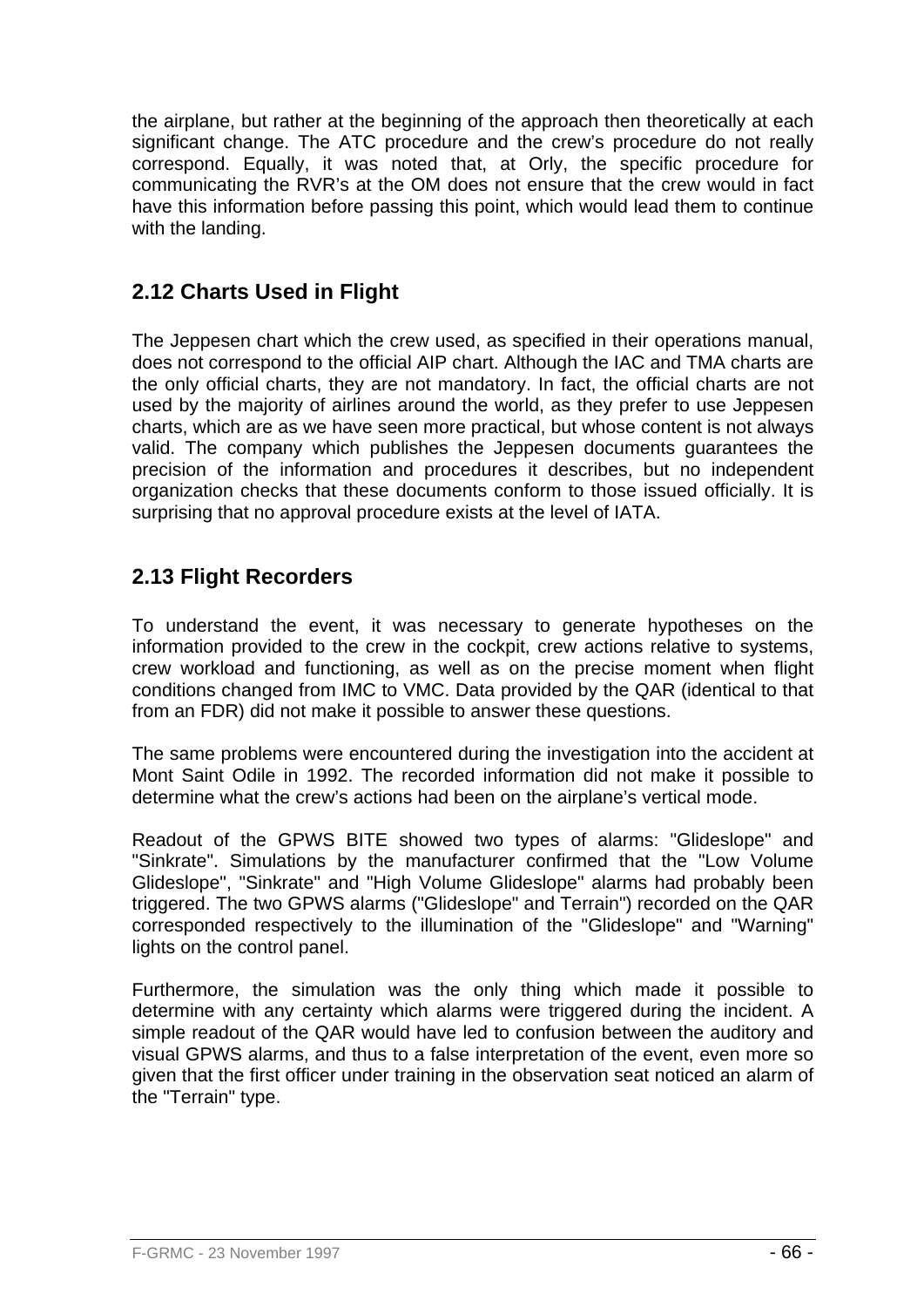## **2.14 Notification of Incidents**

Those involved in this incident, whether the crew or the controller, did not immediately perceive the gravity of what had happened. The first officer had seen the ground and had seen around 50 feet displayed on the radio altimeter, but during the downwind flight which followed the incident, the first officer in the observer seat stated he read 660 feet on the altimeter and the crew convinced themselves that the airplane had not descended so low. They had not therefore notified the incident to the authorities. However, the Captain informed his chief pilot of a go-around in abnormal conditions the same evening. On his side, the controller informed his hierarchy of the incident, but the information was not forwarded to the BEA.

Following the information given by the Captain, the airline management asked for their flight analysts to read out the QAR rapidly. It was this readout which showed the seriousness of the event. This explains why the BEA was only informed of the incident four days after it occurred. In the meantime, however, informal contacts had apparently taken place with several people in civil aviation circles, who were not, as it happened, specialised in the domain.

This is a clear breach of the Civil Aviation Code, which specifies that any event which may have jeopardized the safety of a flight must be notified immediately. Of course, we might consider that the dialogue between the pilot and the controller could appear to be a notification of the event. However, in that case, the Captain should have sent a report to the BEA within 48 hours, something which he did not do either. In addition, we note a delay in the transmission of information once the seriousness of the event had been established. It would appear that there is a tendency to consider that only particularly serious events must be notified to the BEA, perhaps after the beginning of an analysis, whereas the objective of notification is, on the contrary, to make it possible, if necessary after consultation, to decide on the immediate launching of an official investigation.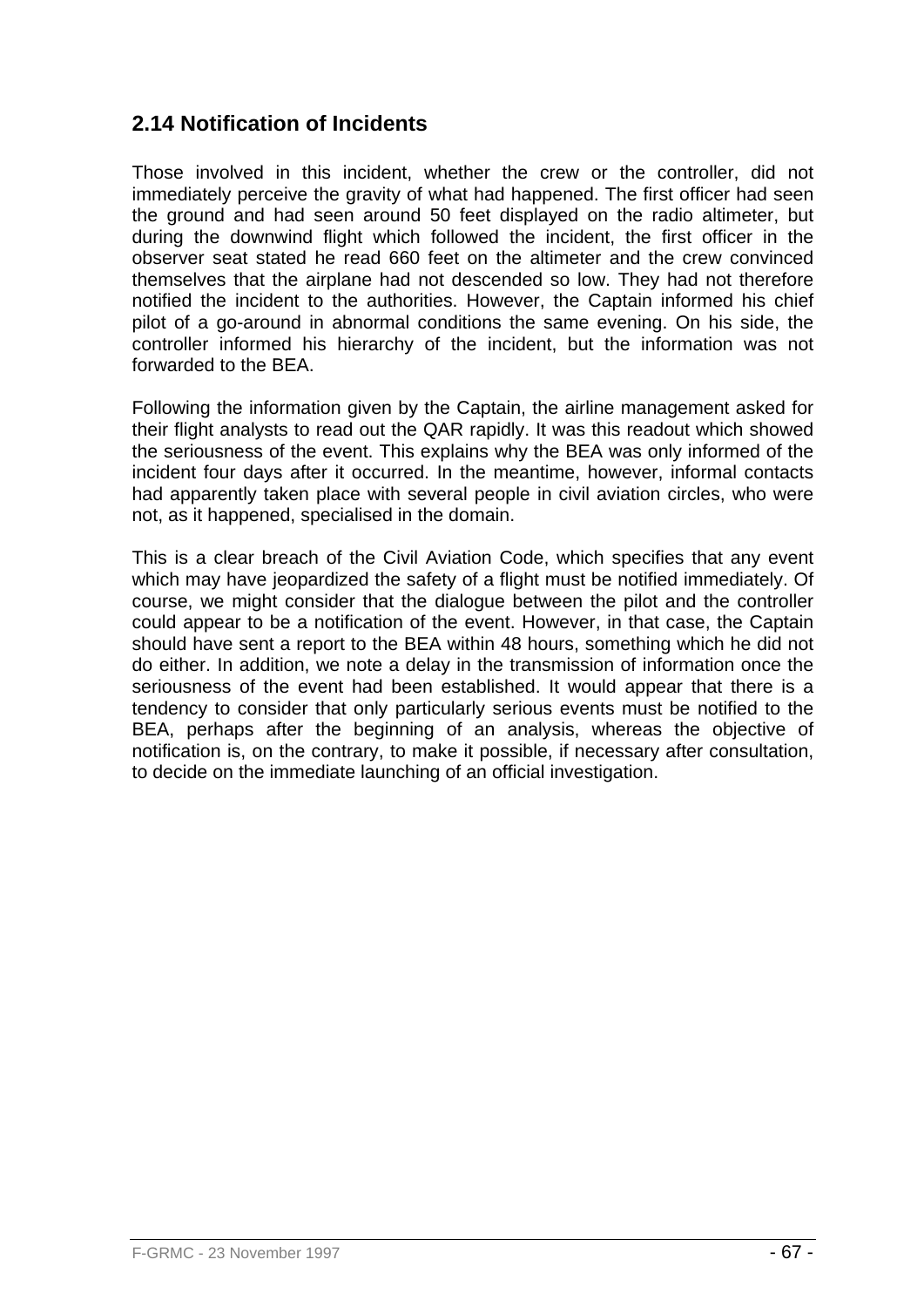# **3 - CONCLUSIONS**

# **3.1 Findings**

- The airplane was certified and maintained in accordance with the regulations in force.
- The crew possessed the requisite licenses and qualifications to undertake the flight. They were qualified to perform restricted category 1 approaches.
- The operator had decided to train a large number of crews urgently to deal with a shortage which had existed for several months.
- The two First Officers present in the cockpit were undertaking line orientated flight training. The Captain was a qualified instructor.
- The operator did not know the exact number of flight hours performed by the flight crew.
- The Captain's level of fatigue was high.
- The forecasts contained in the TAF and the METAR used by the crew to prepare the flight were different. This difference was greater than the TAF modification criteria.
- The TAF allowed the crew to undertake the flight in accordance with regulations.
- The Captain was the pilot flying during the approach. He selected an incorrect ILS heading. This error went unnoticed by the crew.
- The term "LOC CAP", in other words Localizer Capture mode, was displayed on the FMA while the automatic flight control system, bearing in mind the selection error, made it impossible for the airplane to capture the localizer track.
- In this configuration the airplane, even though it had not captured the localizer, was able to follow the glide path, in other words was able to descend. This point had apparently never come to light previously.
- French specifications relative to ILS capture lack clarity. They lack the element of compulsory application.
- During the approach, the pilot's workload was very high. Once the airplane had moved left of the localizer track, the pilot no longer stated his intentions to the co-pilot.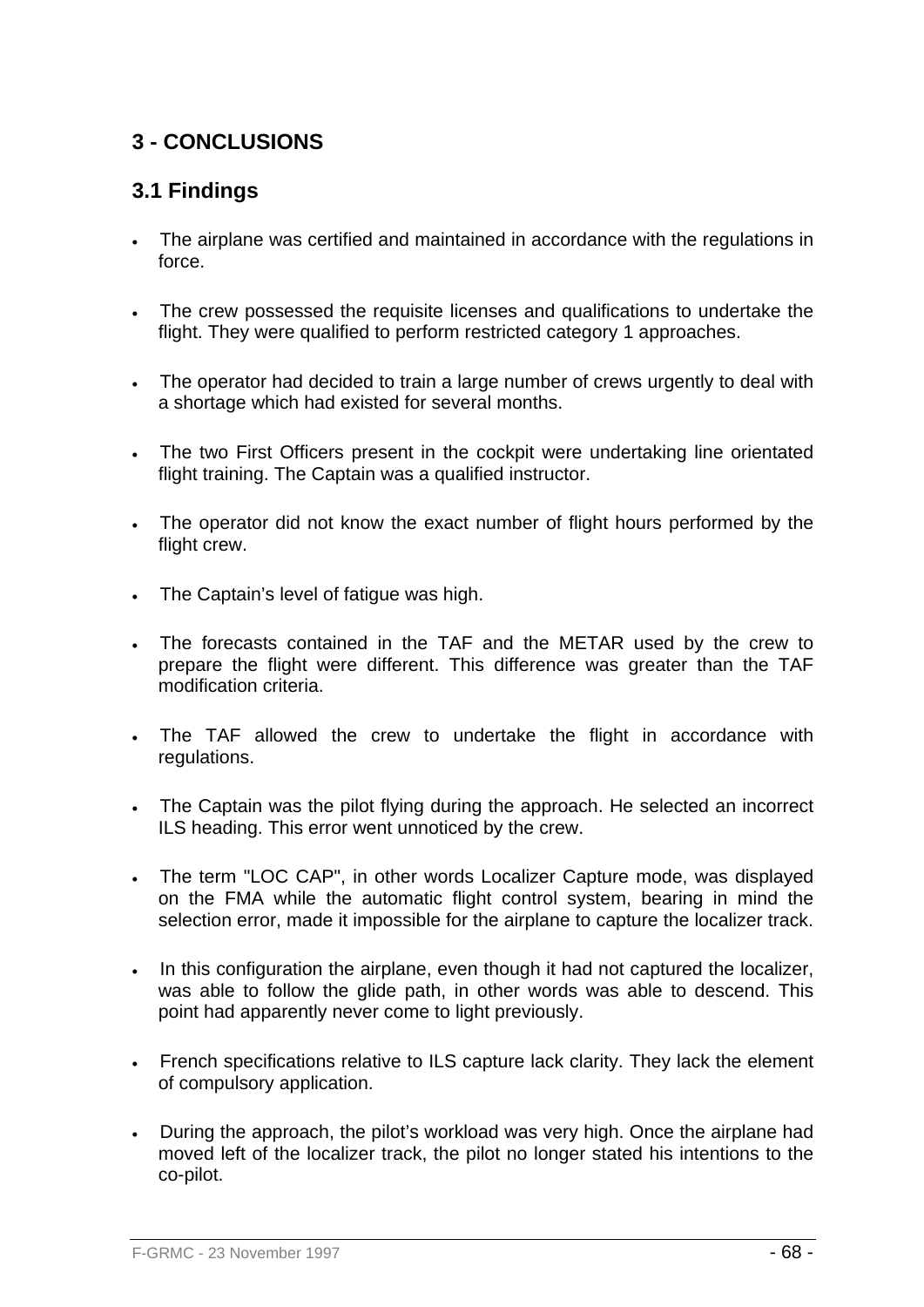- The Captain, noticing a problem, turned the airplane by selecting the Heading mode, then began descending. At that moment, the airplane was above the glide path.
- During the descent, the co-pilot made no comments to the pilot.
- During the descent, the pilot lost vertical positional awareness. He was concentrating his attention on the horizontal plane.
- During the descent, the pilot did not hear the GPWS, altitude and AP disconnect alarms.
- The CAWS and the GPWS generate warnings independently. These occurred simultaneously during the descent.
- The pilot was not conscious of the airplane's very low height at the moment he performed the go-around.

## **3.2 Probable Causes**

The incident resulted from the decision to put the airplane into descent when, as a result of a display error, it was neither on the localizer track nor on the glide path, and with no context defined for this improvised manoeuvre.

The importance that AOM attached to accelerated training given to new co-pilots and to undertaking commercial flights contributed directly to the incident.

Other contributory factors were:

- the pilot's fatigue;
- the imbalance in the flight crew, made up of a very experienced instructor and an under-trained co-pilot, which led to the abrupt disappearance of teamwork and procedures the moment the workload increased;
- airplane warning system ergonomics and a fault in the automatic pilot system.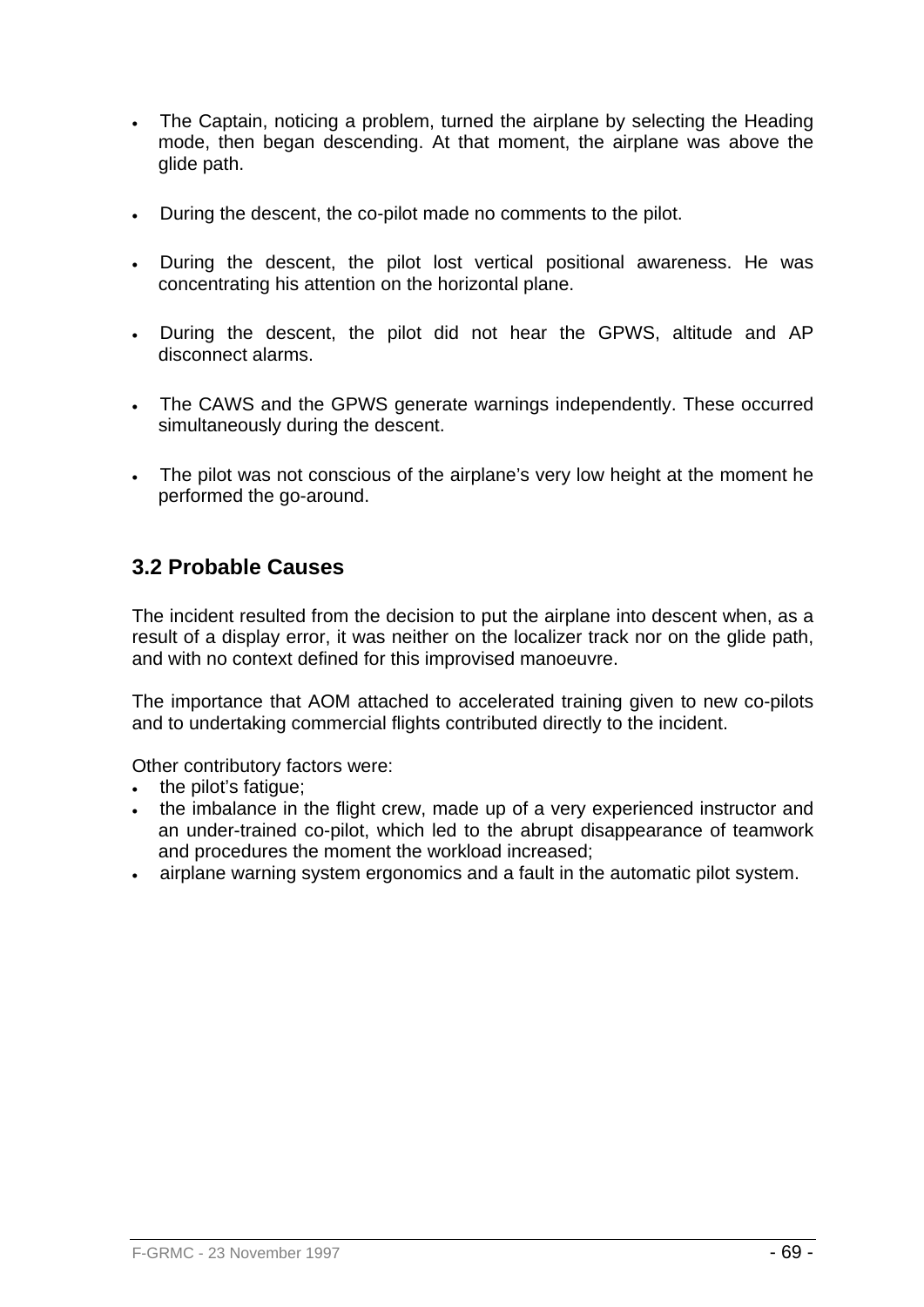## **4 - RECOMMENDATIONS**

#### **4.0**

The preliminary report on the incident contained six safety recommendations, reproduced below.

*The investigation is not complete. However, taking into account the facts determined thus far, the BEA considers it necessary to issue certain recommendations.* 

*During the investigation, even if it played no role in the development of the incident, it was noted that:* 

- *the IAC chart for an ILS instrument approach to runway 07 at Paris Orly on 17 July 1997 indicated, in a box: "beginning of descent on radar clearance 7.8 NM OL at 2000 (1711)".*
- *the Jeppesen instrument approach chart 11-2A of 6 June 1997 indicated, in a box: "radar monitoring during final descent starts at 2000 (1711) D7.8 OL". This information is different from that of the official chart.*

*Jeppesen charts are not an official publication. However Jeppesen, in its guarantee; "expressly warrants that it has accurately graphically depicted the flight procedure prescribed by applicable government authorities…." In addition, the charts are used constantly by the majority of public transport pilots.* 

*Consequently, the BEA recommends:* 

• *that Jeppesen make its Orly approach chart compatible with the official French chart.* 

*In the Orly METAR trend information at 10 h 00, an improvement of visibility from 450 to 800 meters was forecast. In that of Roissy, no significant change was forecast. In the Orly and Roissy TAF 0918 an improvement in visibility up to 2,000 meters was forecast between 9 h 00 and 11 h 00.* 

*There was no modification to the TAF despite the inconsistency with the METAR trend.* 

*Consequently, the BEA recommends:* 

• *that Météo-France remind forecasters that they must amend TAF's whenever a threshold amendment is forecast.* 

*During preparation for the flight to Marseille, the Orly METAR trend information at 10 h 00, was not taken into account by the crew.* 

*Consequently, the BEA recommends:*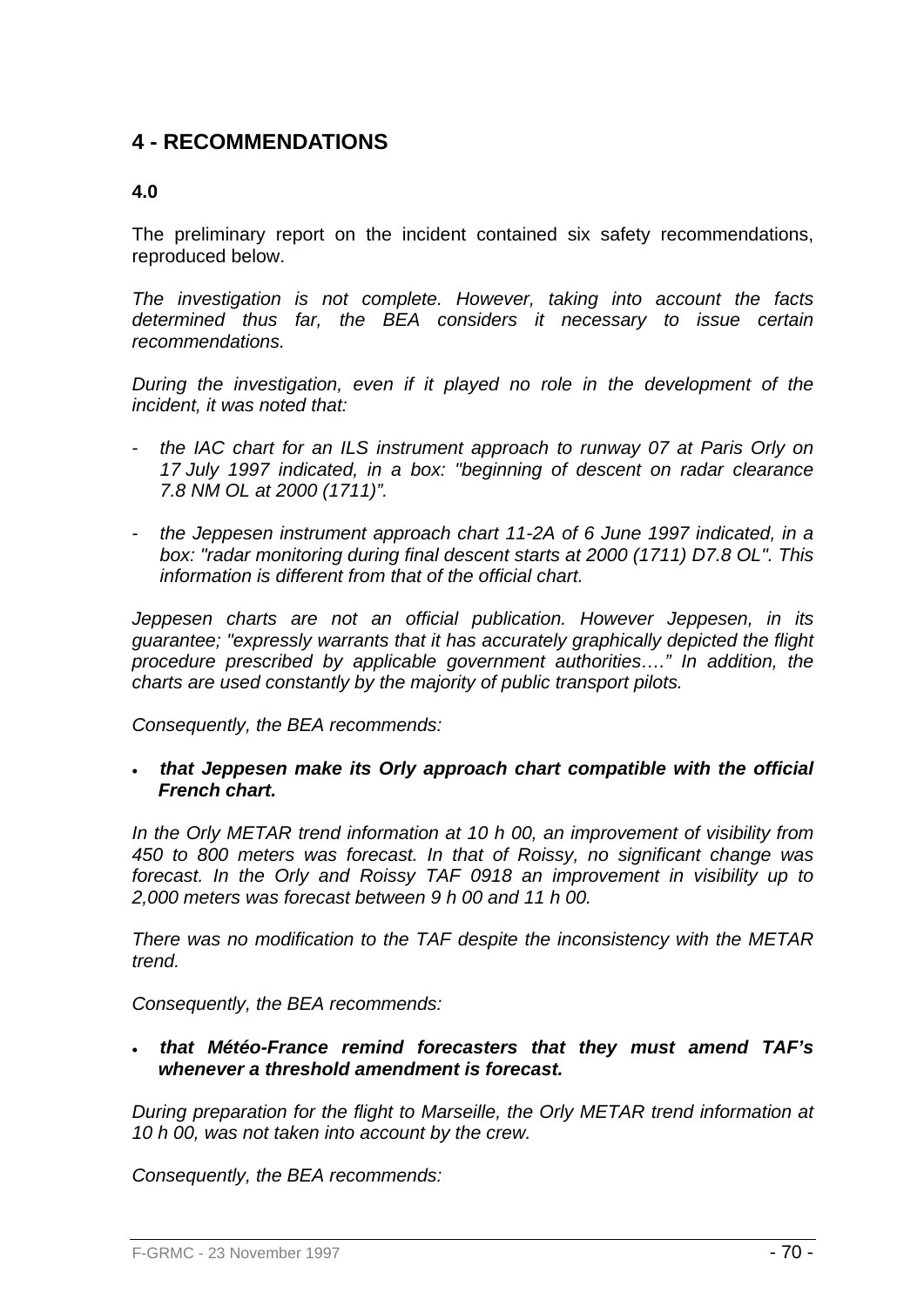- *that the DGAC ensure that pilot training clearly demonstrates that the majority of METAR's contain trends, which are meteorological forecasts valid for two hours, and can be used for the preparation of flights of short duration,*
- *that the DGAC remind crews that in case of uncertainty or of contradiction between different parts of the meteorological file, they can obtain direct information from the meteorological centre.*

*On several occasions, the Captain's flying hours in 1997 (see paragraph 1.5.1.1) exceeded the limits set by Regulation n° 97-999 of 29 October 1997:* 

*95.58 flying hours from 16 August to 15 September and 104.77 flying hours from 16 October to 15 November, while the limit is 95 hours.* 

*181.5 flying hours from the 1 July to the 31 August, while the limit is 180 hours.* 

 *271.12 flying hours from 1 July to the 30 September and 267.77 flying hours from 1 August to 31 October; while the limit is 265 hours.* 

*Consequently, the BEA recommends:* 

• *that the DGAC ensure that airlines possess information which allows them to modify flight planning so as to avoid pilots exceeding the statutory work time.* 

*During the approach, the Tower controller noticed an anomaly when reading off the flight level. He contacted the crew when the go-around had started. The Orly ATC organization is not yet equipped with the MSAW system.* 

*In accordance with recommendation 42.3 of the report of the Commission of Inquiry into the accident at Mont Sainte Odile on 20 January 1992, the MSAW (Minimum Safe Altitude Warning) system, installed at Lyon since 19 June 1997, is being installed at other aerodromes. The objective of this system is to allow ATC to inform the crew of an aircraft in case of dangerous proximity to terrain.* 

*Consequently, the BEA recommends:* 

• *that the DGAC accelerate installation of the MSAW system and prioritize aerodromes with heavy traffic.* 

#### **4.1**

The analysis found that the Captain was highly focused on lateral navigation, to the detriment of attention paid to the vertical trajectory.

The Commission of Inquiry into the accident at Mont Sainte Odile which occurred on 20 January 1992, recommended (recommendation 44.3) "*that a study be carried out into how new generation aircraft can be provided with a better balance*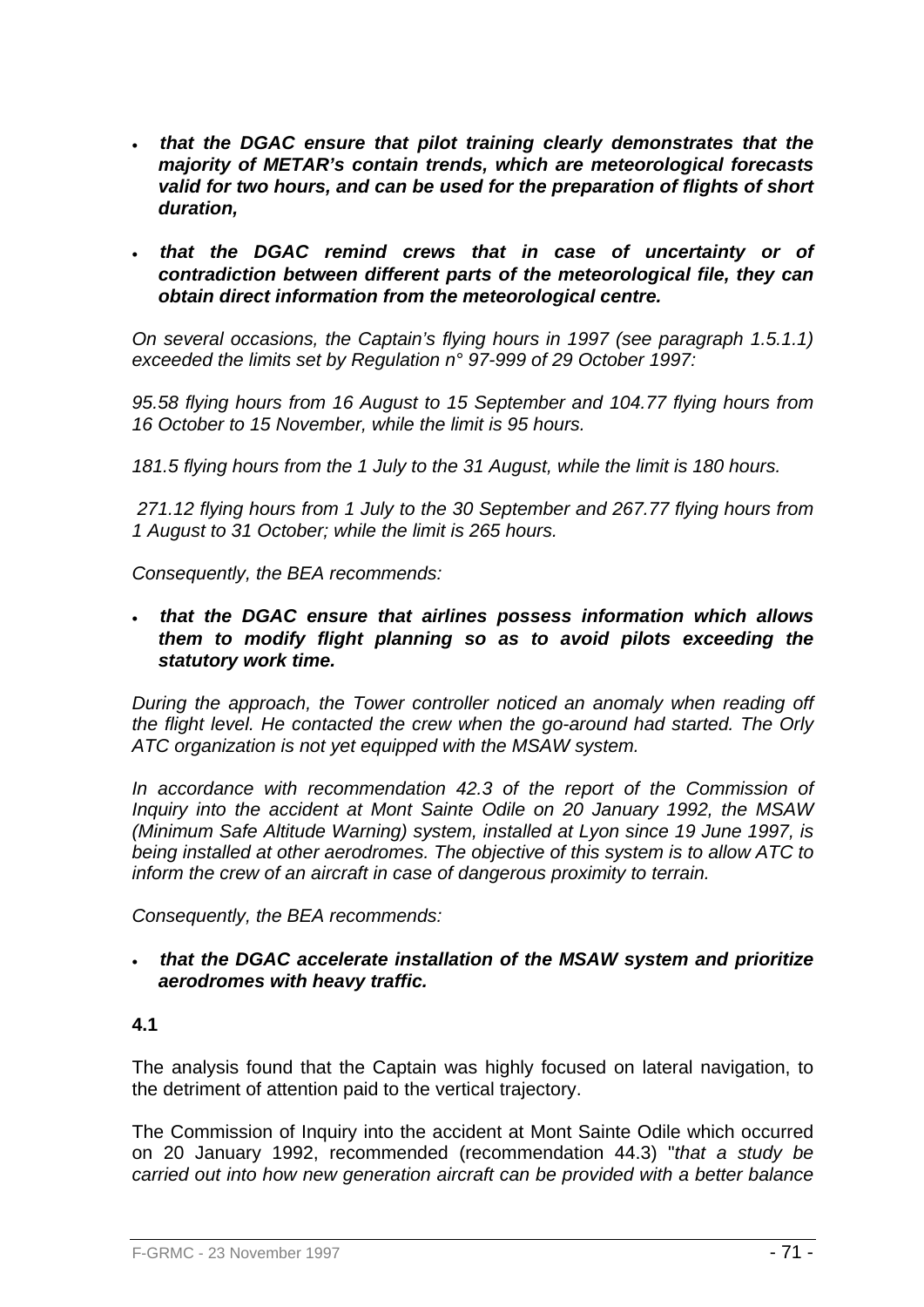*in the display of horizontal and vertical position data, reinforcing the latter (e.g. display of planned vertical profile, topography, safety altitudes representation), and developing the associated methods allowing the crew members to be more aware with respect to the vertical position (e.g. automatic significant altitude clearance announcements in descent before the final approach phase)".*

Consequently, the BEA recommends:

• **that, in liaison with the JAA and the FAA, the DGAC modify the certification regulations so as to ensure a better balance in the presentation of horizontal and vertical position data on new generation aircraft.** 

#### **4.2**

Line oriented flight training, which today means flying commercial flights under supervision, corresponds to a transitional period during which First Officers do not yet possess the aptitude of co-pilots, but assume that role. The aim is to put into practice knowledge acquired in training.

During the incident, the co-pilot on LOFT did not react as a co-pilot. He allowed the Captain instructor to act alone. He was not aware of all of the responsibilities of a co-pilot.

Consequently, the BEA recommends:

• **that the criteria for performance of flights under supervision guarantee the effective presence of an additional pilot trained in supervision.** 

## **4.3**

The investigation showed that neither the pilots nor the operator knew the number of flying hours really worked. The system for calculating flying hours did not take into account positioning. The Captain's flying hours in 1997 (see paragraph 2.4) exceeded the regulatory limits several times. The BEA considers that this point is covered by the fifth recommendation of the preliminary report mentioned above.

The investigation also showed that first officers on line oriented flight training counted the hours spent in the observer seat, which corresponds to at least 25% additional flying hours.

Consequently, the BEA recommends:

• **that AOM Minerve S.A. ensure that flights counted by pilots in training are really performed as members of the crew.** 

## **4.4**

A training flight causes a higher level of fatigue than a normal flight. Simulator training sessions are not counted as working hours. Finally, hours worked on the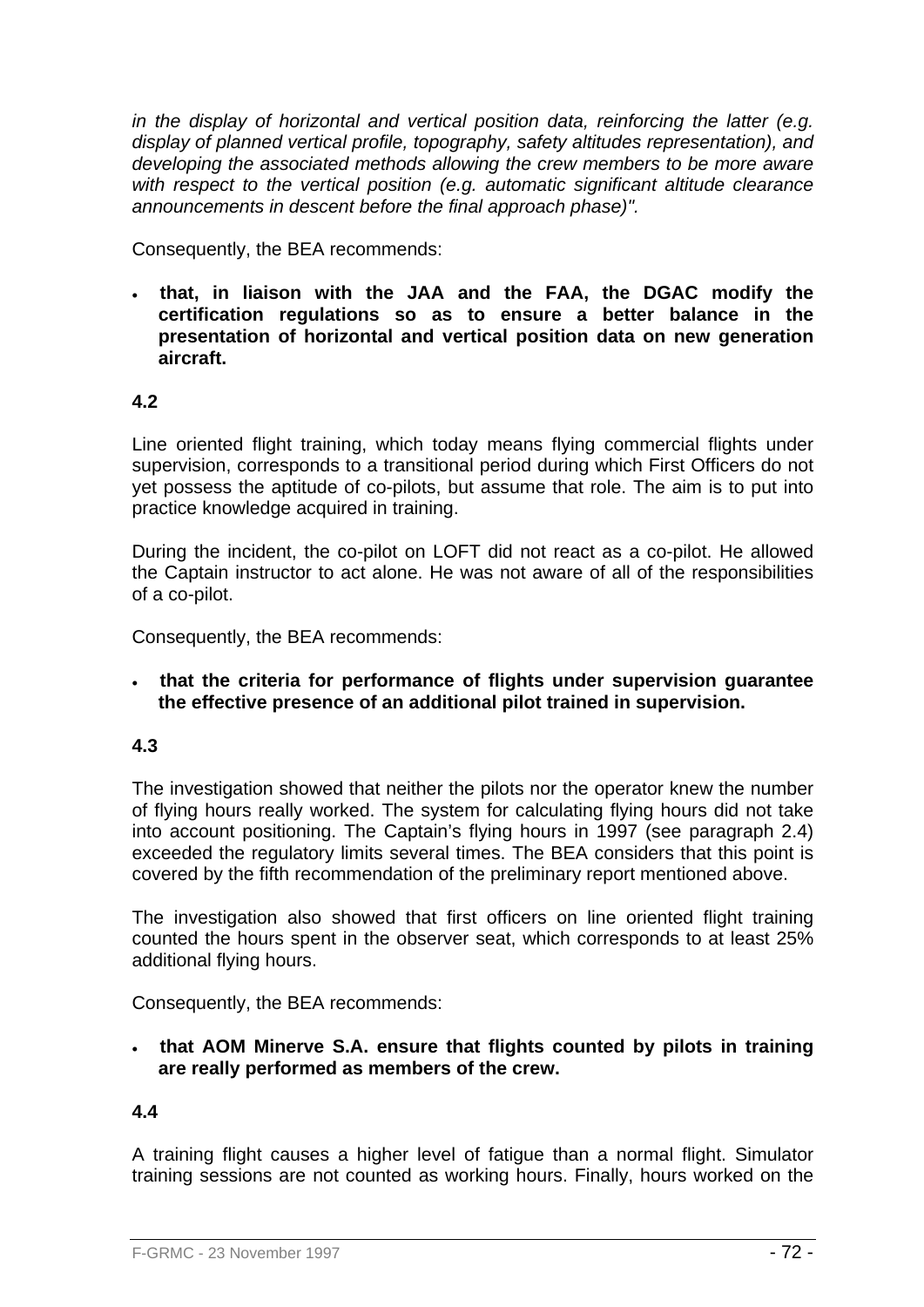ground add to flying hours in terms of fatigue. However, the regulations on flight crew work time do not take into account all of these factors.

Consequently, the BEA recommends:

• **that the regulations on flight crew work time take into account all aspects which cause fatigue.** 

#### **4.5**

- The representation of the ILS heading on the HSI made it impossible for the Captain to notice the display error, which was of the order of 180°.
- Under certain circumstances, the FMA can display LOC CAP when the automatic system makes it impossible for the airplane to capture the localizer.
- The French special certification conditions relative to the capture of an ILS heading for MD83's are unclear and lack the element of compulsory application. They failed to identify a fault in the airplane which, as the investigation showed, is reproducible on the manufacturer's simulator.

Consequently, the BEA recommends:

- **that the manufacturer takes immediate steps to warn operators of MD83's that, in certain circumstances, the active modes displayed on the FMA can differ from those which the airplane is in fact engaged in at that moment.**
- **that the FAA, in liaison with the DGAC, immediately require modification of the MD83 so that the active modes displayed on the FMA indicate what the airplane is in fact doing at that moment.**
- **that the DGAC ensure that the French and European certification regulations have clear specifications concerning ILS capture.**

#### **4.6**

Another aspect of ergonomics also contributed to the mechanism of the incident. The investigation showed that the alarms produced by the CAWS and the GPWS could occur simultaneously and be superimposed on each other. During the incident, the CAWS alarms masked those of the GPWS and this situation is likely to be reproduced in other contexts. The investigation into the Mont Sainte Odile accident already identified the impact which cockpit ergonomics could have on flight safety.

Consequently, the BEA recommends:

- **that the certification requirements be modified so that certification takes into account the overall management of alarms in the cockpit;**
- **that the implementation of this recommendation, along with recommendation 44.3 in the report into the Mont Sainte Odile accident of**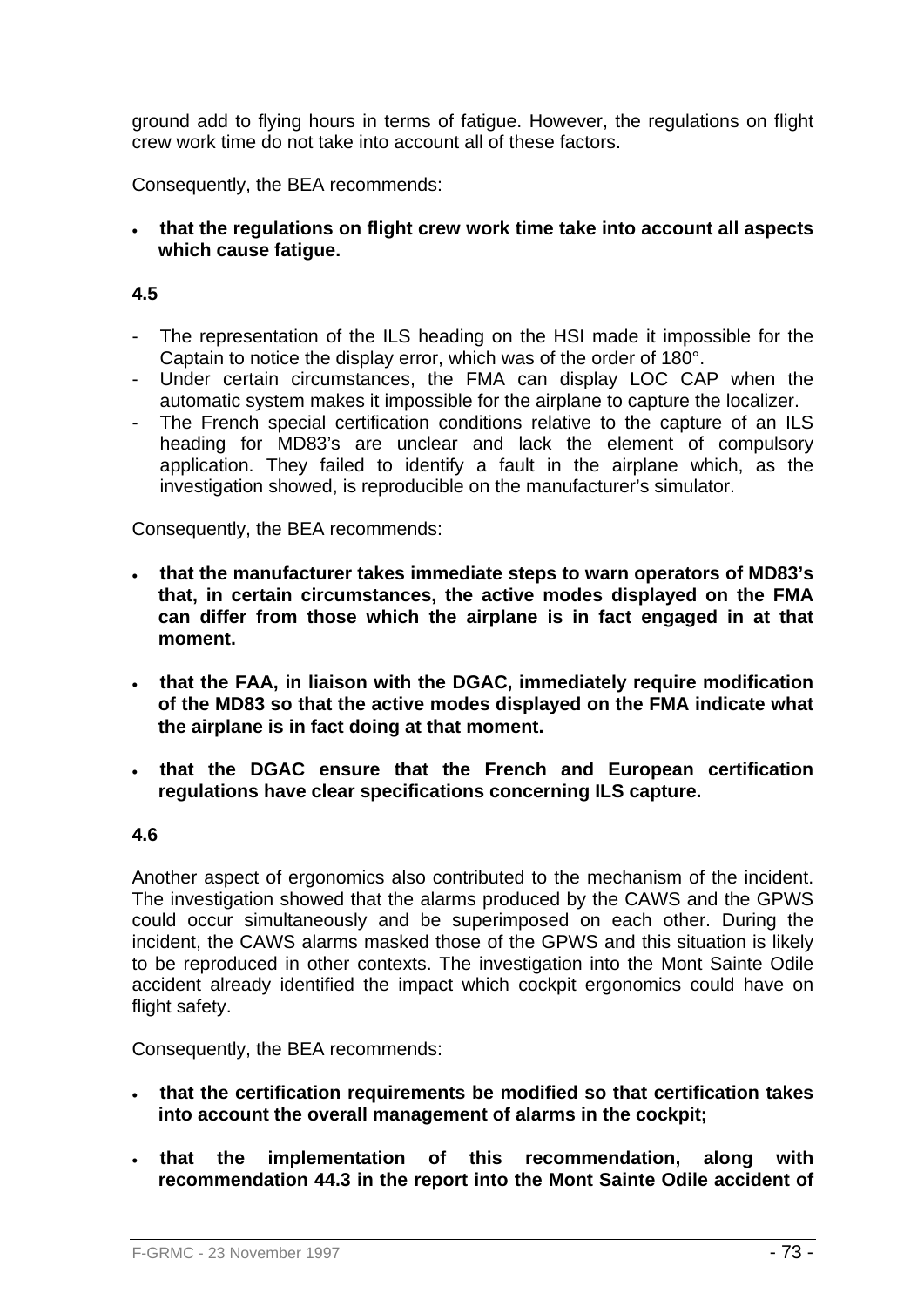# **20 January 1992, be made a priority by the DGAC and the JAA.**

# **4.7**

Information on flight level provided to controllers on their radar screens is not the same as that used by flight crews below the transition level, specifically the altitude.

Consequently, the BEA recommends:

• **that the DNA study the possibility of presenting controllers with vertical airplane positions expressed in altitude when an airplane is below the transition level.** 

#### **4.8**

Three in-flight inspections were carried out in 1997, with only one being on an MD83. This rate was clearly inadequate, particularly when taking into account the rapid increase in the airline's activity.

Consequently, the BEA recommends:

• **that the DGAC significantly increase the number of in-flight inspections, particularly in case of a major increase in an airline's activity.** 

#### **4.9**

The DAC has a limited range of actions which it can take against an airline. This leads to not systematically penalizing problems encountered or to delaying correcting them by means of successive exemptions. The objective of ensuring safety is thus not achieved.

Consequently, the BEA recommends:

- **that the DGAC establish a scaled range of penalties for problems uncovered to allow systematic, rapid and appropriate measures to be taken.**
- **that the DGAC forbid the extension of time limits set for the correction of problems identified.**

## **4.10**

In paragraph 2.11, the ATC procedure for supplying meteorological information during approach was shown to be ill-adapted to the conditions on the day of the incident (rapid fluctuations in RVR). At the time of the morning flight, the crew should not have continued the approach after passing the OM.

Consequently, the BEA recommends: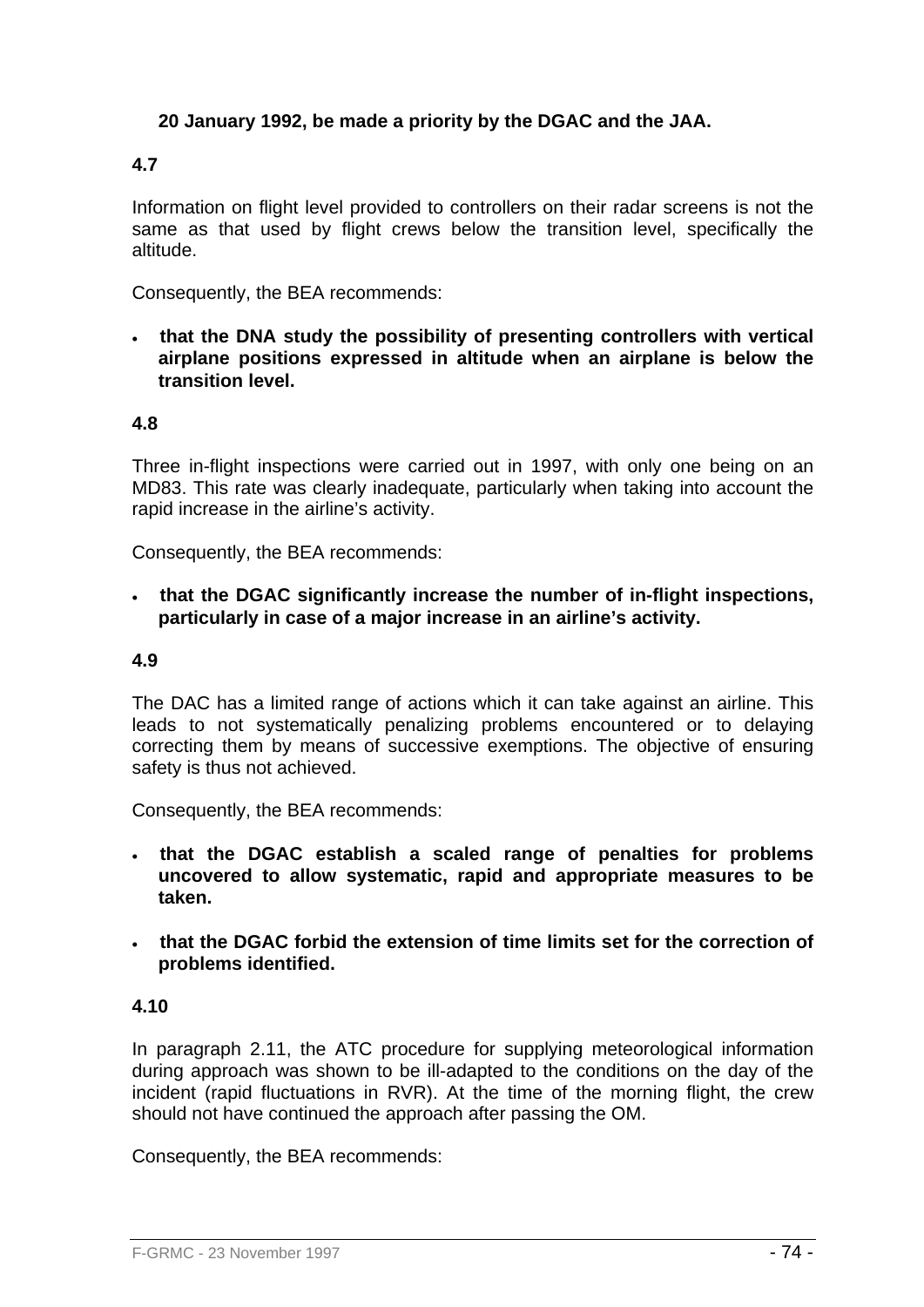• **that the DGAC modify the procedure for supplying meteorological information when the latter is less reliable so as to ensure that crews are informed of the exact visibility at the moment they must decide whether to continue an approach.** 

# **4.11**

A recommendation in the preliminary report dealt with the question of the conformity of the Orly approach chart. Jeppesen charts are widely used by airlines. Any errors which the charts may contain thus have a potential impact on safety. Consequently, the BEA recommends:

• **that aircraft operators ensure that documentation given to crews is valid and, where necessary, draw the crew's attention to differences or errors identified.** 

## **4.12**

None of the recording systems available made it possible to know how the crew had affected, by its actions, the vertical mode of the airplane. Consequently, the BEA, on the basis of recommendation 44.3 of the Mont Sainte Odile report, recommends:

• **that the recording of images from the cockpit instrument panel on protected recorders be required, the images being synchronized with those of other mandatory recordings.** 

## **4.13**

It was not possible to determine what the controller saw on his radar screen. This is not the first time that such a problem has been encountered during an investigation.

Consequently, the BEA recommends:

• **that the DGAC install some means of reconstituting images as seen on a radar screen.** 

## **4.14**

During readout of the QAR data, which was identical to that on the FDR, it appeared that the "Glideslope*"* and "Terrain*"* parameters did not correspond to the parameters which were really recorded, that is to say to the "Glideslope*"* and "Warning*"* lights in the cockpit. In the absence of simulations, this might have distorted a part of the analysis of the incident.

Consequently, the BEA recommends:

• **that aircraft manufacturers ensure that the denomination of parameters**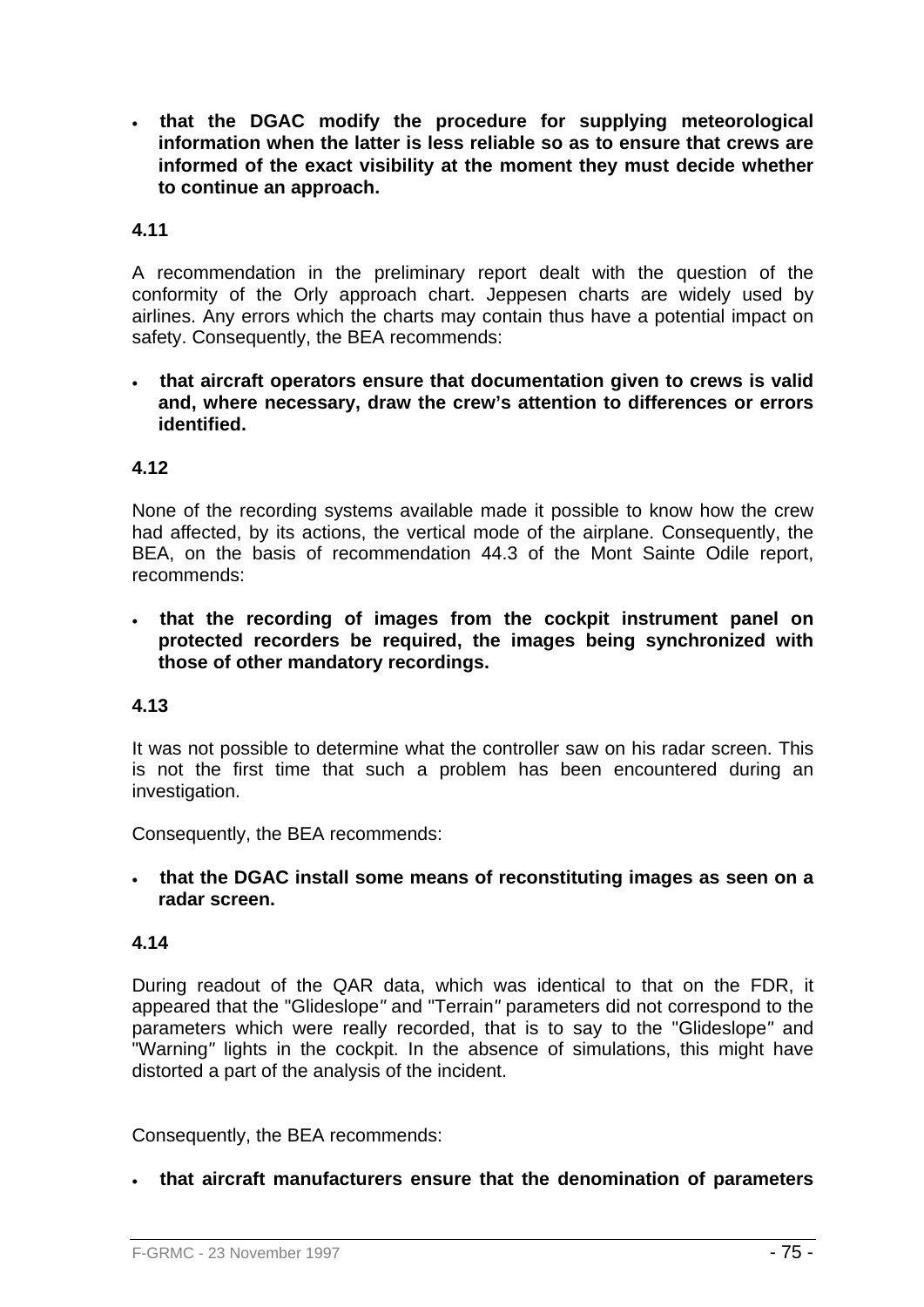**on flight recorder decoding grids correspond to the parameters really recorded.**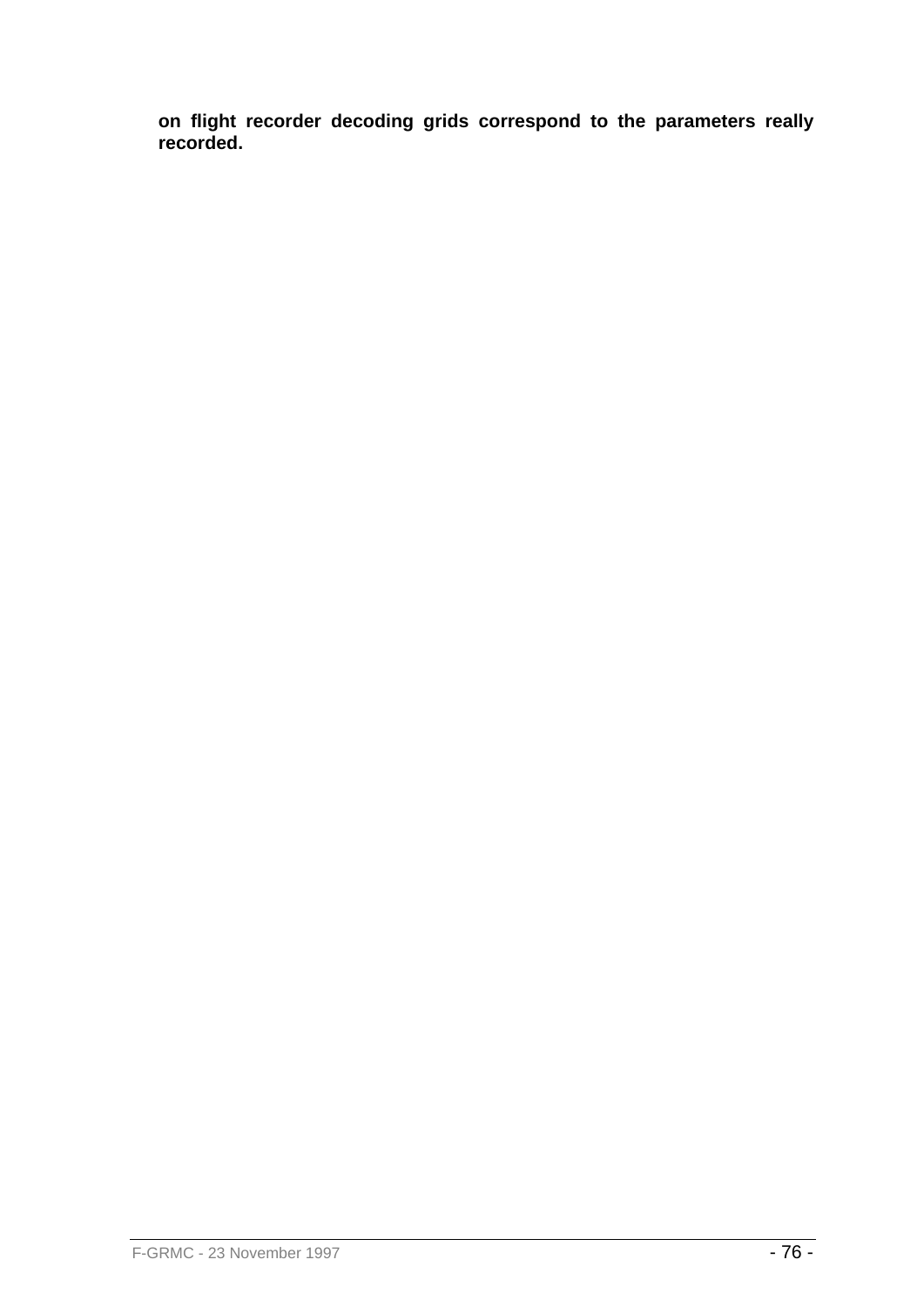# **NTSB COMMENTS**

In accordance with the provisions of Annex 13 of the Convention on International Civil Aviation, the United States, as State of Design and Manufacture of the aircraft, nominated an Accredited Representative to participate in the investigation. In application of rule 6.9 of Annex 13, the draft report was sent to the Accredited Representative who, in return, provided the American comments.

The BEA took these comments into account, but this did not lead it to modify its conclusions as proposed by the Accredited Representative. The analysis showed that this serious incident was the result of a series of more or less crucial events. The BEA considered that it was appropriate, in the interests of safety, to indicate each of these events and to recommend that action be taken, whatever the relative importance of the event in the chain, without prejudging its contribution to a possible future incident or accident. The comments of the United States are thus attached in their entirety, as an appendix to this report.

# **National Transportation Safety Board**

Washington, DC 20594 July 8, 1999

Thank you very much for the opportunity to comment on the report on the serious incident involving the Boeing Mc Donnell Douglas MD83, F-GRMC operated by AOM, on November 23, 1997 near Paris/Orly Airport. As the state of design/manufacture, the Accredited Representative United States of America and advisors participate in Annex 13 aircraft accident investigations with a primary interest in the continuing airworthiness issues of the aircraft, as well as any other aviation accident prevention issues that may improve aviation safety.

We recognize that this AOM serious incident presents unique accident prevention opportunities for the Bureau Enquetes-Accidents of France, the French DGAC, the operator, the U. S. regulators and operators and the world aviation community. This is an exclusive event in that fatalities and aircraft damage was narrowly avoided.

As the U.S. Accredited Representative, my review is intended to support the stated objective of paragraph 3.1 of Annex 13, which is to prevent accidents and incidents, not to apportion blame or liability. Further, we view any recommendations in the report to be intended for the same purpose, to avoid recurrence of any similar accident or incident.

I have discussed the report with the participants of the U.S. Accredited Representative's team and we concur with the probable cause of the accident as presented in the report, i.e., the decision to put the airplane into descent when, as a result of a display error, it was neither on the localiser track nor on the glide path, and with no context defined for this improvised maneuver. However, the U.S. Accredited Representative team does not concur with the "other contributory factor(s) - a fault in the automatic pilot system". We suggest the contributing factor would be more accurate if it stated that, "the pilot flying inserted an incorrect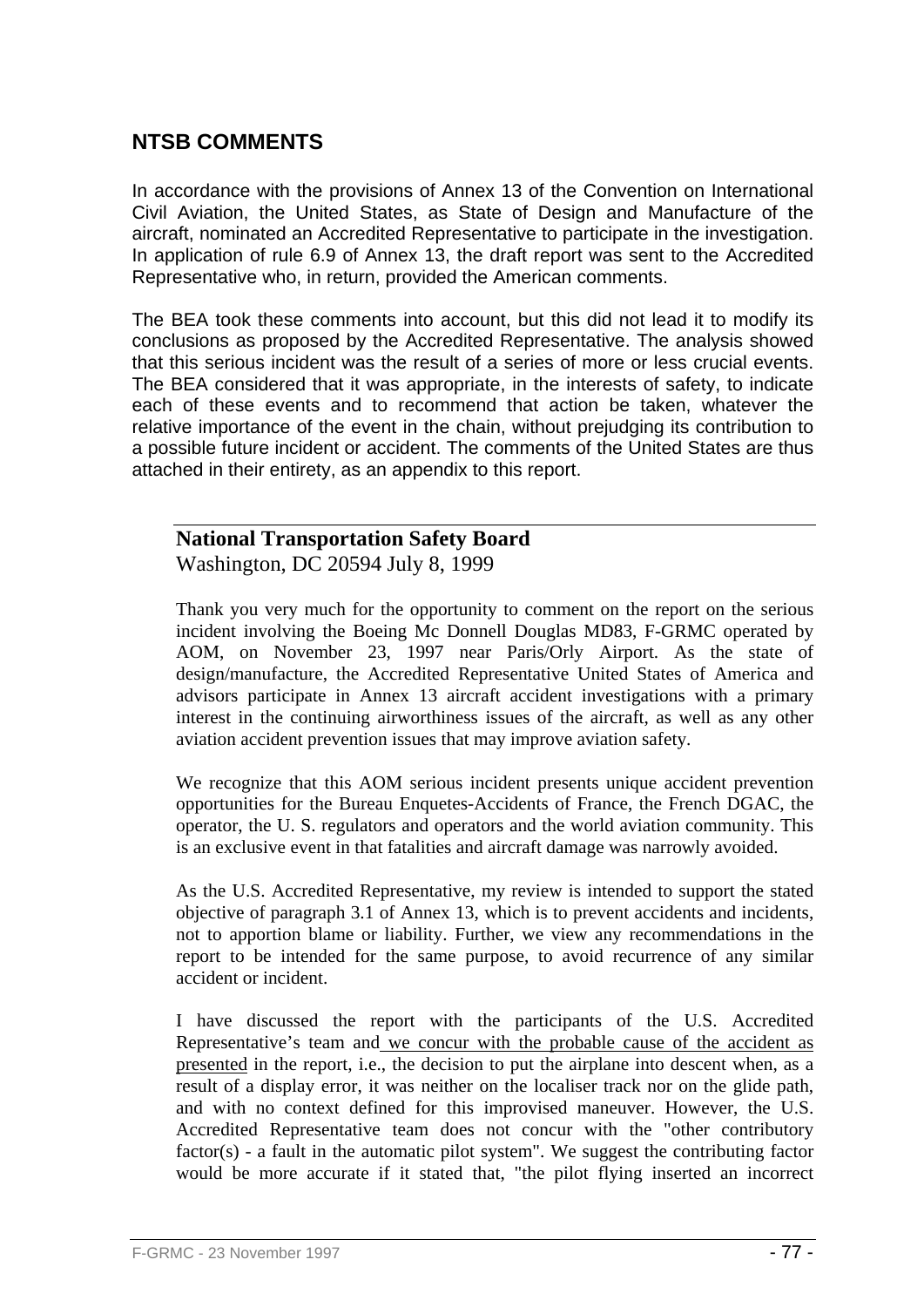inbound ILS heading for the approach and the error was not detected by the pilot not flying (monitoring pilot)".

The report provides evidence to support the conclusion that, following the pilots insertion of the incorrect ILS inbound course, the flight crew lost situational awareness and the investigation provides sufficient support that the reasons were not related to any airplane system, structure, or power plant malfunction. On the other hand, the report presents evidence that there was a lack of aircrew resource management to include insufficient understanding of any approach briefing and/or the monitoring pilot's responsibilities to communicate to the flying pilot any deviations from the normal stabilized approach parameters. There is no evidence to indicate that the crew members followed normal ILS course intercept/glide path procedures or referred to the ILS raw data display in an effort to verify flight management information. Therefore, from in airworthiness point of view, the U.S. participants do not concur with report recommendation 4.5 that "the FAA, in liaison with the DGAC, immediately require modification of the MD83 so that the active modes displayed on the FMA indicate what the airplane is in fact doing at the moment". To endorse this recommendation and justify airplane changes, one must overlook the incorrect crew actions that brought about the situation and also accept that other crews can be expected to display a similar lack of airmanship which will result in a similar series of errors. With the modern emphasis placed on crew resource management, all-crew standardization, stabilized approaches, attention to GPWS warnings and no-fault go around procedures, there is little indication that this possibility is likely to repeat itself.

Perhaps it would be worthwhile to examine the philosophy of airplane certification regulations and requirements for procedural guidance to determine if combined crew errors such as an incorrect ILS course combined with an absence of flight deck monitoring/CRM participation form an appropriate base for establishing or modifying certification criteria. If this is so, then further specifics should be presented to clarify and support the related conclusions and recommendations in the report. It would also be beneficial to provide an update on the progress of the earlier recommendations from the Mont. Saint Odile accident which are referred to in current recommendations 4.1, 4.6 and 4.12.

Regarding recommendation 4.6, we fully support your recommendation that the overall management of cockpit alarms deserves evaluation and prioritization by certification authorities to ensure that the alarms meet the intended function; and we add that any airplane modifications should be reviewed to ensure that such alarm priorities are maintained.

With best regards,